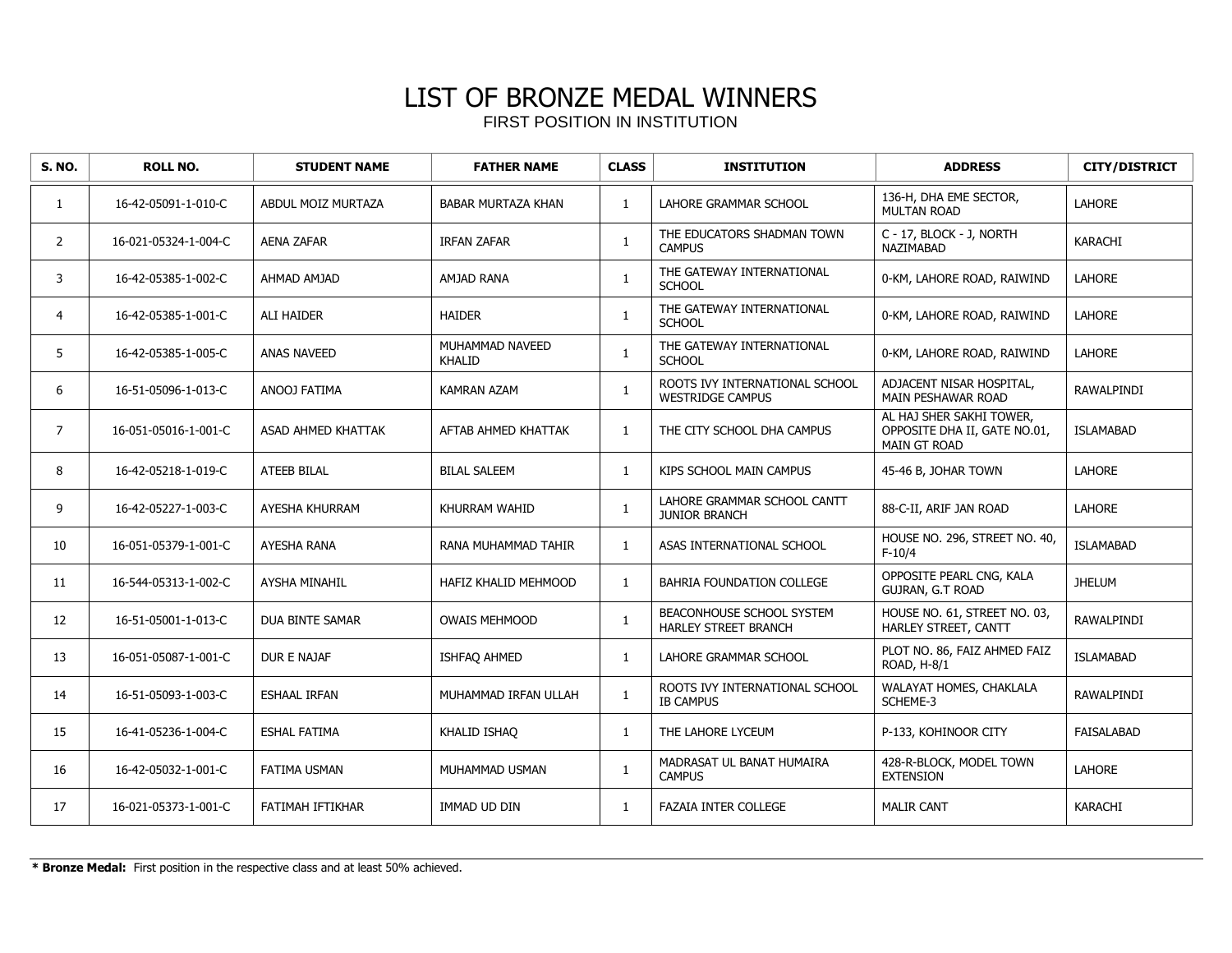| <b>S. NO.</b> | <b>ROLL NO.</b>      | <b>STUDENT NAME</b>   | <b>FATHER NAME</b>                       | <b>CLASS</b> | <b>INSTITUTION</b>                                          | <b>ADDRESS</b>                                                                                        | <b>CITY/DISTRICT</b> |
|---------------|----------------------|-----------------------|------------------------------------------|--------------|-------------------------------------------------------------|-------------------------------------------------------------------------------------------------------|----------------------|
| 18            | 16-923-05235-1-001-C | <b>HASNAT KHAN</b>    | <b>ABDUR RASHEED</b>                     | 1            | <b>FAZAIA DEGREE COLLEGE</b>                                | <b>RISALPUR</b>                                                                                       | <b>NOWSHERA</b>      |
| 19            | 16-022-05307-1-004-C | IBAD-UR-REHMAN        | SYED JAMIL-UR-REHMAN                     | $\mathbf{1}$ | ARMY PUBLIC SCHOOL AND COLLEGE<br><b>SRC</b>                | <b>AUTOBHAN ROAD</b>                                                                                  | <b>HYDERABAD</b>     |
| 20            | 16-55-05234-1-006-C  | <b>IBRAHIM ABID</b>   | ABID ALI AULAKH                          | $\mathbf{1}$ | BEACONHOUSE SCHOOL SYSTEM CITI<br><b>HOUSING CAMPUS</b>     | DD BLOCK, CANAL BANK ROAD,<br><b>CITI HOUSING SOCIETY</b>                                             | <b>GUJRANWALA</b>    |
| 21            | 16-051-05119-1-004-C | INNAYA ATIF JANJUA    | ATIF RAZZAQ                              | $\mathbf{1}$ | ROOTS MILLENNIUM SCHOOL<br>KINGSTON PRIMARY CAMPUS          | HOUSE NO.463, MAIN DOUBLE<br>ROAD, SECTOR G-15/1                                                      | <b>ISLAMABAD</b>     |
| 22            | 16-51-05151-1-002-C  | <b>JANNAT MUSHTAQ</b> | <b>CHAUDHRY FAISAL</b><br><b>MUSHTAQ</b> | $\mathbf{1}$ | ROOTS MILLENNIUM SCHOOLS                                    | HOUSE NO. 750, STREET NO. 11-<br>A, CHAKLALA SCHEME-3                                                 | RAWALPINDI           |
| 23            | 16-051-05120-1-006-C | KASHF SAQIB ABBASI    | SAQIB ABBASI                             | $\mathbf{1}$ | ROOTS MILLENNIUM SCHOOLS<br><b>TRAFALGAR CAMPUS</b>         | 36-NAZIM-UD-DIN ROAD, F - 7/1                                                                         | <b>ISLAMABAD</b>     |
| 24            | 16-55-05113-1-001-C  | <b>KHANSA FATIMA</b>  | SYYED KHURRAM HAROON                     | $\mathbf{1}$ | GHAZALI MODEL HIGH SCHOOL                                   | NEAR GRID STATION, GHAKHAR                                                                            | <b>GUJRANWALA</b>    |
| 25            | 16-51-05133-1-008-C  | LAIBA SHAKIR          | SHAKIR LUQMAN                            | $\mathbf{1}$ | ROOTS GARDEN SCHOOLS                                        | 93-HARLEY STREET                                                                                      | RAWALPINDI           |
| 26            | 16-992-05157-1-001-C | <b>LARAIB QAISER</b>  | QAISER HABIB QURESHI                     | $\mathbf{1}$ | ROOTS MILLENNIUM SCHOOLS PINE<br><b>CAMPUS</b>              | 101/1, RAH-E-SAKOON, HABIB<br><b>ULLAH COLONY</b>                                                     | ABBOTTABAD           |
| 27            | 16-42-05104-1-003-C  | <b>MAHEEN FAHAD</b>   | <b>FAHAD NAEEM</b>                       | $\mathbf{1}$ | BEACONHOUSE SCHOOL SYSTEM<br><b>VALENCIA TOWN CAMPUS</b>    | 29-30, BLOCK - B, VALENCIA<br><b>TOWN</b>                                                             | <b>LAHORE</b>        |
| 28            | 16-021-05389-1-001-C | MAHNOOR MEHMOOD       | MUHAMMAD MEHMOOD<br><b>AHMED</b>         | $\mathbf{1}$ | AZEEMI PUBLIC HIGHER SECONDARY<br><b>SCHOOL</b>             | ST-5, SECTOR, 4C, NEAR<br>MARKAZI MURAQBAH HALL,<br>SURJANI TOWN                                      | KARACHI              |
| 29            | 16-051-05247-1-007-C | MARYAM JAHANZEB       | JAHANZAIB BAIG                           | $\mathbf{1}$ | ROOTS MILLENNIUM SCHOOL<br>WATERLOO CAMPUS PWD              | PLOT NO. 378-379, ST NO.17,<br>BLOCK-D, PWD HOUSING<br><b>SOCIETY</b>                                 | <b>ISLAMABAD</b>     |
| 30            | 16-42-05091-1-015-C  | MIAN YAHYA UMAR       | MIAN UMAR JAVED                          | $\mathbf{1}$ | LAHORE GRAMMAR SCHOOL                                       | 136-H, DHA EME SECTOR,<br><b>MULTAN ROAD</b>                                                          | <b>LAHORE</b>        |
| 31            | 16-55-05404-1-006-C  | MOHAMMAD AHMAD        | ASIM HAMEED BHANGOO                      | $\mathbf{1}$ | BEACONHOUSE SCHOOL SYSTEM                                   | 7-AJMAL SHAHEED ROAD                                                                                  | <b>GUJRANWALA</b>    |
| 32            | 16-051-05146-1-001-C | MOHAMMAD MOHIB HAFEEZ | MOHAMMAD ARSHAD<br><b>HAFEEZ</b>         | $\mathbf{1}$ | ROOTS MILLENNIUM SCHOOL EMAAR<br><b>CANYON VIEWS CAMPUS</b> | VILLA, 3456, MIRADOR M-4,<br>NEAR D.H.A - 2 EXTENSION,<br>NEAR RAWAT TOLL PLAZA<br>OPPOSITE INSTITUTE | <b>ISLAMABAD</b>     |
| 33            | 16-923-05082-1-001-C | MOHAMMAD SODAIS JAMAL | <b>NABEEL JAMAL</b>                      | $\mathbf{1}$ | ROOTS MILLENNIUM SCHOOL RIVER<br><b>TREE CAMPUS</b>         | NEAR SUI GAS LINES, MAIN G.T<br>ROAD, HAKIMABAD                                                       | <b>NOWSHERA</b>      |
| 34            | 16-51-05408-1-002-C  | MUHAMMAD ARHAM        | <b>WASEEM SHAHZAD</b>                    | $\mathbf{1}$ | THE SMART SCHOOL                                            | H NO. 3, CHAKLALA HOUSING<br>SCHEME-2, TIPU ROAD                                                      | <b>RAWALPINDI</b>    |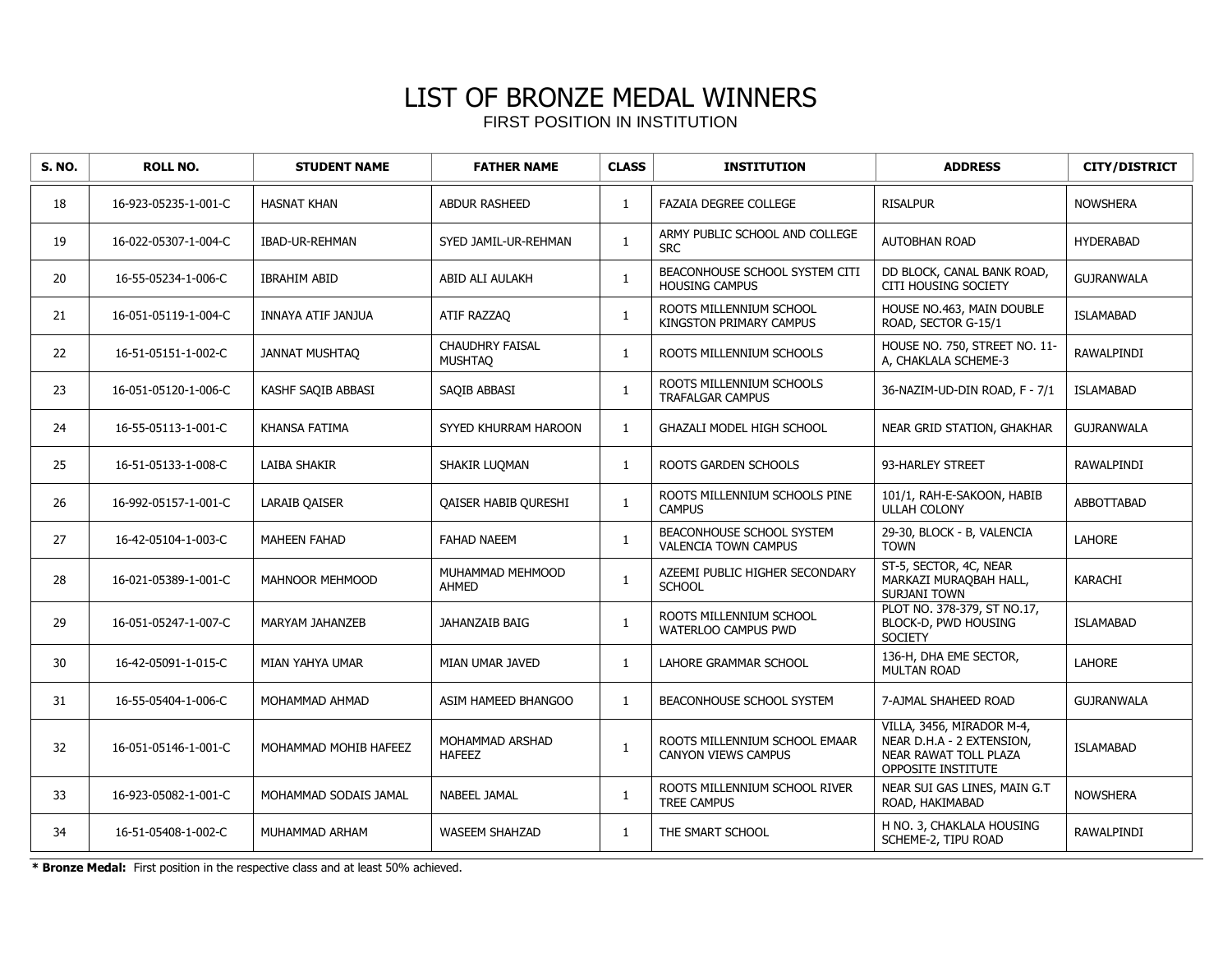| <b>S. NO.</b> | <b>ROLL NO.</b>      | <b>STUDENT NAME</b>    | <b>FATHER NAME</b>          | <b>CLASS</b> | <b>INSTITUTION</b>                                       | <b>ADDRESS</b>                                                            | <b>CITY/DISTRICT</b> |
|---------------|----------------------|------------------------|-----------------------------|--------------|----------------------------------------------------------|---------------------------------------------------------------------------|----------------------|
| 35            | 16-53-05164-1-012-C  | MUHAMMAD ARSAL BUKHARI | <b>QAISER ABBAS BUKHARI</b> | 1            | ROOTS MILLENNIUM SCHOOLS<br><b>JINNAH CAMPUS</b>         | OPPOSITE TO THE MODEL<br>TOWN, BHIMBER ROAD                               | <b>GUJRAT</b>        |
| 36            | 16-42-05046-1-001-C  | MUHAMMAD ASAD ULLAH    | MUHAMMAD SHAHZAD            | $\mathbf{1}$ | THE TRUST SCHOOL                                         | 21- WEST WOOD COLONY,<br>THOKAR NIAZ BAIG                                 | <b>LAHORE</b>        |
| 37            | 16-051-05358-1-002-C | MUHAMMAD AYAN AMIR     | RAJA MUHAMMAD ZAFRAN        | $\mathbf{1}$ | ASAS INTERNATIONAL SCHOOL                                | HOUSE NO. 38, NAZIMUDDIN<br>ROAD, F-8/4                                   | <b>ISLAMABAD</b>     |
| 38            | 16-022-05307-1-001-C | MUHAMMAD HASSAN KHAN   | ZULFIQAR AHMED              | $\mathbf{1}$ | ARMY PUBLIC SCHOOL AND COLLEGE<br><b>SRC</b>             | <b>AUTOBHAN ROAD</b>                                                      | <b>HYDERABAD</b>     |
| 39            | 16-51-05133-1-010-C  | MUHAMMAD IBRAHIM ALI   | MAZHAR IOBAL RANA           | $\mathbf{1}$ | <b>ROOTS GARDEN SCHOOLS</b>                              | 93-HARLEY STREET                                                          | RAWALPINDI           |
| 40            | 16-42-05091-1-016-C  | MUHAMMAD IRTAZA        | MUBARIR ALI                 | $\mathbf{1}$ | LAHORE GRAMMAR SCHOOL                                    | 136-H, DHA EME SECTOR,<br><b>MULTAN ROAD</b>                              | <b>LAHORE</b>        |
| 41            | 16-42-05091-1-017-C  | MUHAMMAD MAHAD KHAN    | <b>RASHID KHAN</b>          | $\mathbf{1}$ | LAHORE GRAMMAR SCHOOL                                    | 136-H, DHA EME SECTOR,<br><b>MULTAN ROAD</b>                              | <b>LAHORE</b>        |
| 42            | 16-41-05236-1-003-C  | MUHAMMAD QASIM         | TARIQ MEHMOOD               | $\mathbf{1}$ | THE LAHORE LYCEUM                                        | P-133, KOHINOOR CITY                                                      | <b>FAISALABAD</b>    |
| 43            | 16-41-05236-1-006-C  | MUHAMMAD ZAIN NAVEED   | NAVEED ZAFAR                | $\mathbf{1}$ | THE LAHORE LYCEUM                                        | P-133, KOHINOOR CITY                                                      | <b>FAISALABAD</b>    |
| 44            | 16-42-05227-1-007-C  | <b>NAYAB YASIR</b>     | <b>MALIK YASIR NADEEM</b>   | $\mathbf{1}$ | LAHORE GRAMMAR SCHOOL CANTT<br><b>JUNIOR BRANCH</b>      | 88-C-II, ARIF JAN ROAD                                                    | <b>LAHORE</b>        |
| 45            | 16-021-05066-1-002-C | <b>NOOR FATIMA</b>     | NADEEM AKHTER               | $\mathbf{1}$ | MIDASIA FOUNDATION ACADEMY                               | SECTOR-5C/3, SHAHRA-E-<br>PARVEEN SHAKIR, POWER<br><b>HOUSE CHOWRANGI</b> | <b>KARACHI</b>       |
| 46            | 16-55-05147-1-004-C  | NOOR-E-FAJAR           | ABDUL MAJEED BHATI          | $\mathbf{1}$ | THE CITY SCHOOL JUNIOR SECTION<br>CANAL                  | MAIN SIALKOT BYPASS ROAD,<br><b>NEAR WANIA MORR</b>                       | <b>GUJRANWALA</b>    |
| 47            | 16-051-05120-1-007-C | <b>OMAIMA NOOR</b>     | <b>NOOR AHMAD</b>           | $\mathbf{1}$ | ROOTS MILLENNIUM SCHOOLS<br><b>TRAFALGAR CAMPUS</b>      | 36-NAZIM-UD-DIN ROAD, F - 7/1                                             | <b>ISLAMABAD</b>     |
| 48            | 16-923-05241-1-003-C | SAAID ABDUR REHMAN     | <b>OBAID UR REHMAN</b>      | $\mathbf{1}$ | BEACONHOUSE SCHOOL SYSTEM MAIN<br><b>BRANCH NOWSHERA</b> | 31- THE MALL, MAIN G-T ROAD,<br>NOWSHERA CANTT                            | <b>NOWSHERA</b>      |
| 49            | 16-923-05241-1-005-C | SAIRA QURESHI          | MUTASIM BILLAH              | $\mathbf{1}$ | BEACONHOUSE SCHOOL SYSTEM MAIN<br><b>BRANCH NOWSHERA</b> | 31- THE MALL, MAIN G-T ROAD,<br>NOWSHERA CANTT                            | <b>NOWSHERA</b>      |
| 50            | 16-051-05393-1-004-C | SAMEEHA SAEED KHAN     | MUHAMMAD SAEED KHAN         | $\mathbf{1}$ | ROOTS MILLENNIUM SCHOOL                                  | 54-MAIN NAZIMUDIN ROAD, F-8-<br>$\overline{4}$                            | <b>ISLAMABAD</b>     |
| 51            | 16-021-05398-1-001-C | <b>SARA ABBAS</b>      | <b>ABBAS</b>                | $\mathbf{1}$ | ARMY PUBLIC SCHOOL & COLLEGE<br><b>SYSTEMS</b>           | 158-IOBAL SHAHEED ROAD,<br><b>SADDAR</b>                                  | KARACHI              |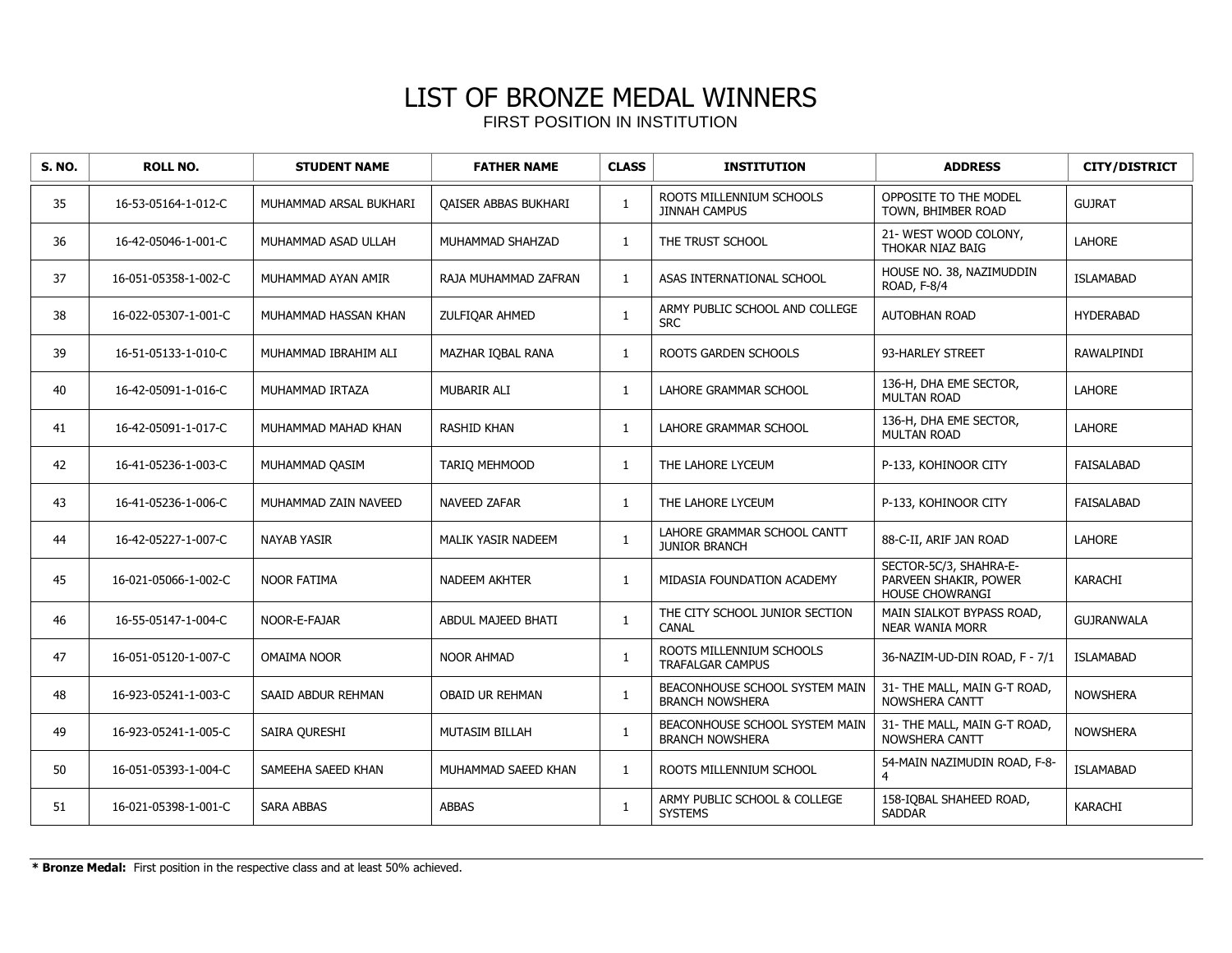| <b>S. NO.</b> | <b>ROLL NO.</b>      | <b>STUDENT NAME</b>   | <b>FATHER NAME</b>              | <b>CLASS</b>   | <b>INSTITUTION</b>                                         | <b>ADDRESS</b>                                                              | <b>CITY/DISTRICT</b> |
|---------------|----------------------|-----------------------|---------------------------------|----------------|------------------------------------------------------------|-----------------------------------------------------------------------------|----------------------|
| 52            | 16-91-05215-1-004-C  | SHAHEER JAN           | <b>FARHAN KHAN</b>              | 1              | ARMY PUBLIC SCHOOL (TODDLERS<br>ACADEMY)                   | WARSAK ROAD, CANTT                                                          | <b>PESHAWAR</b>      |
| 53            | 16-41-05236-1-007-C  | SUKAINA FAROOO        | MUHAMMAD FAROOQ                 | $\mathbf{1}$   | THE LAHORE LYCEUM                                          | P-133, KOHINOOR CITY                                                        | <b>FAISALABAD</b>    |
| 54            | 16-61-05390-1-008-C  | <b>TABEER FATIMA</b>  | MASOOD AHMED                    | 1              | BEACONHOUSE SCHOOL SYSTEM<br>PRIMARY CAMPUS                | 23-SHERSHAH ROAD, NEAR<br>FWO, HEADQUARTER TIBBA<br><b>MASOODPUR</b>        | MULTAN               |
| 55            | 16-51-05093-1-005-C  | <b>TAZMEEN NAYYAR</b> | NAYYAR GRAMI                    | $\mathbf{1}$   | ROOTS IVY INTERNATIONAL SCHOOL<br><b>IB CAMPUS</b>         | WALAYAT HOMES, CHAKLALA<br>SCHEME-3                                         | RAWALPINDI           |
| 56            | 16-42-05385-1-006-C  | UMM-E-HABIBA          | <b>MEHAR ARIF</b>               | 1              | THE GATEWAY INTERNATIONAL<br><b>SCHOOL</b>                 | 0-KM, LAHORE ROAD, RAIWIND                                                  | <b>LAHORE</b>        |
| 57            | 16-42-05084-1-002-C  | <b>WAHAJ AHMED</b>    | MUHAMMAD IMRAN                  | $\mathbf{1}$   | KIPS SCHOOL MUGHALPURA CAMPUS                              | NEAR LALPUL ADJACENT TO<br>PUNJAB COLLEGE, CANAL ROAD,<br><b>MUGHALPURA</b> | LAHORE               |
| 58            | 16-55-05141-1-001-C  | <b>WAHAJ AHMED</b>    | MUHAMMAD IDREES                 | 1              | ROOTS MILLENNIUM SCHOOLS CITY<br><b>CAMPUS</b>             | 16-DC ROAD                                                                  | <b>GUJRANWALA</b>    |
| 59            | 16-051-05153-1-002-C | <b>WANIA MANSOOR</b>  | MUHAMMAD AMER<br><b>MANSOOR</b> | $\mathbf{1}$   | ACE INTERNATIONAL ACADEMY                                  | PHASE - II, BAHRIA TOWN                                                     | <b>ISLAMABAD</b>     |
| 60            | 16-42-05396-1-001-C  | <b>ZAINAB TAYYAB</b>  | TAYYAB FAYYAZ                   | $\mathbf{1}$   | ROOTS INTERNATIONAL SCHOOL<br>CANAL VIEW CAMPUS MODEL TOWN | 75-H-1, MODEL TOWN                                                          | LAHORE               |
| 61            | 16-51-05217-1-002-C  | ZANEERA USMAN         | <b>USMAN ASHRAF</b>             | $\mathbf{1}$   | BEACONHOUSE KINDERGARTEN                                   | 11-HALI ROAD, WESTRIDGE                                                     | <b>RAWALPINDI</b>    |
| 62            | 16-41-05236-1-005-C  | <b>ZARWA</b>          | MUHAMMAD KASHIF                 | $\mathbf{1}$   | THE LAHORE LYCEUM                                          | P-133, KOHINOOR CITY                                                        | FAISALABAD           |
| 63            | 16-42-05032-2-001-C  | <b>ABDUL GHAFOOR</b>  | MUDASSAR ALI IRSHAD             | $\overline{2}$ | MADRASAT UL BANAT HUMAIRA<br><b>CAMPUS</b>                 | 428-R-BLOCK, MODEL TOWN<br><b>EXTENSION</b>                                 | <b>LAHORE</b>        |
| 64            | 16-42-05104-2-005-C  | ABDUL HADI SHAHZAD    | SHAHZAD BASHIR                  | $\overline{2}$ | BEACONHOUSE SCHOOL SYSTEM<br><b>VALENCIA TOWN CAMPUS</b>   | 29-30, BLOCK - B, VALENCIA<br><b>TOWN</b>                                   | <b>LAHORE</b>        |
| 65            | 16-022-05307-2-002-C | ABDUL HASEEB DOGAR    | <b>GHULAM MURTAZA DOGAR</b>     | $\overline{2}$ | ARMY PUBLIC SCHOOL AND COLLEGE<br><b>SRC</b>               | <b>AUTOBHAN ROAD</b>                                                        | <b>HYDERABAD</b>     |
| 66            | 16-051-05120-2-001-C | <b>ABDUL MOEED</b>    | DR. ADNAN IOBAL                 | $\overline{2}$ | ROOTS MILLENNIUM SCHOOLS<br>TRAFALGAR CAMPUS               | 36-NAZIM-UD-DIN ROAD, F - 7/1                                               | <b>ISLAMABAD</b>     |
| 67            | 16-021-05398-2-006-C | <b>ABDUL RAFAY</b>    | <b>KAMRAN</b>                   | 2              | ARMY PUBLIC SCHOOL & COLLEGE<br><b>SYSTEMS</b>             | 158-IQBAL SHAHEED ROAD,<br><b>SADDAR</b>                                    | KARACHI              |
| 68            | 16-051-05393-2-003-C | ABDUL REHMAN KHAN     | <b>FAISAL KHAN</b>              | $\overline{2}$ | ROOTS MILLENNIUM SCHOOL                                    | 54-MAIN NAZIMUDIN ROAD, F-8-<br>$\overline{4}$                              | <b>ISLAMABAD</b>     |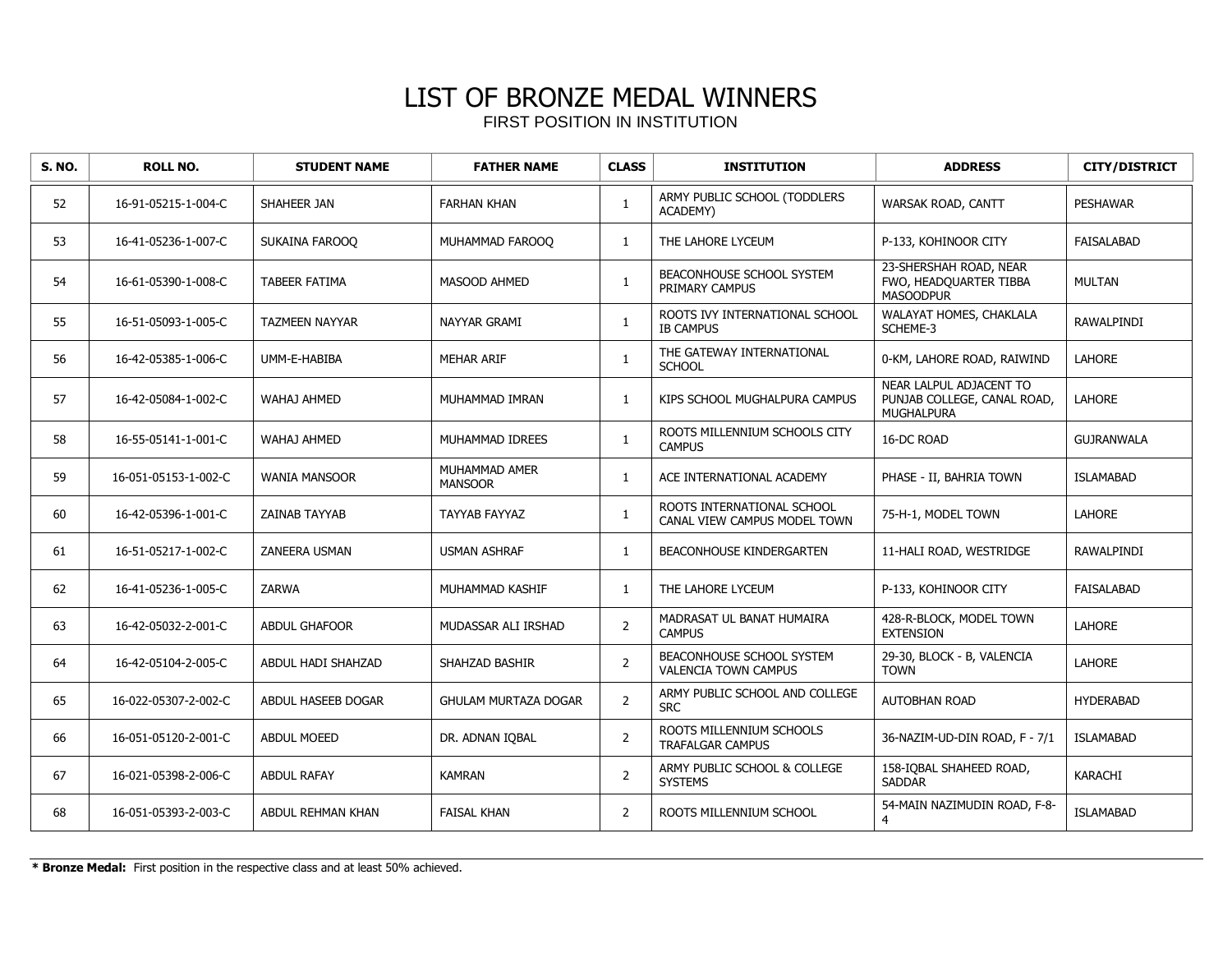| <b>S. NO.</b> | <b>ROLL NO.</b>      | <b>STUDENT NAME</b>   | <b>FATHER NAME</b>               | <b>CLASS</b>   | <b>INSTITUTION</b>                                       | <b>ADDRESS</b>                                                           | <b>CITY/DISTRICT</b> |
|---------------|----------------------|-----------------------|----------------------------------|----------------|----------------------------------------------------------|--------------------------------------------------------------------------|----------------------|
| 69            | 16-051-05340-2-001-C | <b>ABDULLAH AFTAB</b> |                                  | $\overline{2}$ | DHAI ARMY PUBLIC SCHOOL &<br><b>COLLEGE</b>              | ST NO. 23, SECTOR - F,<br>COMMERCIAL AREA, DHA II                        | <b>ISLAMABAD</b>     |
| 70            | 16-051-05016-2-001-C | ABDULLAH HASHMI       | AMIR HASHMI                      | 2              | THE CITY SCHOOL DHA CAMPUS                               | AL HAJ SHER SAKHI TOWER,<br>OPPOSITE DHA II, GATE NO.01,<br>MAIN GT ROAD | <b>ISLAMABAD</b>     |
| 71            | 16-42-05091-2-016-C  | AHMED FAIZAN MURTAZA  | <b>ASHER MURTAZA</b>             | $\overline{2}$ | <b>LAHORE GRAMMAR SCHOOL</b>                             | 136-H, DHA EME SECTOR,<br><b>MULTAN ROAD</b>                             | <b>LAHORE</b>        |
| 72            | 16-021-05349-2-001-C | <b>AHMED FARAZ</b>    | MUMTAZ AHMED                     | $\overline{2}$ | ARMY PUBLIC SCHOOL NORTH<br><b>CAMPUS</b>                | NEAR BULL CHOWK, SAHIWAL<br>LINES, MALIR CANTT                           | <b>KARACHI</b>       |
| 73            | 16-021-05349-2-004-C | AHMED RAB NAWAZ       | KHADIM HUSSAIN AWAN              | $\overline{2}$ | ARMY PUBLIC SCHOOL NORTH<br><b>CAMPUS</b>                | NEAR BULL CHOWK, SAHIWAL<br>LINES, MALIR CANTT                           | KARACHI              |
| 74            | 16-48-05357-2-001-C  | <b>AIMAN FATIMA</b>   | MUHAMMAD ALI                     | 2              | AIR BASE INTER COLLEGE                                   | MUSHAF PAF ROAD, NEAR<br><b>OUEEN CHOWK</b>                              | SARGODHA             |
| 75            | 16-55-05113-2-001-C  | AIMAN HASHMI          | MUHAMMAD KHURSHID<br><b>ALAM</b> | $\overline{2}$ | <b>GHAZALI MODEL HIGH SCHOOL</b>                         | NEAR GRID STATION, GHAKHAR                                               | <b>GUJRANWALA</b>    |
| 76            | 16-55-05234-2-002-C  | <b>AIZA AWAIS</b>     | SHAHZAD AWAIS KHAN               | $\overline{2}$ | BEACONHOUSE SCHOOL SYSTEM CITI<br><b>HOUSING CAMPUS</b>  | DD BLOCK, CANAL BANK ROAD,<br><b>CITI HOUSING SOCIETY</b>                | <b>GUJRANWALA</b>    |
| 77            | 16-42-05028-2-007-C  | AIZA SIDDIQI          | MUHAMMAD USMAN<br>SIDDIQI        | $\overline{2}$ | BEACONHOUSE SCHOOL SYSTEM LMA<br>PRIMARY                 | 11-FCC, SYED MARATAB ALI<br>ROAD, GULBERG- IV                            | <b>LAHORE</b>        |
| 78            | 16-021-05243-2-002-C | <b>ALIHA SHEERAZ</b>  | SHEERAZ AHMED                    | 2              | DAR-E-ARQAM SCHOOL                                       | 2/65-A, SHAH FAISAL COLONY-2                                             | KARACHI              |
| 79            | 16-051-05148-2-001-C | ALISHBA HASHMI        | SYED FARHAN ALI HASHMI           | $\overline{2}$ | ROOTS MILLENNIUM SCHOOLS<br><b>CAPITAL CAMPUS</b>        | STREET NO. 100, SECTOR G -<br>11/3                                       | <b>ISLAMABAD</b>     |
| 80            | 16-051-05120-2-004-C | <b>ALIZAY NAVEED</b>  | <b>NAVEED AHMED</b>              | $\overline{2}$ | ROOTS MILLENNIUM SCHOOLS<br>TRAFALGAR CAMPUS             | 36-NAZIM-UD-DIN ROAD, F - 7/1                                            | <b>ISLAMABAD</b>     |
| 81            | 16-544-05313-2-017-C | AMMAN NOOR DAR        | <b>NOUMAN SAKIB</b>              | $\overline{2}$ | BAHRIA FOUNDATION COLLEGE                                | OPPOSITE PEARL CNG, KALA<br><b>GUJRAN, G.T ROAD</b>                      | <b>JHELUM</b>        |
| 82            | 16-021-05066-2-001-C | AMMAR JAVED ABBASI    | MUHAMMAD JAVED ABBASI            | $\overline{2}$ | MIDASIA FOUNDATION ACADEMY                               | SECTOR-5C/3, SHAHRA-E-<br>PARVEEN SHAKIR, POWER<br>HOUSE CHOWRANGI       | KARACHI              |
| 83            | 16-51-05391-2-003-C  | AMNA MANSOOR          | <b>MANSOOR SEGAL</b>             | $\overline{2}$ | ARMY PUBLIC SCHOOL COLLEGE FOR<br><b>GIRLS</b>           | <b>WESTRIDGE III</b>                                                     | RAWALPINDI           |
| 84            | 16-923-05241-2-001-C | <b>ANAYA SHAH</b>     | MIAN ABID ALI SHAH               | $\overline{2}$ | BEACONHOUSE SCHOOL SYSTEM MAIN<br><b>BRANCH NOWSHERA</b> | 31- THE MALL, MAIN G-T ROAD,<br>NOWSHERA CANTT                           | <b>NOWSHERA</b>      |
| 85            | 16-42-05046-2-004-C  | <b>AREEB ATIF</b>     | MUHAMMAD ATIF                    | $\overline{2}$ | THE TRUST SCHOOL                                         | 21- WEST WOOD COLONY,<br>THOKAR NIAZ BAIG                                | <b>LAHORE</b>        |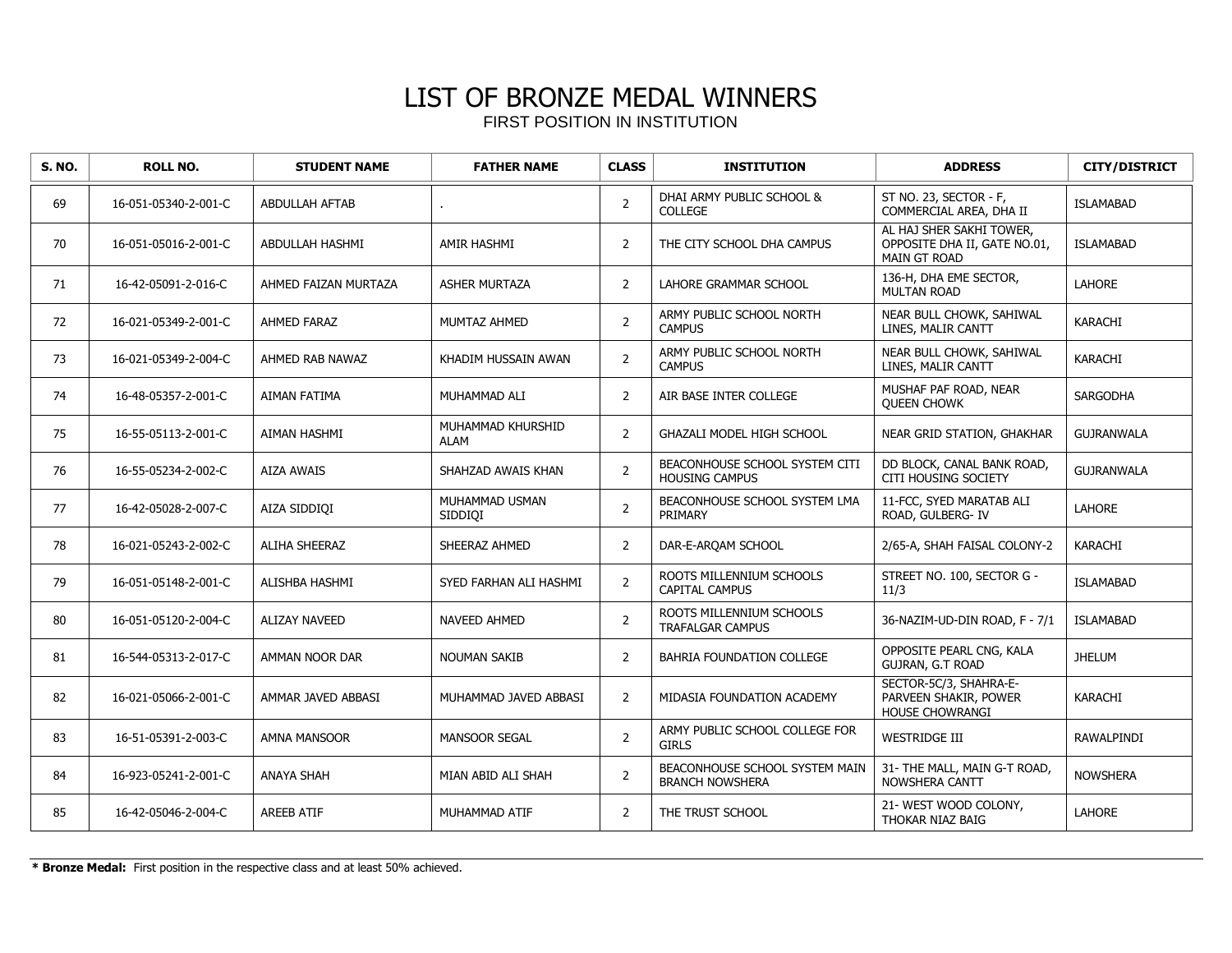| <b>S. NO.</b> | <b>ROLL NO.</b>      | <b>STUDENT NAME</b>     | <b>FATHER NAME</b>                | <b>CLASS</b>   | <b>INSTITUTION</b>                                                         | <b>ADDRESS</b>                                       | <b>CITY/DISTRICT</b> |
|---------------|----------------------|-------------------------|-----------------------------------|----------------|----------------------------------------------------------------------------|------------------------------------------------------|----------------------|
| 86            | 16-992-05326-2-004-C | AREEBA JADOON           | SOHAIL KHAN JADOON                | $\overline{2}$ | BEACONHOUSE SCHOOL SYSTEM<br>EARLY YEARS AND PRIMARY MAIN<br><b>CAMPUS</b> | 273- MAIN MANSEHRA ROAD<br><b>SUPPLY</b>             | <b>ABBOTTABAD</b>    |
| 87            | 16-51-05345-2-002-C  | <b>ASHAZ MASOOD</b>     | MASOOD AKHTER                     | $\overline{2}$ | BEACONHOUSE SCHOOL SYSTEM<br>POTOHAR CAMPUS KG PRIMARY                     | MAIN GT ROAD, NEAR FAW<br>MOTORS, SWAN CAMP          | RAWALPINDI           |
| 88            | 16-022-05065-2-007-C | ASHHADU HUSSAIN LAKHAIR | MOHAMMAD RAMZAN<br><b>LAKHAIR</b> | $\overline{2}$ | THE CITY SCHOOL JINNAH CAMPUS                                              | PLOT NO. 201, SEHRISH NAGAR                          | <b>HYDERABAD</b>     |
| 89            | 16-021-05306-2-001-C | <b>AYAN SHAHID</b>      | SHAHID AZIZ                       | 2              | ARMY PUBLICE SCHOOL                                                        | SOUTH MALIR CANTT                                    | <b>KARACHI</b>       |
| 90            | 16-51-05096-2-003-C  | AYESHA NABEEL           | <b>NABEEL SHAHZAD</b>             | $\overline{2}$ | ROOTS IVY INTERNATIONAL SCHOOL<br><b>WESTRIDGE CAMPUS</b>                  | ADJACENT NISAR HOSPITAL,<br>MAIN PESHAWAR ROAD       | RAWALPINDI           |
| 91            | 16-51-05333-2-004-C  | <b>BISMILLAH SAEED</b>  | MUHAMMAD NAVEED AWAN              | $\overline{2}$ | ARMY PUBLIC SCHOOL AND COLLEGE                                             | APS FORT ROAD NEAR COD                               | RAWALPINDI           |
| 92            | 16-51-05001-2-009-C  | CHAUDARY SAJAD ALI      | SHAHID NAWAS                      | $\overline{2}$ | BEACONHOUSE SCHOOL SYSTEM<br>HARLEY STREET BRANCH                          | HOUSE NO. 61, STREET NO. 03,<br>HARLEY STREET, CANTT | RAWALPINDI           |
| 93            | 16-42-05104-2-007-C  | <b>EMAAN GAUHAR</b>     | MUHAMMAD GAUHAR                   | $\overline{2}$ | BEACONHOUSE SCHOOL SYSTEM<br><b>VALENCIA TOWN CAMPUS</b>                   | 29-30, BLOCK - B, VALENCIA<br><b>TOWN</b>            | <b>LAHORE</b>        |
| 94            | 16-051-05087-2-002-C | <b>ESHAL GUL NISAR</b>  | YASIN BIN NISAR                   | $\overline{2}$ | LAHORE GRAMMAR SCHOOL                                                      | PLOT NO. 86, FAIZ AHMED FAIZ<br>ROAD, H-8/1          | <b>ISLAMABAD</b>     |
| 95            | 16-051-05407-2-029-C | <b>ESHAL KHAN</b>       | HAMMAD RAZA KHAN                  | 2              | BEACONHOUSE SCHOOL SYSTEM                                                  | HOUSE NO. 60-A, MAIN<br>NAZMUDDIN ROAD, F-7/4        | <b>ISLAMABAD</b>     |
| 96            | 16-051-05367-2-001-C | FAREEHA FAHD SUBHANI    | <b>FAHD SUBHANI</b>               | $\overline{2}$ | ROOTS MILLENNIUM SCHOOLS                                                   | PARK ROAD, CHATHA<br>BAKHATAWAR, CHAK SHAHZAD        | <b>ISLAMABAD</b>     |
| 97            | 16-42-05227-2-007-C  | <b>FARHEEN IMRAN</b>    | <b>IMRAN SULEMAN</b>              | $\overline{2}$ | LAHORE GRAMMAR SCHOOL CANTT<br><b>JUNIOR BRANCH</b>                        | 88-C-II, ARIF JAN ROAD                               | <b>LAHORE</b>        |
| 98            | 16-021-05349-2-002-C | <b>FARZAN SAMAR</b>     | MUHAMMAD AQEEL SAMAR              | $\overline{2}$ | ARMY PUBLIC SCHOOL NORTH<br><b>CAMPUS</b>                                  | NEAR BULL CHOWK, SAHIWAL<br>LINES, MALIR CANTT       | KARACHI              |
| 99            | 16-021-05202-2-006-C | FATIMA SIDDIQUA         | <b>ABDUL AHAD</b>                 | $\overline{2}$ | <b>BEACON LIGHT ACADEMY</b>                                                | ST-3, SECTOR T-2, GULSHAN E<br><b>MAYMAR</b>         | KARACHI              |
| 100           | 16-51-05133-2-013-C  | <b>FATMA ZAHRA</b>      | <b>TAMOOR KHALID</b>              | $\overline{2}$ | ROOTS GARDEN SCHOOLS                                                       | 93-HARLEY STREET                                     | RAWALPINDI           |
| 101           | 16-051-05358-2-001-C | <b>GHURZANG KHAN</b>    | ASIM JAN                          | $\overline{2}$ | ASAS INTERNATIONAL SCHOOL                                                  | HOUSE NO. 38, NAZIMUDDIN<br>ROAD, F-8/4              | <b>ISLAMABAD</b>     |
| 102           | 16-42-05046-2-007-C  | HAMID FAROOO            | MUHAMMAD FAROOO                   | $\overline{2}$ | THE TRUST SCHOOL                                                           | 21- WEST WOOD COLONY,<br>THOKAR NIAZ BAIG            | LAHORE               |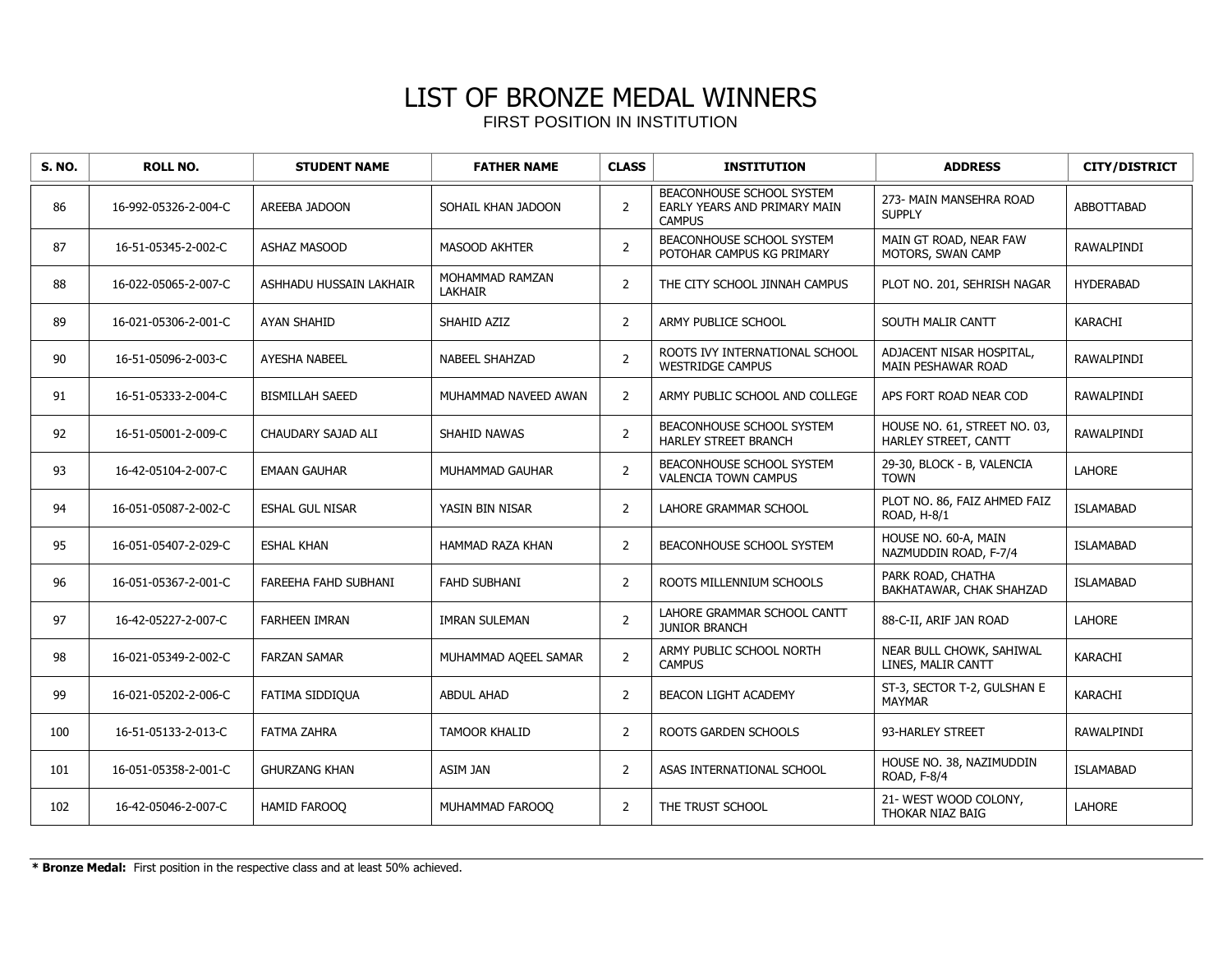| <b>S. NO.</b> | <b>ROLL NO.</b>      | <b>STUDENT NAME</b>                           | <b>FATHER NAME</b>    | <b>CLASS</b>   | <b>INSTITUTION</b>                                               | <b>ADDRESS</b>                                                                                        | <b>CITY/DISTRICT</b> |
|---------------|----------------------|-----------------------------------------------|-----------------------|----------------|------------------------------------------------------------------|-------------------------------------------------------------------------------------------------------|----------------------|
| 103           | 16-021-05389-2-002-C | <b>HAMNA TAHIR</b>                            | MUHAMMAD TAHIR        | $\overline{2}$ | AZEEMI PUBLIC HIGHER SECONDARY<br><b>SCHOOL</b>                  | ST-5, SECTOR, 4C, NEAR<br>MARKAZI MURAQBAH HALL,<br>SURJANI TOWN                                      | <b>KARACHI</b>       |
| 104           | 16-051-05156-2-002-C | <b>HASHIR AHMED</b>                           | <b>MUDASSIR AHMED</b> | $\overline{2}$ | MILLENNIUM ROOTS SCHOOLS<br><b>GREENWICH CAMPUS</b>              | STREET NO. 589, OPPOSITE, G -<br>13/2, F13                                                            | <b>ISLAMABAD</b>     |
| 105           | 16-992-05302-2-020-C | <b>HASSAN ALI ASAD</b>                        | <b>ASAD NASEEM</b>    | $\overline{2}$ | ARMY BURN HALL COLLEGE FOR BOYS                                  | MANSEHRA ROAD, MANDIAN                                                                                | <b>ABBOTTABAD</b>    |
| 106           | 16-61-05390-2-001-C  | <b>HUSSAIN NASIR</b>                          | NASIR AZIZ            | $\overline{2}$ | <b>BEACONHOUSE SCHOOL SYSTEM</b><br>PRIMARY CAMPUS               | 23-SHERSHAH ROAD, NEAR<br>FWO, HEADQUARTER TIBBA<br><b>MASOODPUR</b>                                  | <b>MULTAN</b>        |
| 107           | 16-42-05218-2-017-C  | <b>IBAAD BIN AKBAR</b>                        | AKBAR ALI MUGHAL      | $\overline{2}$ | KIPS SCHOOL MAIN CAMPUS                                          | 45-46 B, JOHAR TOWN                                                                                   | <b>LAHORE</b>        |
| 108           | 16-051-05153-2-012-C | <b>INAAYAYA SALAH-UD-DIN</b><br><b>ABBASI</b> | SALAH-UD-DIN AKHTAR   | $\overline{2}$ | ACE INTERNATIONAL ACADEMY                                        | PHASE - II, BAHRIA TOWN                                                                               | <b>ISLAMABAD</b>     |
| 109           | 16-61-05365-2-001-C  | <b>INNAYA</b>                                 | <b>GHAZIA KHAN</b>    | $\overline{2}$ | <b>BEACONHOUSE SCHOOL SYSTEM</b><br>EARLY YEARS AND GIRLS CAMPUS | HOUSE NO. 24-A, OFFICERS<br><b>COLONY</b>                                                             | <b>MULTAN</b>        |
| 110           | 16-42-05385-2-006-C  | <b>JUNAID NAVEED</b>                          | <b>NAVEED AHMED</b>   | $\overline{2}$ | THE GATEWAY INTERNATIONAL<br><b>SCHOOL</b>                       | 0-KM, LAHORE ROAD, RAIWIND                                                                            | <b>LAHORE</b>        |
| 111           | 16-51-05333-2-003-C  | <b>KASHAF NOOR</b>                            | SALEEM AKHTER         | 2              | ARMY PUBLIC SCHOOL AND COLLEGE                                   | APS FORT ROAD NEAR COD                                                                                | RAWALPINDI           |
| 112           | 16-923-05235-2-001-C | M. ABDULLAH                                   | JAVED IOBAL           | $\overline{2}$ | <b>FAZAIA DEGREE COLLEGE</b>                                     | <b>RISALPUR</b>                                                                                       | <b>NOWSHERA</b>      |
| 113           | 16-051-05146-2-002-C | MAHER AHMAD                                   | <b>ABDUL SABOOR</b>   | $\mathsf{2}$   | ROOTS MILLENNIUM SCHOOL EMAAR<br>CANYON VIEWS CAMPUS             | VILLA, 3456, MIRADOR M-4,<br>NEAR D.H.A - 2 EXTENSION,<br>NEAR RAWAT TOLL PLAZA<br>OPPOSITE INSTITUTE | <b>ISLAMABAD</b>     |
| 114           | 16-923-05082-2-001-C | MALEEHA JAMAL                                 | NABEEL JAMAL          | $\overline{2}$ | ROOTS MILLENNIUM SCHOOL RIVER<br><b>TREE CAMPUS</b>              | NEAR SUI GAS LINES, MAIN G.T<br>ROAD, HAKIMABAD                                                       | <b>NOWSHERA</b>      |
| 115           | 16-582-05105-2-006-C | <b>MANAHIL ARSLAN</b>                         | <b>ARSLAN ALI</b>     | $\overline{2}$ | <b>BEACONHOUSE SCHOOL SYSTEM</b>                                 | HOUSE NO. 16, SECTOR- B2                                                                              | <b>MIRPUR</b>        |
| 116           | 16-923-05235-2-004-C | <b>MAROOR NIZAM</b>                           | SAHIB NIZAM           | $\overline{2}$ | <b>FAZAIA DEGREE COLLEGE</b>                                     | <b>RISALPUR</b>                                                                                       | <b>NOWSHERA</b>      |
| 117           | 16-923-05082-2-002-C | MARYAM HASSAN KHAN                            | MUHAMMAD KAMRAN KHAN  | $\overline{2}$ | ROOTS MILLENNIUM SCHOOL RIVER<br><b>TREE CAMPUS</b>              | NEAR SUI GAS LINES, MAIN G.T<br>ROAD, HAKIMABAD                                                       | <b>NOWSHERA</b>      |
| 118           | 16-42-05244-2-001-C  | MARYAM ZEESHAN                                | M. ZEESHAN            | $\overline{2}$ | THE KNOWLEDGE SCHOOL KAIWAN<br><b>CAMPUS</b>                     | LDA AVENUE, MAIN SHER SHAH,<br>6-KM RAIWIND ROAD                                                      | LAHORE               |
| 119           | 16-051-05350-2-010-C | <b>MASHAEL</b>                                | MUHAMMAD ZAHID        | $\overline{2}$ | ALLIED SCHOOLS MULTI GARDEN<br><b>CAMPUS</b>                     | H NO. 21, ST NO. 16, B-17,<br>SECTOR-B, MULTI GARDENS, GT<br><b>ROAD</b>                              | <b>ISLAMABAD</b>     |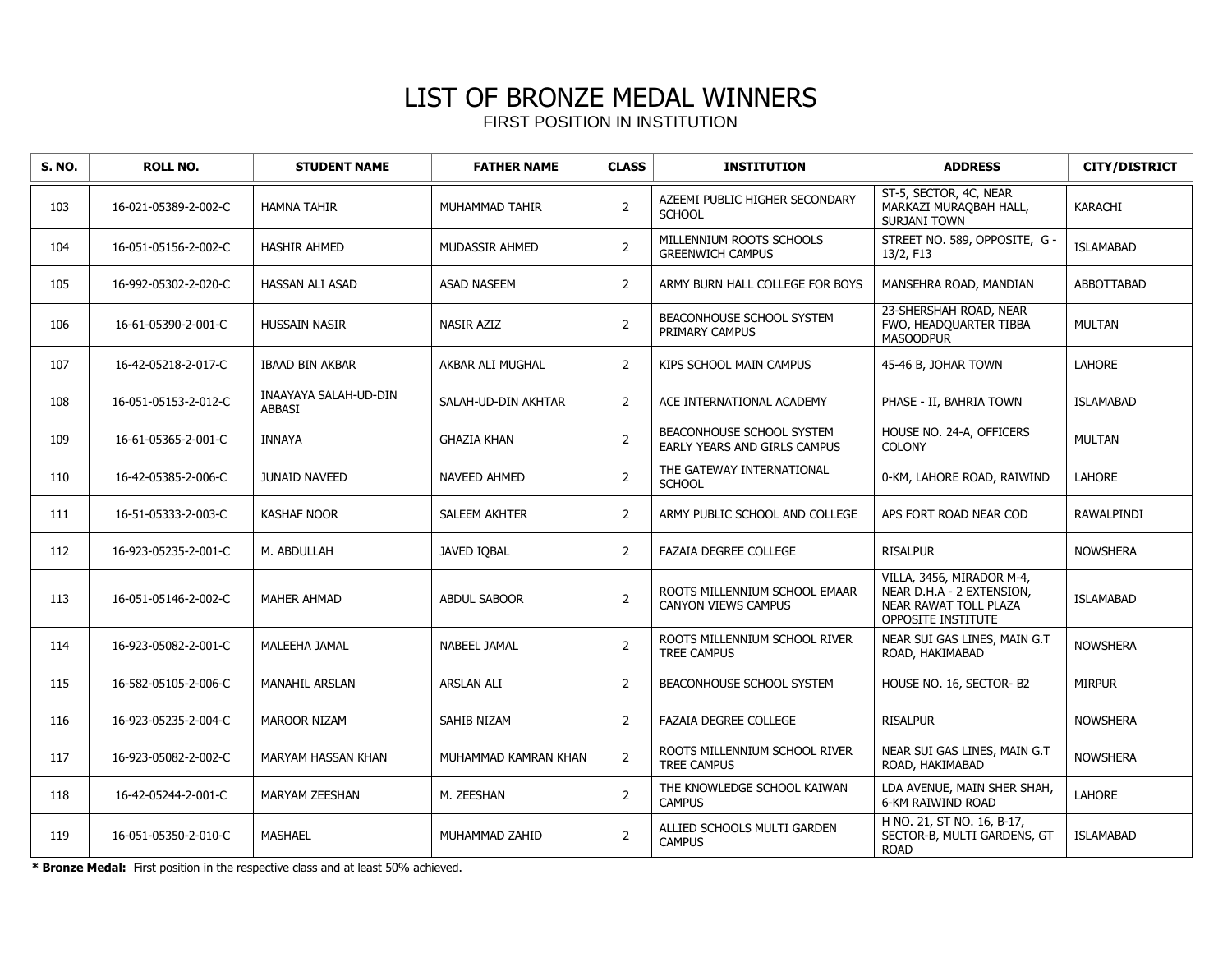| <b>S. NO.</b> | <b>ROLL NO.</b>      | <b>STUDENT NAME</b>                      | <b>FATHER NAME</b>                     | <b>CLASS</b>   | <b>INSTITUTION</b>                                         | <b>ADDRESS</b>                                                                               | <b>CITY/DISTRICT</b> |
|---------------|----------------------|------------------------------------------|----------------------------------------|----------------|------------------------------------------------------------|----------------------------------------------------------------------------------------------|----------------------|
| 120           | 16-051-05407-2-012-C | <b>MASHAL WADOOD</b>                     | <b>FAISAL WADOOD</b>                   | $\overline{2}$ | BEACONHOUSE SCHOOL SYSTEM                                  | HOUSE NO. 60-A, MAIN<br>NAZMUDDIN ROAD, F-7/4                                                | <b>ISLAMABAD</b>     |
| 121           | 16-42-05227-2-004-C  | MOHAMMAD REHAN                           | MOHAMMAD ADNAN                         | $\overline{2}$ | LAHORE GRAMMAR SCHOOL CANTT<br><b>JUNIOR BRANCH</b>        | 88-C-II, ARIF JAN ROAD                                                                       | <b>LAHORE</b>        |
| 122           | 16-91-05300-2-004-C  | MOHAMMAD ZUHAD TAHIR                     | MOHAMMAD TAHIR                         | $\overline{2}$ | <b>BEACONHOUSE SCHOOL SYSTEM</b><br>PRIMARY BRANCH         | KHYBER HOUSE, JUSTICE<br>TALLAT OAYUM ROAD, WARSAK<br>CANAL, POLICE STATION,<br>MICHINI GATE | <b>PESHAWAR</b>      |
| 123           | 16-51-05333-2-006-C  | MOHID MASOOD MALIK                       | MASOUD IFZAL MALIK                     | 2              | ARMY PUBLIC SCHOOL AND COLLEGE                             | APS FORT ROAD NEAR COD                                                                       | <b>RAWALPINDI</b>    |
| 124           | 16-51-05217-2-005-C  | MOHID SAQIB                              | MUHAMMAD SAOIB                         | 2              | <b>BEACONHOUSE KINDERGARTEN</b>                            | 11-HALI ROAD, WESTRIDGE                                                                      | <b>RAWALPINDI</b>    |
| 125           | 16-51-05333-2-007-C  | MOMINA QAMAR                             | <b>QAMAR KHURSHID</b>                  | 2              | ARMY PUBLIC SCHOOL AND COLLEGE                             | APS FORT ROAD NEAR COD                                                                       | <b>RAWALPINDI</b>    |
| 126           | 16-42-05396-2-001-C  | MUHAMMAD ABDULLAH                        | <b>JUNAID ANWAR</b>                    | $\overline{2}$ | ROOTS INTERNATIONAL SCHOOL<br>CANAL VIEW CAMPUS MODEL TOWN | 75-H-1, MODEL TOWN                                                                           | <b>LAHORE</b>        |
| 127           | 16-51-05217-2-008-C  | MUHAMMAD ABDULLAH<br><b>TAIFOOR SHAH</b> | MUHAMMAD KASHIF<br>TAIFOOR ZAHEER SHAH | 2              | BEACONHOUSE KINDERGARTEN                                   | 11-HALI ROAD, WESTRIDGE                                                                      | <b>RAWALPINDI</b>    |
| 128           | 16-51-05345-2-001-C  | MUHAMMAD BIN SHOEB                       | SHOEB LODHI                            | $\overline{2}$ | BEACONHOUSE SCHOOL SYSTEM<br>POTOHAR CAMPUS KG PRIMARY     | MAIN GT ROAD, NEAR FAW<br>MOTORS, SWAN CAMP                                                  | <b>RAWALPINDI</b>    |
| 129           | 16-021-05389-2-003-C | MUHAMMAD DABEER                          | MUHAMMAD IMRAN                         | $\overline{2}$ | AZEEMI PUBLIC HIGHER SECONDARY<br><b>SCHOOL</b>            | ST-5, SECTOR, 4C, NEAR<br>MARKAZI MURAQBAH HALL,<br>SURJANI TOWN                             | <b>KARACHI</b>       |
| 130           | 16-42-05046-2-003-C  | MUHAMMAD DAWOOD<br><b>NAVEED</b>         | MUHAMMAD NAVEED                        | $\overline{2}$ | THE TRUST SCHOOL                                           | 21- WEST WOOD COLONY,<br>THOKAR NIAZ BAIG                                                    | <b>LAHORE</b>        |
| 131           | 16-923-05082-2-003-C | MUHAMMAD JILLANI                         | NAVEED UR RAHMAN                       | $\overline{2}$ | ROOTS MILLENNIUM SCHOOL RIVER<br><b>TREE CAMPUS</b>        | NEAR SUI GAS LINES, MAIN G.T<br>ROAD, HAKIMABAD                                              | <b>NOWSHERA</b>      |
| 132           | 16-51-05151-2-009-C  | MUHAMMAD RAFID IRFAN                     | <b>IRFAN QAMAR</b>                     | $\overline{2}$ | ROOTS MILLENNIUM SCHOOLS                                   | HOUSE NO. 750, STREET NO. 11-<br>A, CHAKLALA SCHEME-3                                        | RAWALPINDI           |
| 133           | 16-42-05380-2-004-C  | MUHAMMAD ROHAN SAQIB                     | MUHAMMAD SAQIB QADEER                  | $\overline{2}$ | SCHOOL OF INTERNATIONAL STUDIES<br>IN SCIENCE AND ARTS     | HOUSE NO. 75, SARFRAZ<br>RAFIQUE ROAD                                                        | <b>LAHORE</b>        |
| 134           | 16-55-05141-2-003-C  | MUHAMMAD SABEEH AQEEL                    | <b>AQEEL AHMED</b>                     | $\overline{2}$ | ROOTS MILLENNIUM SCHOOLS CITY<br><b>CAMPUS</b>             | 16-DC ROAD                                                                                   | <b>GUJRANWALA</b>    |
| 135           | 16-42-05319-2-003-C  | MUHAMMAD SHARIZ MAJEED                   | MUHAMMAD SOHAIL<br><b>MAJEED</b>       | $\overline{2}$ | <b>CRESCENT MODEL HIGHER</b><br>SECONDARY SCHOOL           | 352-SHADMAN COLONY                                                                           | <b>LAHORE</b>        |
| 136           | 16-923-05235-2-003-C | MUHAMMAD TALHA ZANOON                    | MUHAMMAD ARIF                          | $\overline{2}$ | <b>FAZAIA DEGREE COLLEGE</b>                               | <b>RISALPUR</b>                                                                              | <b>NOWSHERA</b>      |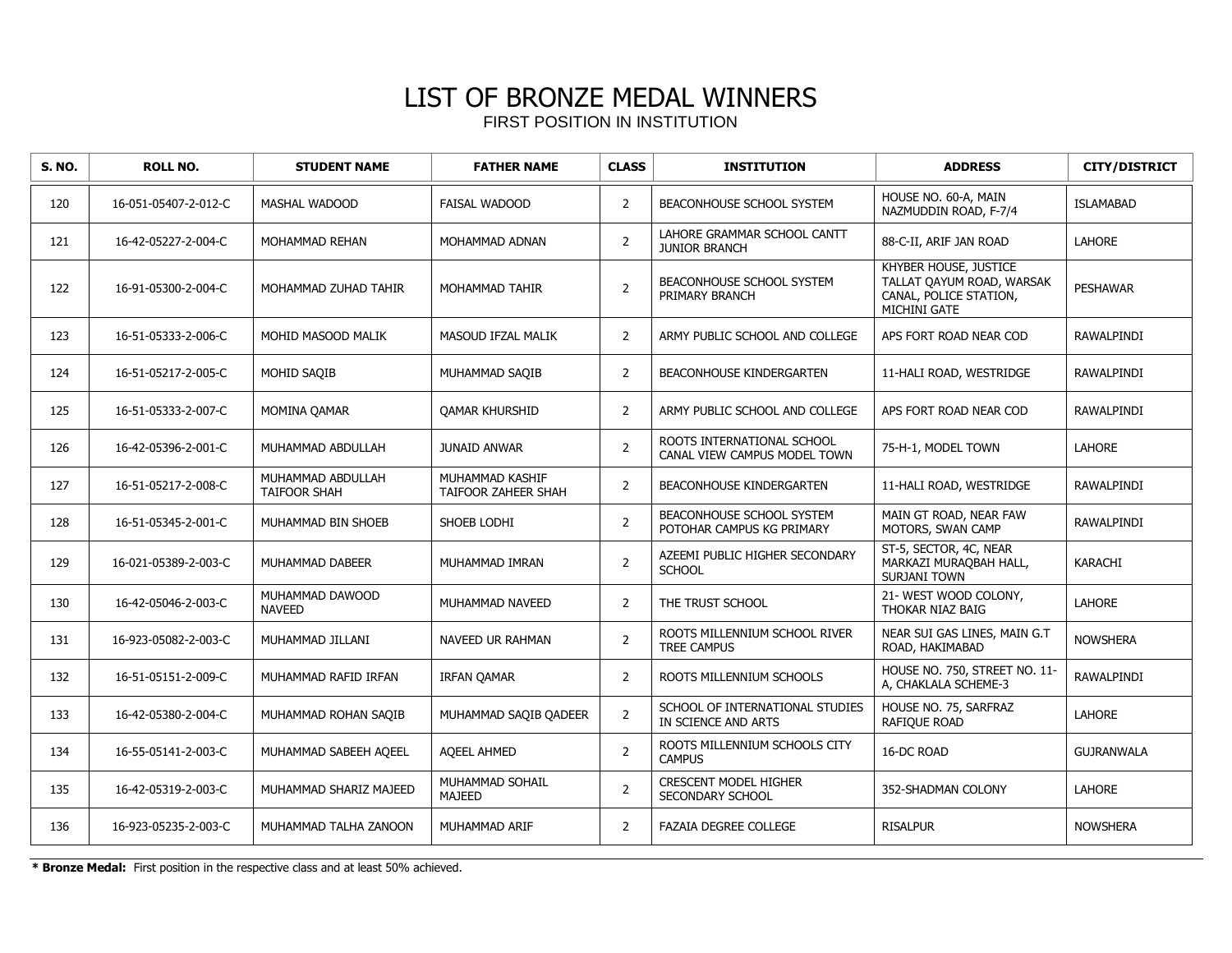| <b>S. NO.</b> | <b>ROLL NO.</b>      | <b>STUDENT NAME</b>      | <b>FATHER NAME</b>                  | <b>CLASS</b>   | <b>INSTITUTION</b>                                         | <b>ADDRESS</b>                                                        | <b>CITY/DISTRICT</b> |
|---------------|----------------------|--------------------------|-------------------------------------|----------------|------------------------------------------------------------|-----------------------------------------------------------------------|----------------------|
| 137           | 16-51-05333-2-005-C  | MUQADISS BIBI            | <b>MASOOD KHAN</b>                  | 2              | ARMY PUBLIC SCHOOL AND COLLEGE                             | APS FORT ROAD NEAR COD                                                | <b>RAWALPINDI</b>    |
| 138           | 16-022-05307-2-003-C | <b>NASIF HASSAN</b>      | <b>TAHIR MUHAMMAD</b>               | $\overline{2}$ | ARMY PUBLIC SCHOOL AND COLLEGE<br><b>SRC</b>               | AUTOBHAN ROAD                                                         | <b>HYDERABAD</b>     |
| 139           | 16-51-05217-2-006-C  | RANA ARSALAN AHMED       | RANA ASHFAO AHMED                   | $\overline{2}$ | <b>BEACONHOUSE KINDERGARTEN</b>                            | 11-HALI ROAD, WESTRIDGE                                               | <b>RAWALPINDI</b>    |
| 140           | 16-91-05397-2-001-C  | <b>REHMA NOOR</b>        | ANWAR ULLAH                         | $\overline{2}$ | ROOTS MILLENNIUM SCHOOLS<br>HAYATABAD CAMPUS               | HOUSE NO. 6, STREET NO. 1,<br>SECTOR D-1, PHASE-1,<br>HAYATABAD       | <b>PESHAWAR</b>      |
| 141           | 16-544-05230-2-006-C | ROSHAAN EMAN             | <b>MUNEEB AKRAM</b>                 | 2              | BEACONHOUSE SCHOOL SYSTEM                                  | MAIN G.T ROAD, KALA GUJRAN                                            | <b>JHELUM</b>        |
| 142           | 16-55-05147-2-001-C  | <b>SAFAH HASSAN</b>      | AFRASAYAB HASSAN                    | $\overline{2}$ | THE CITY SCHOOL JUNIOR SECTION<br>CANAL                    | MAIN SIALKOT BYPASS ROAD,<br><b>NEAR WANIA MORR</b>                   | <b>GUJRANWALA</b>    |
| 143           | 16-42-05385-2-002-C  | SAHAR ZULFIQAR           | ZULFIQAR AHMED                      | $\overline{2}$ | THE GATEWAY INTERNATIONAL<br><b>SCHOOL</b>                 | 0-KM, LAHORE ROAD, RAIWIND                                            | LAHORE               |
| 144           | 16-55-05141-2-001-C  | SHAHEER KHAN             | IMRAN AHMAD KHAN                    | $\overline{2}$ | ROOTS MILLENNIUM SCHOOLS CITY<br><b>CAMPUS</b>             | 16-DC ROAD                                                            | <b>GUJRANWALA</b>    |
| 145           | 16-021-05349-2-003-C | SHAYAN IRFAN             | <b>IRFAN SALEEM</b>                 | $\overline{2}$ | ARMY PUBLIC SCHOOL NORTH<br><b>CAMPUS</b>                  | NEAR BULL CHOWK, SAHIWAL<br>LINES, MALIR CANTT                        | <b>KARACHI</b>       |
| 146           | 16-42-05396-2-002-C  | SYED ALI RAZA            | SYED AMIR HUSSAIN                   | $\overline{2}$ | ROOTS INTERNATIONAL SCHOOL<br>CANAL VIEW CAMPUS MODEL TOWN | 75-H-1, MODEL TOWN                                                    | <b>LAHORE</b>        |
| 147           | 16-992-05302-2-019-C | SYED DANIYAL SHAH TRIMZI | SYED SHAFOAT HUSSAIN<br><b>SHAH</b> | $\overline{2}$ | ARMY BURN HALL COLLEGE FOR BOYS                            | MANSEHRA ROAD, MANDIAN                                                | <b>ABBOTTABAD</b>    |
| 148           | 16-53-05164-2-004-C  | <b>SYED WALI HAIDER</b>  | SYED WAMIO SHABBIR                  | $\overline{2}$ | ROOTS MILLENNIUM SCHOOLS<br><b>JINNAH CAMPUS</b>           | OPPOSITE TO THE MODEL<br>TOWN, BHIMBER ROAD                           | <b>GUJRAT</b>        |
| 149           | 16-42-05385-2-004-C  | <b>TABISH RAZA</b>       | <b>MANZOOR HUSAIN</b>               | 2              | THE GATEWAY INTERNATIONAL<br><b>SCHOOL</b>                 | 0-KM, LAHORE ROAD, RAIWIND                                            | <b>LAHORE</b>        |
| 150           | 16-051-05247-2-003-C | <b>TAHA FARRUKH</b>      | DR. FARRUKH RASHEED                 | $\overline{2}$ | ROOTS MILLENNIUM SCHOOL<br>WATERLOO CAMPUS PWD             | PLOT NO. 378-379, ST NO.17,<br>BLOCK-D, PWD HOUSING<br><b>SOCIETY</b> | <b>ISLAMABAD</b>     |
| 151           | 16-923-05082-2-004-C | <b>TALHA MUNIR</b>       | MUNIR MUHAMMAD                      | 2              | ROOTS MILLENNIUM SCHOOL RIVER<br><b>TREE CAMPUS</b>        | NEAR SUI GAS LINES, MAIN G.T<br>ROAD, HAKIMABAD                       | <b>NOWSHERA</b>      |
| 152           | 16-051-05195-2-003-C | <b>TAYYABA SALEEM</b>    | <b>ANSAR MEHMOOD</b>                | 2              | ROOTS MILLENNIUM SCHOOLS<br><b>KENSINGTON CAMPUS</b>       | PLOT NO. 5 & 7, STREET NO. 3,<br>SHALIMAR ROAD, SOAN GARDEN           | <b>ISLAMABAD</b>     |
| 153           | 16-51-05333-2-001-C  | TEHREEM ZAHRA            | <b>KAUSAR ALI</b>                   | $\overline{2}$ | ARMY PUBLIC SCHOOL AND COLLEGE                             | APS FORT ROAD NEAR COD                                                | RAWALPINDI           |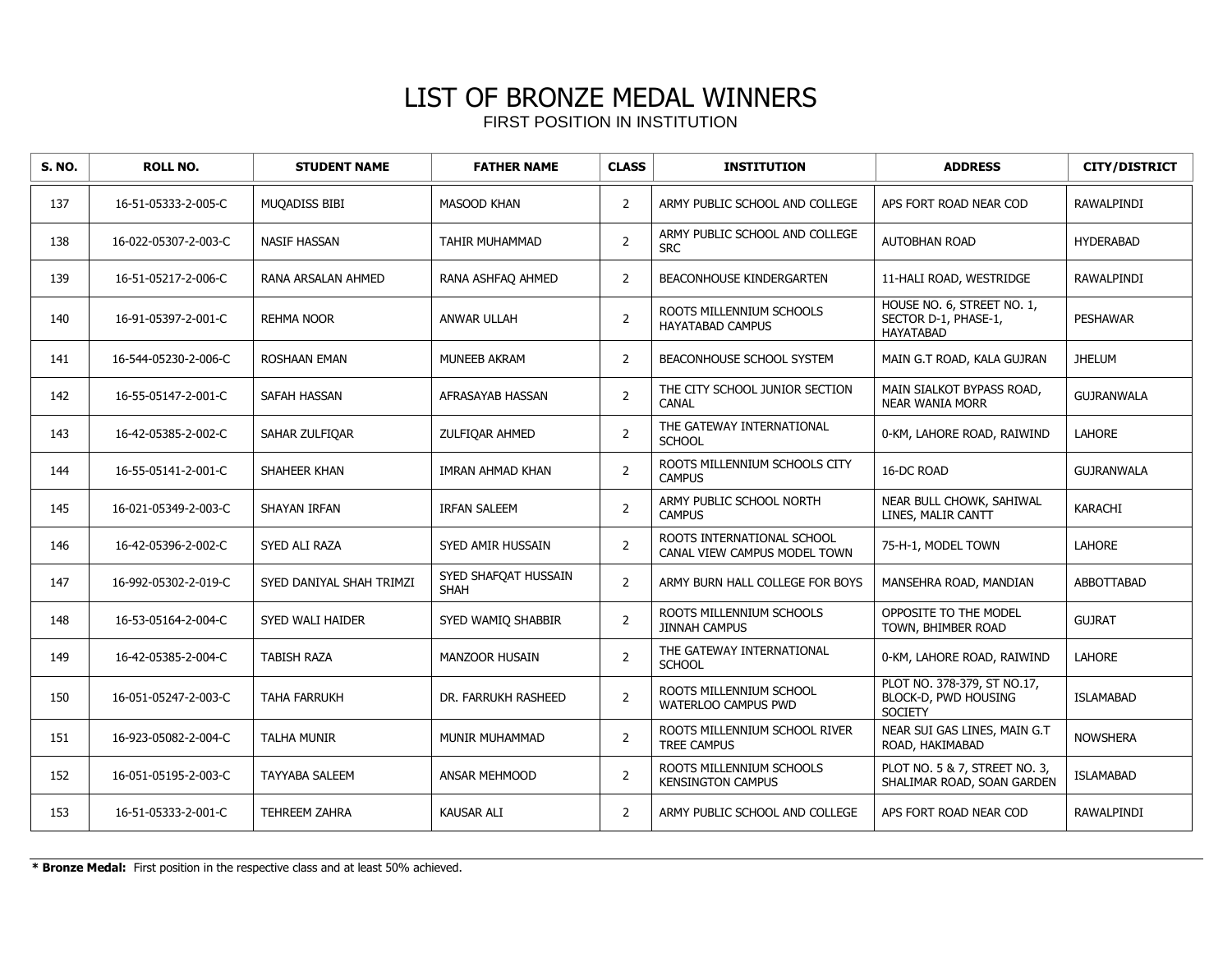| <b>S. NO.</b> | <b>ROLL NO.</b>      | <b>STUDENT NAME</b>   | <b>FATHER NAME</b>                       | <b>CLASS</b>   | <b>INSTITUTION</b>                                        | <b>ADDRESS</b>                                                          | <b>CITY/DISTRICT</b> |
|---------------|----------------------|-----------------------|------------------------------------------|----------------|-----------------------------------------------------------|-------------------------------------------------------------------------|----------------------|
| 154           | 16-51-05093-2-003-C  | <b>WAHAB DANISH</b>   | <b>DANISH MASOOD</b>                     | 2              | ROOTS IVY INTERNATIONAL SCHOOL<br><b>IB CAMPUS</b>        | WALAYAT HOMES, CHAKLALA<br>SCHEME-3                                     | RAWALPINDI           |
| 155           | 16-051-05153-2-016-C | ZAIN ALI AWAN         | TAUQEER ABBAS AWAN                       | $\overline{2}$ | ACE INTERNATIONAL ACADEMY                                 | PHASE - II, BAHRIA TOWN                                                 | <b>ISLAMABAD</b>     |
| 156           | 16-42-05046-2-006-C  | ZAIN AZAM             | MUHAMMAD AZAM                            | 2              | THE TRUST SCHOOL                                          | 21- WEST WOOD COLONY,<br>THOKAR NIAZ BAIG                               | <b>LAHORE</b>        |
| 157           | 16-51-05096-2-002-C  | <b>ZOEL ZAHEER</b>    | <b>ZAHEER ABBAS</b>                      | $\overline{2}$ | ROOTS IVY INTERNATIONAL SCHOOL<br><b>WESTRIDGE CAMPUS</b> | ADJACENT NISAR HOSPITAL,<br>MAIN PESHAWAR ROAD                          | RAWALPINDI           |
| 158           | 16-51-05093-3-001-C  | AAILA AHMED           | RAHIL AHMED MALIK                        | 3              | ROOTS IVY INTERNATIONAL SCHOOL<br><b>IB CAMPUS</b>        | WALAYAT HOMES, CHAKLALA<br>SCHEME-3                                     | <b>RAWALPINDI</b>    |
| 159           | 16-051-05031-3-049-C | ABDUL MOIZ NURZAI     | MUHAMMAD AFFIF KHAN                      | 3              | ISLAMABAD CONVENT SCHOOL F-8/4                            | STREET NO.55, F - 8/4                                                   | <b>ISLAMABAD</b>     |
| 160           | 16-42-05076-3-001-C  | ABDULLAH ALI          | MUHAMMAD ALI                             | 3              | THE CITY SCHOOL ALLAMA IOBAL<br><b>TOWN BRANCH</b>        | 143-RACHNA BLOCK, ALLAMA<br><b>IOBAL TOWN</b>                           | <b>LAHORE</b>        |
| 161           | 16-42-05244-3-002-C  | ADIL ALI              | M. ALI                                   | 3              | THE KNOWLEDGE SCHOOL KAIWAN<br><b>CAMPUS</b>              | LDA AVENUE, MAIN SHER SHAH,<br>6-KM RAIWIND ROAD                        | <b>LAHORE</b>        |
| 162           | 16-42-05239-3-002-C  | <b>ADNAN SHAHID</b>   | SHAHID MEHMOOD                           | 3              | ARMY PUBLIC SCHOOL                                        | MAHFOOZ SHAHEED GARRISON                                                | <b>LAHORE</b>        |
| 163           | 16-51-05151-3-001-C  | AHIL MUSHTAO          | <b>CHAUDHRY FAISAL</b><br><b>MUSHTAQ</b> | 3              | ROOTS MILLENNIUM SCHOOLS                                  | HOUSE NO. 750, STREET NO. 11-<br>A, CHAKLALA SCHEME-3                   | RAWALPINDI           |
| 164           | 16-62-05335-3-007-C  | AHMED DAWOOD          | SHAKEEL KHALIQ                           | 3              | THE CITY SCHOOL BAHAWALPUR<br><b>CAMPUS</b>               | YAZMAN ROAD                                                             | <b>BAHAWALPUR</b>    |
| 165           | 16-42-05386-3-029-C  | <b>AILIA BATOOL</b>   | SYED SHAHBAZ ALI RIZVI                   | 3              | LAHORE GRAMMAR SCHOOL                                     | <b>30-MAIN GULBERG</b>                                                  | <b>LAHORE</b>        |
| 166           | 16-022-05225-3-020-C | AISHA TAYYABA         | IFTIKHAR ALI                             | 3              | ARMY PUBLIC SCHOOL & COLLEGE                              | <b>HYDERABAD CANTT</b>                                                  | <b>HYDERABAD</b>     |
| 167           | 16-42-05028-3-002-C  | <b>ALEENA MUSTAFA</b> | <b>MUSTAFA NAEEM</b>                     | 3              | BEACONHOUSE SCHOOL SYSTEM LMA<br>PRIMARY                  | 11-FCC, SYED MARATAB ALI<br>ROAD, GULBERG- IV                           | LAHORE               |
| 168           | 16-48-05161-3-001-C  | ALEEZA ANJUM          | MIAN ANJUM MURTAZA                       | 3              | ROOTS MILLENNIUM SCHOOL IQBAL<br><b>CAMPUS</b>            | 112-SHAHEEN PARK, QUEEN<br><b>ROAD</b>                                  | <b>SARGODHA</b>      |
| 169           | 16-53-05381-3-001-C  | ALI ABDULLAH          | <b>NADEEM ARSHAD</b>                     | 3              | THE EDUCATORS BARA DARI CAMPUS                            | <b>BEHIND ZAHOOR ELLAHI</b><br>STADIUM, JALAL PUR JATTAN<br><b>ROAD</b> | <b>GUJRAT</b>        |
| 170           | 16-51-05033-3-004-C  | ALI ASAD CHISHTI      | ASAD ABBAS CHISHTI                       | 3              | THE CITY SCHOOL CANTT JUNIOR                              | HOUSE NO. 01, IQBAL ROAD<br><b>WESTRIDGE 01</b>                         | <b>RAWALPINDI</b>    |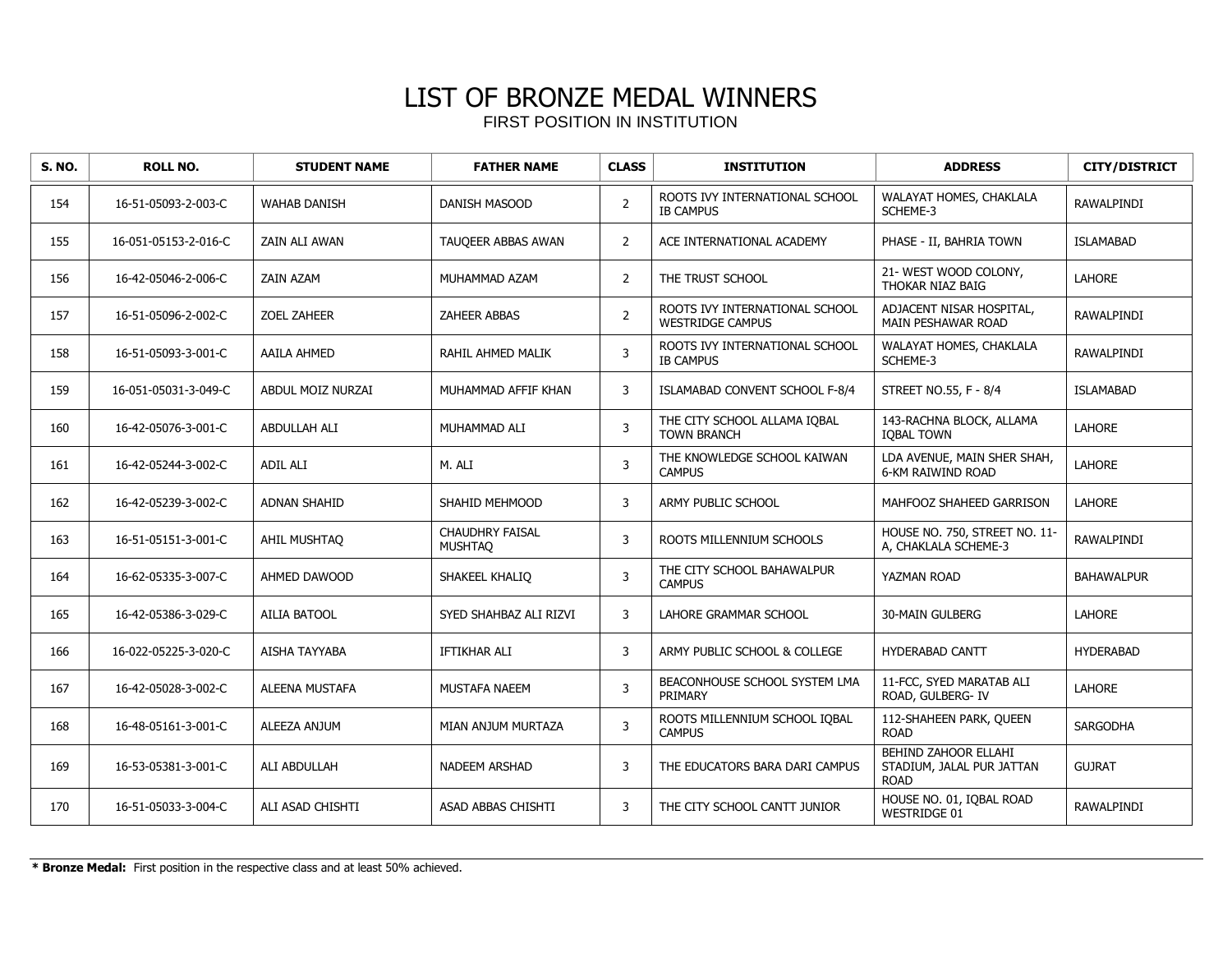| S. NO. | <b>ROLL NO.</b>      | <b>STUDENT NAME</b>   | <b>FATHER NAME</b>                  | <b>CLASS</b> | <b>INSTITUTION</b>                                               | <b>ADDRESS</b>                                   | <b>CITY/DISTRICT</b> |
|--------|----------------------|-----------------------|-------------------------------------|--------------|------------------------------------------------------------------|--------------------------------------------------|----------------------|
| 171    | 16-57-05361-3-001-C  | ALI IMRAN             | <b>IMRAN BAJWA</b>                  | 3            | ROOTS MILLENNIUM SCHOOLS                                         | 17-19, PEOPLES COLONY, MAIN<br><b>KAMRA ROAD</b> | <b>ATTOCK</b>        |
| 172    | 16-42-05382-3-001-C  | ANOUSHAY KHAN         | <b>FARHAN AHMED KHAN</b>            | 3            | AMERICAN LYCETUFF BOARDING &<br>FULL DAY SCHOOL RAIWIND CAMPUS   | BHOBATIAN CHOWK, 9-KM<br><b>RAIWIND ROAD</b>     | <b>LAHORE</b>        |
| 173    | 16-55-05113-3-005-C  | <b>AREEBA AMIR</b>    | <b>AMIR TUFAIL</b>                  | 3            | GHAZALI MODEL HIGH SCHOOL                                        | NEAR GRID STATION, GHAKHAR                       | <b>GUJRANWALA</b>    |
| 174    | 16-42-05319-3-018-C  | ARFA ANWAR            | MUHAMMAD ANWAR                      | 3            | <b>CRESCENT MODEL HIGHER</b><br>SECONDARY SCHOOL                 | 352-SHADMAN COLONY                               | <b>LAHORE</b>        |
| 175    | 16-51-05345-3-001-C  | AYESHA ALI KHAWAJA    | <b>BARKAT ALI</b>                   | 3            | BEACONHOUSE SCHOOL SYSTEM<br>POTOHAR CAMPUS KG PRIMARY           | MAIN GT ROAD, NEAR FAW<br>MOTORS, SWAN CAMP      | RAWALPINDI           |
| 176    | 16-51-05033-3-012-C  | <b>BATOOL REHMAN</b>  | MUGHEES UR REHMAN<br><b>OURESHI</b> | 3            | THE CITY SCHOOL CANTT JUNIOR                                     | HOUSE NO. 01, IQBAL ROAD<br><b>WESTRIDGE 01</b>  | RAWALPINDI           |
| 177    | 16-51-05092-3-004-C  | <b>DAEN RIZWAN</b>    | <b>RIZWAN KHALID</b>                | $\mathbf{3}$ | ROOTS IVY INTERNATIONAL SCHOOLS<br>JUNIOR BRANCH NON (IB) CAMPUS | WALLAYAT HOMES, CHAKLALA<br>SCHEME III           | <b>RAWALPINDI</b>    |
| 178    | 16-51-05033-3-018-C  | <b>DOST RABIA</b>     | DOST MUHAMMAD                       | 3            | THE CITY SCHOOL CANTT JUNIOR                                     | HOUSE NO. 01, IQBAL ROAD<br><b>WESTRIDGE 01</b>  | RAWALPINDI           |
| 179    | 16-51-05092-3-009-C  | <b>EEMAN HAMEED</b>   | <b>USMAN HAMEED</b>                 | 3            | ROOTS IVY INTERNATIONAL SCHOOLS<br>JUNIOR BRANCH NON (IB) CAMPUS | WALLAYAT HOMES, CHAKLALA<br><b>SCHEME III</b>    | RAWALPINDI           |
| 180    | 16-543-05384-3-003-C | <b>EMAAN FATIMA</b>   | <b>AOEEL FEROZ</b>                  | 3            | THE CITY SCHOOL                                                  | NEAR MURID AIR BASE                              | <b>CHAKWAL</b>       |
| 181    | 16-52-05301-3-001-C  | <b>FABEEHA NAEEM</b>  | M NAEEM                             | 3            | ARMY PUBLIC SCHOOL GIRLS BRANCH                                  | 39-ZAFAR ALI ROAD, CANTT                         | <b>SIALKOT</b>       |
| 182    | 16-51-05033-3-009-C  | <b>FATEMA WAHEED</b>  | <b>WAHEED BASHIR</b>                | 3            | THE CITY SCHOOL CANTT JUNIOR                                     | HOUSE NO. 01, IQBAL ROAD<br>WESTRIDGE 01         | RAWALPINDI           |
| 183    | 16-55-05113-3-003-C  | <b>FATIMA ADREES</b>  | MUHAMMAD ADREES<br><b>CHEEMA</b>    | 3            | GHAZALI MODEL HIGH SCHOOL                                        | NEAR GRID STATION, GHAKHAR                       | <b>GUJRANWALA</b>    |
| 184    | 16-42-05227-3-012-C  | <b>FATIMA AFTAB</b>   | <b>AFTAB SHAFIO</b>                 | 3            | LAHORE GRAMMAR SCHOOL CANTT<br><b>JUNIOR BRANCH</b>              | 88-C-II, ARIF JAN ROAD                           | <b>LAHORE</b>        |
| 185    | 16-23-05405-3-001-C  | FATIMA QAYYUM         | ABDUL QAYYUM                        | 3            | ARMY PUBLIC SCHOOL HAJIRA                                        | NEAR BOYS DEGREE COLLEGE                         | <b>POONCH</b>        |
| 186    | 16-051-05108-3-002-C | <b>FOUZAN ALI</b>     | ALI ASIM                            | 3            | ROOTS IVY INTERNATIONAL SCHOOLS<br><b>PWD CAMPUS</b>             | HOUSE NO. 764, BLOCK-B, MAIN<br>DOUBLE ROAD, PWD | <b>ISLAMABAD</b>     |
| 187    | 16-51-05033-3-017-C  | <b>HADIA FAISAL</b>   | MAJ. FAISAL MUMTAZ<br><b>BHATTI</b> | 3            | THE CITY SCHOOL CANTT JUNIOR                                     | HOUSE NO. 01, IQBAL ROAD<br><b>WESTRIDGE 01</b>  | RAWALPINDI           |
| 188    | 16-582-05163-3-001-C | <b>HADIA SIKANDAR</b> | SIKANDAR BAIG                       | $\mathbf{3}$ | ROOTS MILLENNIUM SCHOOLS HILL<br><b>VIEW CAMPUS</b>              | PLOT NO. 2-B-6 TO 2-B-9,<br><b>SECTOR F-2</b>    | <b>MIRPUR</b>        |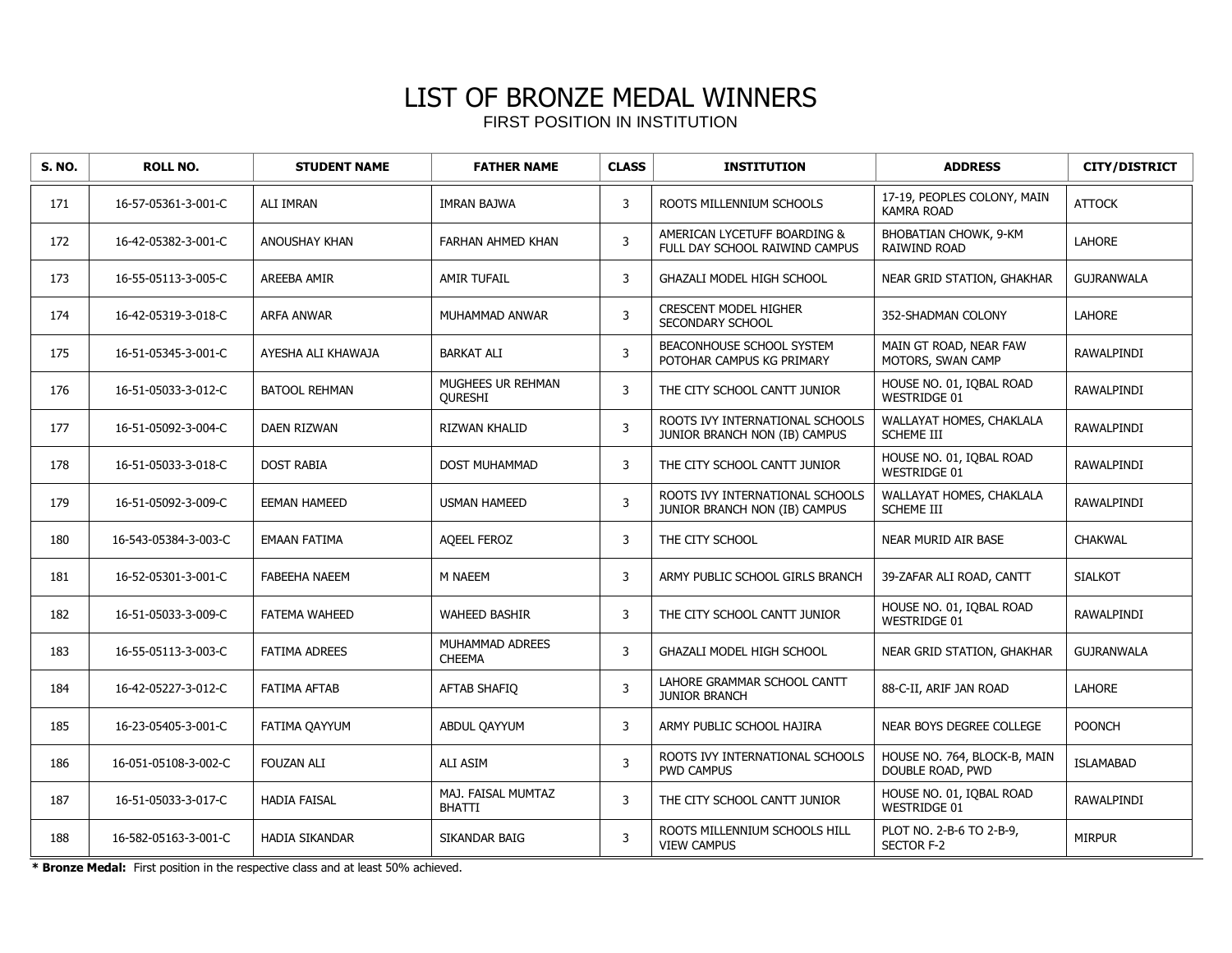| <b>S. NO.</b> | <b>ROLL NO.</b>      | <b>STUDENT NAME</b>  | <b>FATHER NAME</b>      | <b>CLASS</b> | <b>INSTITUTION</b>                                               | <b>ADDRESS</b>                                                        | <b>CITY/DISTRICT</b> |
|---------------|----------------------|----------------------|-------------------------|--------------|------------------------------------------------------------------|-----------------------------------------------------------------------|----------------------|
| 189           | 16-51-05033-3-013-C  | <b>HAJRAH AJAZ</b>   | MUHAMMAD AJAZ SALEEM    | 3            | THE CITY SCHOOL CANTT JUNIOR                                     | HOUSE NO. 01, IQBAL ROAD<br><b>WESTRIDGE 01</b>                       | <b>RAWALPINDI</b>    |
| 190           | 16-51-05092-3-008-C  | <b>HAMZA SALEEM</b>  | SHEIKH SALEEM           | 3            | ROOTS IVY INTERNATIONAL SCHOOLS<br>JUNIOR BRANCH NON (IB) CAMPUS | WALLAYAT HOMES, CHAKLALA<br><b>SCHEME III</b>                         | RAWALPINDI           |
| 191           | 16-992-05189-3-001-C | <b>HARAM WASEEM</b>  | <b>WASEEM RASHEED</b>   | 3            | HILLCREST SCHOOL AND COLLEGE                                     | THE MALL                                                              | <b>ABBOTTABAD</b>    |
| 192           | 16-51-05092-3-003-C  | <b>HARIS KHATTAK</b> | <b>TARIO ZAMAN</b>      | $\mathsf{3}$ | ROOTS IVY INTERNATIONAL SCHOOLS<br>JUNIOR BRANCH NON (IB) CAMPUS | WALLAYAT HOMES, CHAKLALA<br><b>SCHEME III</b>                         | <b>RAWALPINDI</b>    |
| 193           | 16-42-05227-3-016-C  | HASSAN ALI KHAN      | ABDUL MUNIM KHAN        | 3            | LAHORE GRAMMAR SCHOOL CANTT<br><b>JUNIOR BRANCH</b>              | 88-C-II, ARIF JAN ROAD                                                | <b>LAHORE</b>        |
| 194           | 16-051-05221-3-001-C | <b>HUDA ZAHRA</b>    | <b>SAEED ALI</b>        | 3            | PAEC MODEL COLLEGE                                               | <b>NILORE</b>                                                         | <b>ISLAMABAD</b>     |
| 195           | 16-238-05355-3-001-C | <b>JAVERIA OMER</b>  | OMER ZULFIQAR           | 3            | ARMY PUBLIC SCHOOL                                               | POST OFFICE, CHHOR CANTT                                              | <b>UMERKOT</b>       |
| 196           | 16-051-05123-3-019-C | <b>KUMAIL RAZA</b>   | <b>HASAN RAZA</b>       | 3            | ISLAMABAD CONVENT SCHOOL H-8/4<br><b>CAMPUS</b>                  | PLOT NO. 08, STREET NO. 09, H<br>$-8/4$                               | <b>ISLAMABAD</b>     |
| 197           | 16-51-05092-3-001-C  | <b>MAHA KHURAM</b>   | <b>KHURAM HANIF</b>     | 3            | ROOTS IVY INTERNATIONAL SCHOOLS<br>JUNIOR BRANCH NON (IB) CAMPUS | WALLAYAT HOMES, CHAKLALA<br><b>SCHEME III</b>                         | RAWALPINDI           |
| 198           | 16-051-05153-3-005-C | MAIRA NABEEL MIR     | <b>NABEEL ZUBAIR</b>    | 3            | ACE INTERNATIONAL ACADEMY                                        | PHASE - II, BAHRIA TOWN                                               | <b>ISLAMABAD</b>     |
| 199           | 16-51-05151-3-003-C  | MALIK AHMAD NAWAZ    | MALIK SHAH NAWAZ NOON   | 3            | ROOTS MILLENNIUM SCHOOLS                                         | HOUSE NO. 750, STREET NO. 11-<br>A. CHAKLALA SCHEME-3                 | RAWALPINDI           |
| 200           | 16-41-05236-3-001-C  | MINAHIL JABEEN       | <b>FARHAD ALAM</b>      | 3            | THE LAHORE LYCEUM                                                | P-133, KOHINOOR CITY                                                  | <b>FAISALABAD</b>    |
| 201           | 16-021-05398-3-005-C | MOHSIN RATHORE       | MAJ FAROOQ RATHORE      | $\mathsf 3$  | ARMY PUBLIC SCHOOL & COLLEGE<br><b>SYSTEMS</b>                   | 158-IOBAL SHAHEED ROAD,<br><b>SADDAR</b>                              | KARACHI              |
| 202           | 16-51-05033-3-007-C  | MUHAMMAD ABDUL RAFAE | RAJ MAEEN SHAH          | 3            | THE CITY SCHOOL CANTT JUNIOR                                     | HOUSE NO. 01, IOBAL ROAD<br><b>WESTRIDGE 01</b>                       | RAWALPINDI           |
| 203           | 16-022-05225-3-021-C | MUHAMMAD AOIB        | <b>KALEEMULLAH KHAN</b> | 3            | ARMY PUBLIC SCHOOL & COLLEGE                                     | <b>HYDERABAD CANTT</b>                                                | <b>HYDERABAD</b>     |
| 204           | 16-051-05247-3-001-C | MUHAMMAD AYAN NAVEED | NAVEED AHMED            | 3            | ROOTS MILLENNIUM SCHOOL<br>WATERLOO CAMPUS PWD                   | PLOT NO. 378-379, ST NO.17,<br>BLOCK-D, PWD HOUSING<br><b>SOCIETY</b> | <b>ISLAMABAD</b>     |
| 205           | 16-51-05133-3-013-C  | MUHAMMAD ESSA        | <b>ABDUL KHALIO</b>     | 3            | <b>ROOTS GARDEN SCHOOLS</b>                                      | 93-HARLEY STREET                                                      | RAWALPINDI           |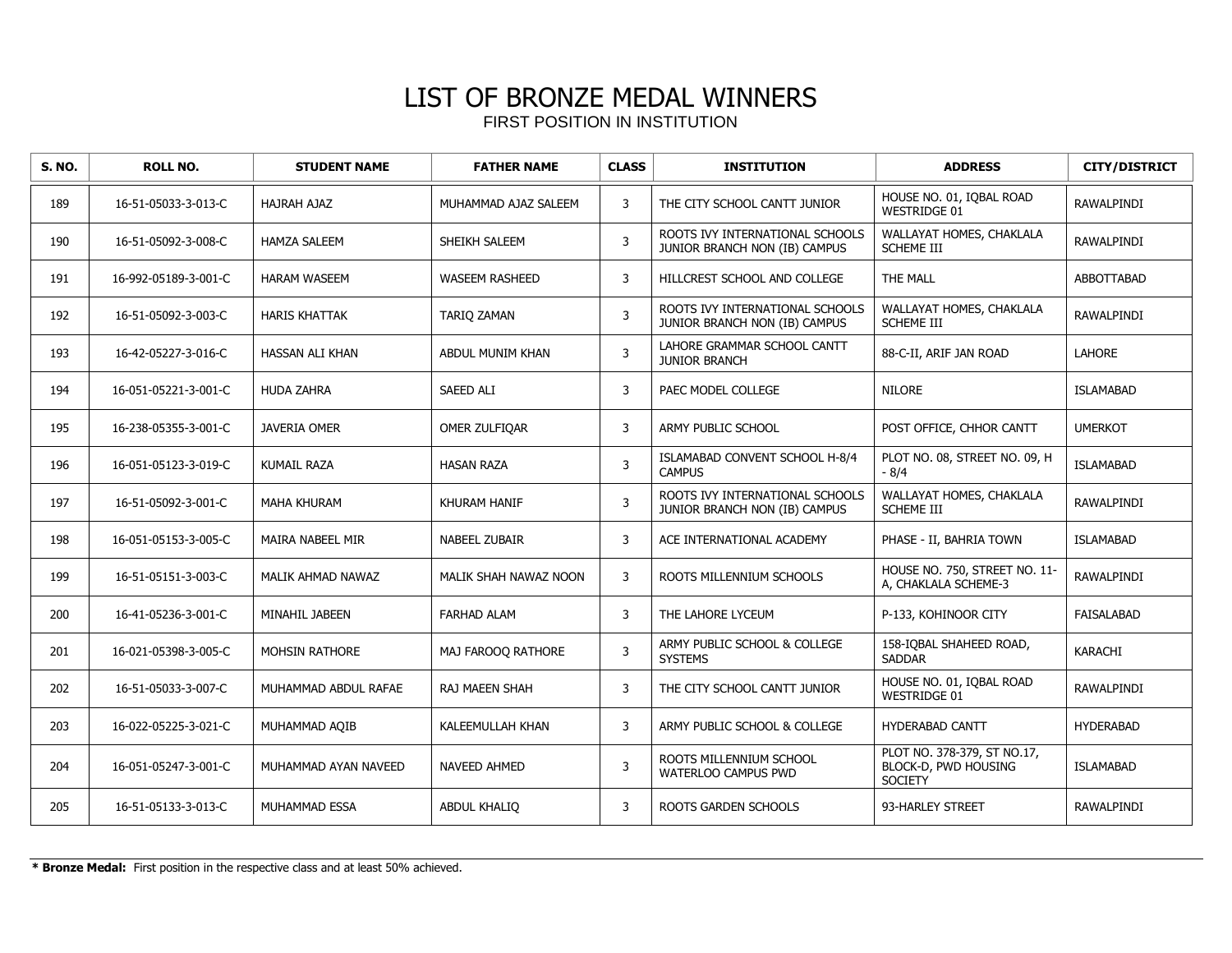| <b>S. NO.</b> | <b>ROLL NO.</b>      | <b>STUDENT NAME</b>                | <b>FATHER NAME</b>               | <b>CLASS</b> | <b>INSTITUTION</b>                                               | <b>ADDRESS</b>                                          | <b>CITY/DISTRICT</b> |
|---------------|----------------------|------------------------------------|----------------------------------|--------------|------------------------------------------------------------------|---------------------------------------------------------|----------------------|
| 206           | 16-42-05304-3-001-C  | MUHAMMAD HASHIM<br><b>CHAUDARY</b> | MUHAMMAD AZAM<br><b>CHAUDARY</b> | 3            | BEACONHOUSE GARDEN TOWN<br><b>CAMPUS</b>                         | 112-113 GARDEN BLOCK, NEW<br><b>GARDEN TOWN</b>         | <b>LAHORE</b>        |
| 207           | 16-42-05051-3-006-C  | MUHAMMAD HUZAIFA                   | SHAHZAD AHMED                    | 3            | THE TRUST SCHOOL BOYS WING                                       | NEAR TAJ BAGH, AMIR TOWN,<br><b>HARBANSPURA</b>         | <b>LAHORE</b>        |
| 208           | 16-57-05361-3-002-C  | MUHAMMAD IBRAHEEM                  | MUHAMMAD ASIM                    | 3            | ROOTS MILLENNIUM SCHOOLS                                         | 17-19, PEOPLES COLONY, MAIN<br><b>KAMRA ROAD</b>        | <b>ATTOCK</b>        |
| 209           | 16-923-05082-3-006-C | MUHAMMAD SAAD ISHAO                | MUHAMMAD ISHAQ                   | 3            | ROOTS MILLENNIUM SCHOOL RIVER<br><b>TREE CAMPUS</b>              | NEAR SUI GAS LINES, MAIN G.T<br>ROAD, HAKIMABAD         | <b>NOWSHERA</b>      |
| 210           | 16-42-05344-3-006-C  | MUHAMMAD SARMAD IRFAN              | MUHAMMAD IRFAN AHMED             | 3            | <b>GARRISON ACADEMY</b>                                          | CHITRAL LINES, AZIZ BHATTI<br><b>ROAD</b>               | <b>LAHORE</b>        |
| 211           | 16-42-05385-3-007-C  | MUHAMMAD SHAYAN                    | MUHAMMAD UMER                    | 3            | THE GATEWAY INTERNATIONAL<br><b>SCHOOL</b>                       | 0-KM, LAHORE ROAD, RAIWIND                              | LAHORE               |
| 212           | 16-42-05073-3-003-C  | MUHAMMAD SHAYYAN<br>SHAKOOR NIAZI  | <b>ABDUL SHAKOOR</b>             | 3            | <b>GARRISON ACADEMY JUNIOR TUFAIL</b><br>SHAHEED CAMPUS          | CIVIL DEFENCE ROAD, NISHAT<br><b>COLONY</b>             | <b>LAHORE</b>        |
| 213           | 16-42-05172-3-003-C  | MUSTAFA SOHAIL                     | KHAWAJA SOHAIL                   | 3            | THE CITY SCHOOL ALPHA DHA<br><b>CAMPUS</b>                       | 296/1, SECTOR-B, PHASE VI,<br>DEFENCE HOUSING AUTHORITY | <b>LAHORE</b>        |
| 214           | 16-42-05374-3-003-C  | <b>NAMAL IRFAN</b>                 | MALIK IRFAN UL HAQ               | 3            | <b>GARRISON ACADEMY FOR GIRLS</b>                                | 80-SARFRAZ RAFIQUE ROAD                                 | <b>LAHORE</b>        |
| 215           | 16-51-05092-3-006-C  | NATASHA KHURAM                     | <b>KHURAM HANIF</b>              | 3            | ROOTS IVY INTERNATIONAL SCHOOLS<br>JUNIOR BRANCH NON (IB) CAMPUS | WALLAYAT HOMES, CHAKLALA<br>SCHEME III                  | RAWALPINDI           |
| 216           | 16-992-05302-3-008-C | OBAID UR REHMAN KHAN               | MUHAMMAD SHAFIQUE<br><b>KHAN</b> | 3            | ARMY BURN HALL COLLEGE FOR BOYS                                  | MANSEHRA ROAD, MANDIAN                                  | ABBOTTABAD           |
| 217           | 16-42-05222-3-004-C  | RAIHA FATIMA                       | MUHAMMAD ASAD ALI                | 3            | THE TRUST SCHOOL PRIMARY GIRLS<br><b>WING</b>                    | AAMIR TOWN, HARBANSPURA                                 | <b>LAHORE</b>        |
| 218           | 16-051-05340-3-002-C | RANIA ARMAGHAN                     | ARMAGHAN RASUL KAYANI            | 3            | DHAI ARMY PUBLIC SCHOOL &<br>COLLEGE                             | ST NO. 23, SECTOR - F,<br>COMMERCIAL AREA, DHA II       | <b>ISLAMABAD</b>     |
| 219           | 16-42-05386-3-018-C  | <b>RANYA ASAD</b>                  | <b>ASAD AHMED</b>                | 3            | LAHORE GRAMMAR SCHOOL                                            | <b>30-MAIN GULBERG</b>                                  | <b>LAHORE</b>        |
| 220           | 16-51-05033-3-002-C  | <b>RAYYAN FARRUKH</b>              | <b>FARRUKH MAJEED</b>            | 3            | THE CITY SCHOOL CANTT JUNIOR                                     | HOUSE NO. 01, IOBAL ROAD<br><b>WESTRIDGE 01</b>         | RAWALPINDI           |
| 221           | 16-051-05246-3-001-C | ROHA IMRAN                         | MUHAMMAD IMRAN BUTT              | 3            | ROOTS MILLENNIUM SCHOOL                                          | HOUSE NO. 690, SECTOR I-8/4,<br><b>MAIN DOUBLE ROAD</b> | <b>ISLAMABAD</b>     |
| 222           | 16-51-05033-3-003-C  | SAAD MUSTAFA                       | <b>KHAWAR ZAMAN</b>              | 3            | THE CITY SCHOOL CANTT JUNIOR                                     | HOUSE NO. 01, IQBAL ROAD<br><b>WESTRIDGE 01</b>         | RAWALPINDI           |
| 223           | 16-91-05397-3-003-C  | <b>SAUD RAUF</b>                   | <b>HAMID RAUF</b>                | 3            | ROOTS MILLENNIUM SCHOOLS<br><b>HAYATABAD CAMPUS</b>              | HOUSE NO. 6, STREET NO. 1,<br>SECTOR D-1, PHASE-1,      | <b>PESHAWAR</b>      |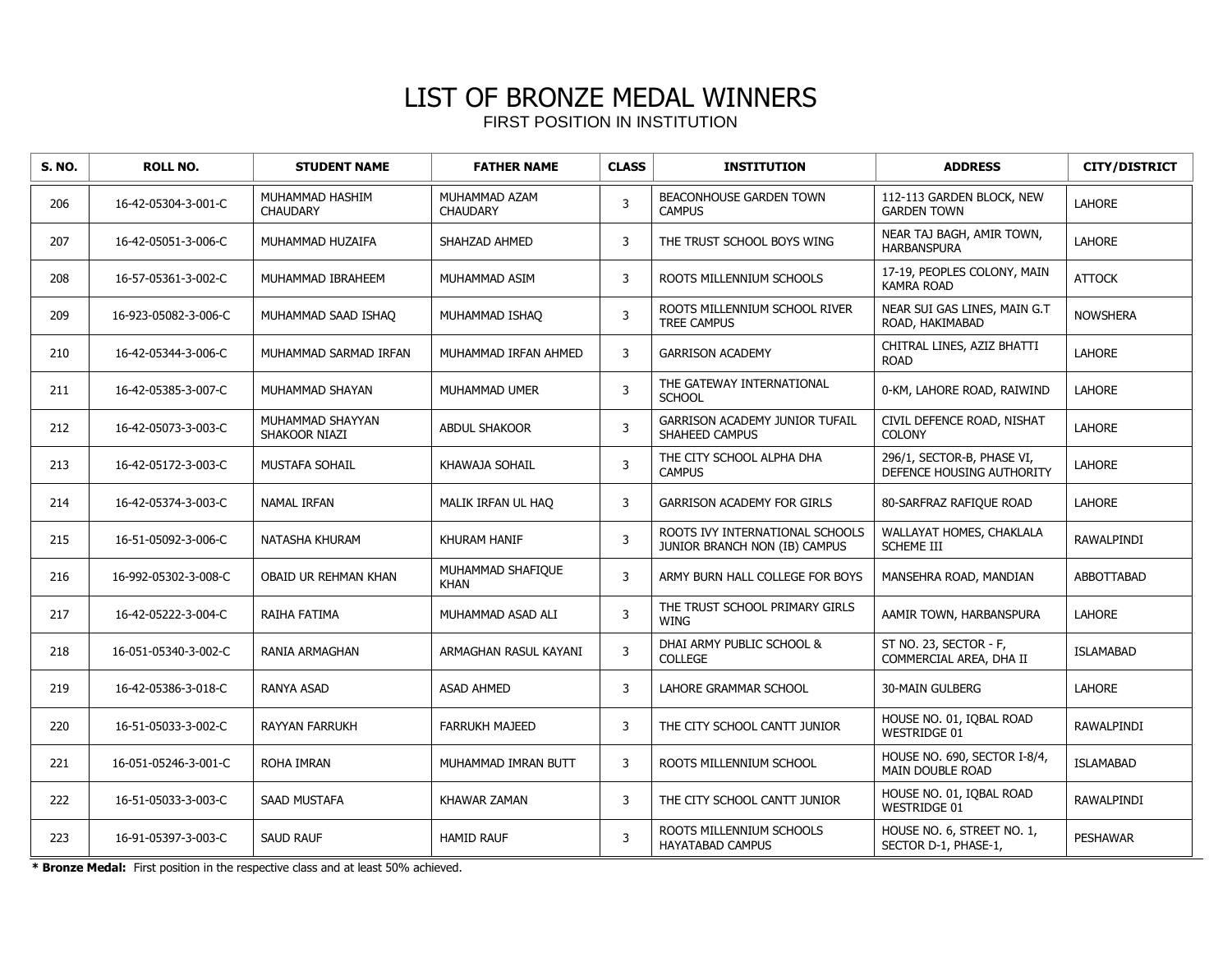| <b>S. NO.</b> | <b>ROLL NO.</b>      | <b>STUDENT NAME</b>               | <b>FATHER NAME</b>                | <b>CLASS</b>   | <b>INSTITUTION</b>                                               | <b>ADDRESS</b>                                              | <b>CITY/DISTRICT</b> |
|---------------|----------------------|-----------------------------------|-----------------------------------|----------------|------------------------------------------------------------------|-------------------------------------------------------------|----------------------|
|               |                      |                                   |                                   |                |                                                                  | <b>HAYATABAD</b>                                            |                      |
| 224           | 16-42-05237-3-002-C  | SYED ALI NAQVI                    | SYED TANVEER NAOVI                | 3              | LAHORE GRAMMAR SCHOOL                                            | 293-II-C-I, TOWNSHIP                                        | <b>LAHORE</b>        |
| 225           | 16-42-05386-3-023-C  | TAHREEM AFZAL                     | MUHAMMAD AFZAL MOGHAL             | 3              | LAHORE GRAMMAR SCHOOL                                            | <b>30-MAIN GULBERG</b>                                      | <b>LAHORE</b>        |
| 226           | 16-67-05334-3-006-C  | <b>UROOJ FATIMA</b>               | SHAKOOR AHMAD                     | 3              | THE CITY SCHOOL VEHARI BRANCH                                    | IKRAM BUILDING NEAR MADINA<br>PETROLEUM MULTAN ROAD         | VEHARI               |
| 227           | 16-51-05033-3-016-C  | <b>USWA BATOOL</b>                | <b>BASIT MUNEER</b>               | 3              | THE CITY SCHOOL CANTT JUNIOR                                     | HOUSE NO. 01, IQBAL ROAD<br><b>WESTRIDGE 01</b>             | RAWALPINDI           |
| 228           | 16-992-05157-3-003-C | <b>ZAINAB SYED</b>                | SYED SAJID HUSSAIN SHAH           | 3              | ROOTS MILLENNIUM SCHOOLS PINE<br><b>CAMPUS</b>                   | 101/1, RAH-E-SAKOON, HABIB<br><b>ULLAH COLONY</b>           | ABBOTTABAD           |
| 229           | 16-547-05330-3-002-C | ZIL-E-FATIMA SHIRAZI              | ZIL-E-HASNAIN SHIRAZI             | 3              | BEACONHOUSE SCHOOL SYSTEM                                        | TARAR HOUSE, AL HUSNAIN CNG<br>& PETROLEUM, VANIKAY ROAD    | <b>HAFIZABAD</b>     |
| 230           | 16-51-05092-3-005-C  | ZIMAL RIZWAN                      | RIZWAN KHALID                     | 3              | ROOTS IVY INTERNATIONAL SCHOOLS<br>JUNIOR BRANCH NON (IB) CAMPUS | WALLAYAT HOMES, CHAKLALA<br>SCHEME III                      | RAWALPINDI           |
| 231           | 16-547-05330-3-001-C | <b>ZUNAIRA AHMAD</b>              | <b>FIAZ AHMED</b>                 | 3              | <b>BEACONHOUSE SCHOOL SYSTEM</b>                                 | TARAR HOUSE, AL HUSNAIN CNG<br>& PETROLEUM, VANIKAY ROAD    | <b>HAFIZABAD</b>     |
| 232           | 16-42-05385-4-001-C  | <b>ABDUL MATEEN</b>               | <b>MATEEN</b>                     | $\overline{4}$ | THE GATEWAY INTERNATIONAL<br><b>SCHOOL</b>                       | 0-KM, LAHORE ROAD, RAIWIND                                  | <b>LAHORE</b>        |
| 233           | 16-42-05076-4-001-C  | <b>ABDUL RAFAY</b>                | <b>ABDUL WARIS</b>                | $\overline{4}$ | THE CITY SCHOOL ALLAMA IOBAL<br><b>TOWN BRANCH</b>               | 143-RACHNA BLOCK, ALLAMA<br><b>IQBAL TOWN</b>               | LAHORE               |
| 234           | 16-42-05244-4-003-C  | <b>ABDUS SALAM</b>                | <b>IMRAN ASHRAF</b>               | $\overline{4}$ | THE KNOWLEDGE SCHOOL KAIWAN<br><b>CAMPUS</b>                     | LDA AVENUE, MAIN SHER SHAH,<br>6-KM RAIWIND ROAD            | <b>LAHORE</b>        |
| 235           | 16-55-05147-4-003-C  | <b>ABHAR MEHMOOD</b>              | MUJAHID MEHMOOD                   | $\overline{4}$ | THE CITY SCHOOL JUNIOR SECTION<br>CANAL                          | MAIN SIALKOT BYPASS ROAD,<br><b>NEAR WANIA MORR</b>         | <b>GUJRANWALA</b>    |
| 236           | 16-55-05113-4-002-C  | AHMAD ABDULLAH<br><b>CHOUDHRY</b> | MUHAMMAD IMRAN<br><b>CHOUDHRY</b> | $\overline{4}$ | <b>GHAZALI MODEL HIGH SCHOOL</b>                                 | NEAR GRID STATION, GHAKHAR                                  | <b>GUJRANWALA</b>    |
| 237           | 16-42-05091-4-002-C  | AHMAD HASSAN                      | ATHAR MAHMOOD                     | $\overline{4}$ | LAHORE GRAMMAR SCHOOL                                            | 136-H, DHA EME SECTOR,<br><b>MULTAN ROAD</b>                | <b>LAHORE</b>        |
| 238           | 16-48-05357-4-002-C  | <b>ALI NAWAB</b>                  | <b>RAZA NAWAB</b>                 | $\overline{4}$ | AIR BASE INTER COLLEGE                                           | MUSHAF PAF ROAD, NEAR<br><b>QUEEN CHOWK</b>                 | <b>SARGODHA</b>      |
| 239           | 16-51-05092-4-002-C  | AMMAR SULMAN                      | SULMAN JAFFAR                     | $\overline{4}$ | ROOTS IVY INTERNATIONAL SCHOOLS<br>JUNIOR BRANCH NON (IB) CAMPUS | WALLAYAT HOMES, CHAKLALA<br><b>SCHEME III</b>               | RAWALPINDI           |
| 240           | 16-051-05195-4-002-C | ANAS BIN SHOAIB                   | SHOAIB ALAM                       | $\overline{4}$ | ROOTS MILLENNIUM SCHOOLS<br><b>KENSINGTON CAMPUS</b>             | PLOT NO. 5 & 7, STREET NO. 3,<br>SHALIMAR ROAD, SOAN GARDEN | <b>ISLAMABAD</b>     |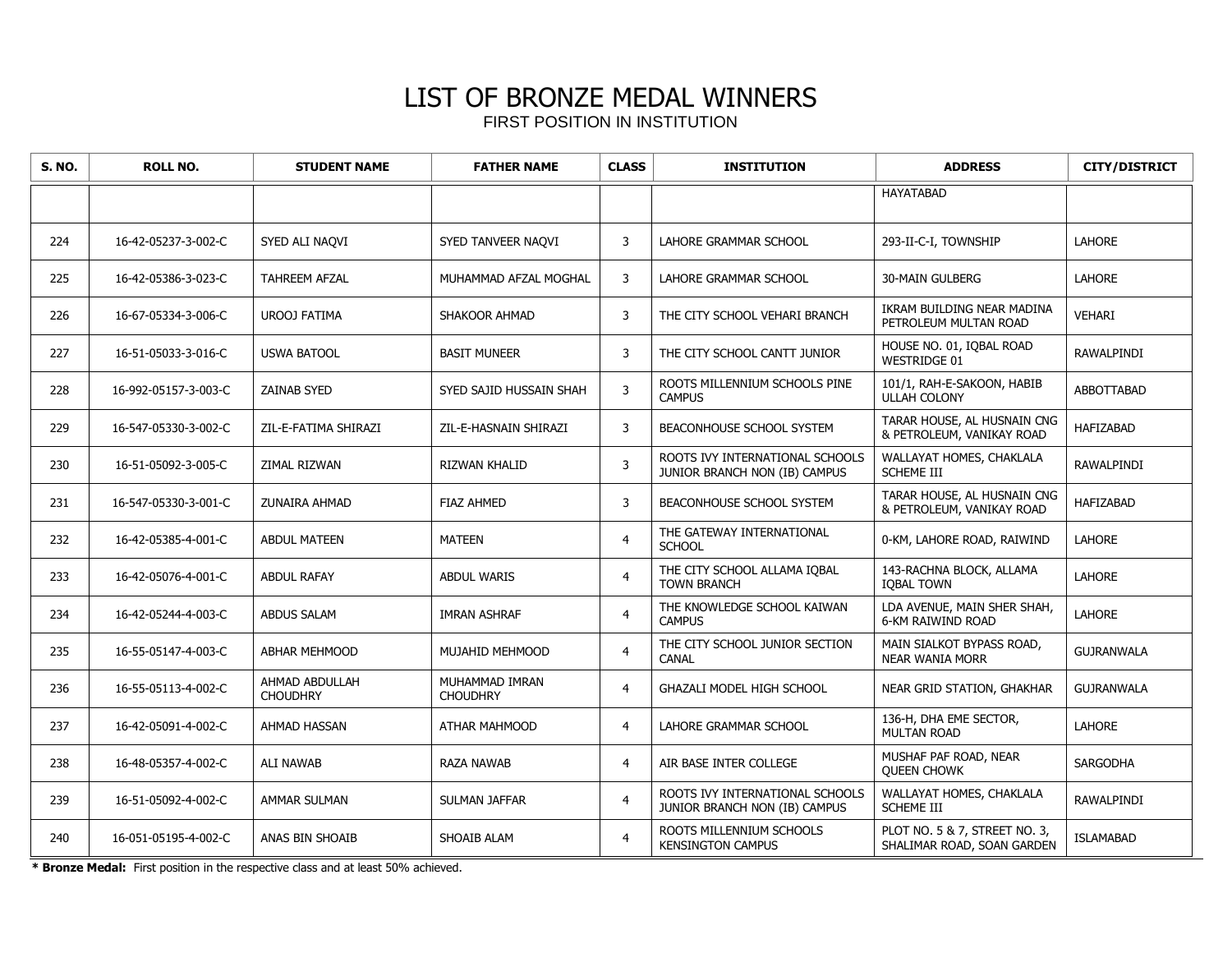| <b>S. NO.</b> | <b>ROLL NO.</b>      | <b>STUDENT NAME</b>   | <b>FATHER NAME</b>               | <b>CLASS</b>   | <b>INSTITUTION</b>                                                         | <b>ADDRESS</b>                                                                         | <b>CITY/DISTRICT</b> |
|---------------|----------------------|-----------------------|----------------------------------|----------------|----------------------------------------------------------------------------|----------------------------------------------------------------------------------------|----------------------|
| 241           | 16-51-05092-4-003-C  | AREEDAH REHMAN        | RAJA SHUJA UR REHMAN             | $\overline{4}$ | ROOTS IVY INTERNATIONAL SCHOOLS<br>JUNIOR BRANCH NON (IB) CAMPUS           | WALLAYAT HOMES, CHAKLALA<br><b>SCHEME III</b>                                          | RAWALPINDI           |
| 242           | 16-51-05096-4-001-C  | AREESHA ZEESHAN       | ZEESHAN UL HAQ                   | $\overline{4}$ | ROOTS IVY INTERNATIONAL SCHOOL<br><b>WESTRIDGE CAMPUS</b>                  | ADJACENT NISAR HOSPITAL,<br>MAIN PESHAWAR ROAD                                         | RAWALPINDI           |
| 243           | 16-55-05186-4-010-C  | <b>ARMISH NAEEM</b>   | <b>NAEEM AHMED</b>               | $\overline{4}$ | ROOTS MILLENNIUM SCHOOLS<br><b>GARRISON CAMPUS</b>                         | ST NO. 02, ALLAMA IOBAL<br>TOWN, CANTT                                                 | <b>GUJRANWALA</b>    |
| 244           | 16-42-05172-4-003-C  | <b>AYAAN ANAS</b>     | <b>RAZIA BILAL</b>               | $\overline{4}$ | THE CITY SCHOOL ALPHA DHA<br><b>CAMPUS</b>                                 | 296/1, SECTOR-B, PHASE VI,<br>DEFENCE HOUSING AUTHORITY                                | LAHORE               |
| 245           | 16-42-05304-4-019-C  | AYAAN UMAIR           | <b>UMAIR BUTT</b>                | $\overline{4}$ | BEACONHOUSE GARDEN TOWN<br><b>CAMPUS</b>                                   | 112-113 GARDEN BLOCK, NEW<br><b>GARDEN TOWN</b>                                        | <b>LAHORE</b>        |
| 246           | 16-42-05028-4-009-C  | AYEZA AHAD            | <b>AHAD YOUSAF</b>               | $\overline{4}$ | BEACONHOUSE SCHOOL SYSTEM LMA<br>PRIMARY                                   | 11-FCC, SYED MARATAB ALI<br>ROAD, GULBERG- IV                                          | <b>LAHORE</b>        |
| 247           | 16-42-05380-4-005-C  | <b>DUA SAQIB</b>      | MUHAMMAD SAQIB QADEER            | $\overline{4}$ | SCHOOL OF INTERNATIONAL STUDIES<br>IN SCIENCE AND ARTS                     | HOUSE NO. 75, SARFRAZ<br>RAFIQUE ROAD                                                  | <b>LAHORE</b>        |
| 248           | 16-51-05092-4-006-C  | <b>EMAAN BASIT</b>    | <b>BASIT JAMIL</b>               | $\overline{4}$ | ROOTS IVY INTERNATIONAL SCHOOLS<br>JUNIOR BRANCH NON (IB) CAMPUS           | WALLAYAT HOMES, CHAKLALA<br>SCHEME III                                                 | RAWALPINDI           |
| 249           | 16-51-05092-4-005-C  | <b>EMAN HAROON</b>    | <b>HAROON SHUAIB</b>             | $\overline{4}$ | ROOTS IVY INTERNATIONAL SCHOOLS<br>JUNIOR BRANCH NON (IB) CAMPUS           | WALLAYAT HOMES, CHAKLALA<br><b>SCHEME III</b>                                          | RAWALPINDI           |
| 250           | 16-938-05168-4-005-C | <b>FAIZA ALI</b>      | MUHAMMAD ALI GHAIS               | $\overline{4}$ | <b>GIK COLLEGE</b>                                                         | <b>GHULAM ISHAQ KHAN</b><br><b>INSTITUTE OF ENGINEERING</b><br>SCIENCES AND TECHNOLOGY | <b>SWABI</b>         |
| 251           | 16-547-05330-4-002-C | <b>FATIMA ALI</b>     | <b>OASIM ALI</b>                 | 4              | BEACONHOUSE SCHOOL SYSTEM                                                  | TARAR HOUSE, AL HUSNAIN CNG<br>& PETROLEUM, VANIKAY ROAD                               | <b>HAFIZABAD</b>     |
| 252           | 16-42-05374-4-003-C  | <b>GHANIA IMRAN</b>   | <b>IMRAN BHATTI</b>              | $\overline{4}$ | <b>GARRISON ACADEMY FOR GIRLS</b>                                          | 80-SARFRAZ RAFIQUE ROAD                                                                | <b>LAHORE</b>        |
| 253           | 16-42-05223-4-001-C  | <b>HAMZA BASIT</b>    | <b>BASIT ALI</b>                 | $\overline{4}$ | KIPS HIGH SCHOOL                                                           | 140-RACHNA, IOBAL TOWN                                                                 | <b>LAHORE</b>        |
| 254           | 16-021-05373-4-001-C | <b>HANIA NAJEEB</b>   | MUHAMMAD NAJEEB<br><b>PAHORE</b> | $\overline{4}$ | <b>FAZAIA INTER COLLEGE</b>                                                | <b>MALIR CANT</b>                                                                      | <b>KARACHI</b>       |
| 255           | 16-51-05133-4-017-C  | <b>HANNAN DURRANI</b> | <b>SALMAN DURRANI</b>            | $\overline{4}$ | <b>ROOTS GARDEN SCHOOLS</b>                                                | 93-HARLEY STREET                                                                       | RAWALPINDI           |
| 256           | 16-992-05326-4-001-C | <b>HASNAT JAVED</b>   | <b>JAVED IOBAL</b>               | $\overline{4}$ | BEACONHOUSE SCHOOL SYSTEM<br>EARLY YEARS AND PRIMARY MAIN<br><b>CAMPUS</b> | 273- MAIN MANSEHRA ROAD<br><b>SUPPLY</b>                                               | ABBOTTABAD           |
| 257           | 16-61-05185-4-002-C  | <b>HASSAN ALI</b>     | <b>ALI IMRAN</b>                 | $\overline{4}$ | ARMY PUBLIC JUNIOR SCHOOL                                                  | LANE-NO.6, FORT COLONY                                                                 | <b>MULTAN</b>        |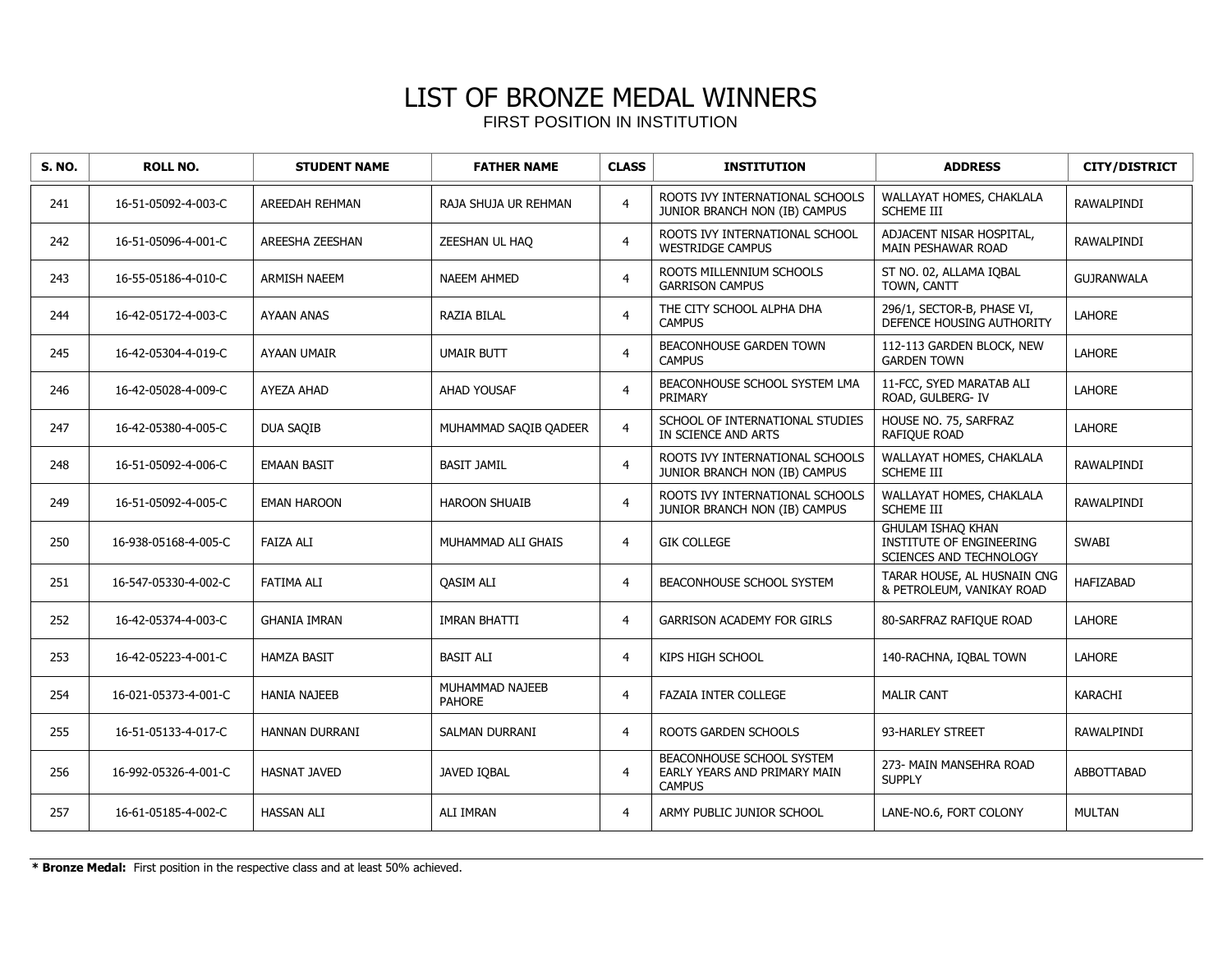| <b>S. NO.</b> | <b>ROLL NO.</b>      | <b>STUDENT NAME</b>     | <b>FATHER NAME</b>        | <b>CLASS</b>   | <b>INSTITUTION</b>                                     | <b>ADDRESS</b>                                                                                        | <b>CITY/DISTRICT</b> |
|---------------|----------------------|-------------------------|---------------------------|----------------|--------------------------------------------------------|-------------------------------------------------------------------------------------------------------|----------------------|
| 258           | 16-42-05244-4-006-C  | HAZIQ ASLAM             | <b>FARRUKH ASLAM</b>      | $\overline{4}$ | THE KNOWLEDGE SCHOOL KAIWAN<br><b>CAMPUS</b>           | LDA AVENUE, MAIN SHER SHAH,<br>6-KM RAIWIND ROAD                                                      | <b>LAHORE</b>        |
| 259           | 16-021-05349-4-003-C | <b>HUSNAIN ABBAS</b>    | <b>GHULAM ABBAS</b>       | $\overline{4}$ | ARMY PUBLIC SCHOOL NORTH<br><b>CAMPUS</b>              | NEAR BULL CHOWK, SAHIWAL<br>LINES, MALIR CANTT                                                        | <b>KARACHI</b>       |
| 260           | 16-051-05146-4-001-C | <b>IBRAHIM SHAMIM</b>   | <b>SHAMIM AKRAM</b>       | $\overline{4}$ | ROOTS MILLENNIUM SCHOOL EMAAR<br>CANYON VIEWS CAMPUS   | VILLA, 3456, MIRADOR M-4,<br>NEAR D.H.A - 2 EXTENSION,<br>NEAR RAWAT TOLL PLAZA<br>OPPOSITE INSTITUTE | <b>ISLAMABAD</b>     |
| 261           | 16-42-05386-4-008-C  | IMAN AMIR               | CHAUDRY AMIR NAWAZ        | $\overline{4}$ | LAHORE GRAMMAR SCHOOL                                  | <b>30-MAIN GULBERG</b>                                                                                | <b>LAHORE</b>        |
| 262           | 16-021-05337-4-002-C | KHAWAJA MUHAMMAD ALI    | KHAWAJA SHAUKAT ALI       | $\overline{4}$ | THE SEEDS SCHOOL                                       | STREET-3, BLOCK-7, GULISTAN-<br>E-JAUHAR                                                              | KARACHI              |
| 263           | 16-42-05304-4-009-C  | MAARIB ABBAS NAQVI      | MUZAYYAR ABBAS            | $\overline{4}$ | <b>BEACONHOUSE GARDEN TOWN</b><br><b>CAMPUS</b>        | 112-113 GARDEN BLOCK, NEW<br><b>GARDEN TOWN</b>                                                       | LAHORE               |
| 264           | 16-051-05247-4-001-C | <b>MAHNOOR NAJEEB</b>   | <b>NAJEEB AHMED</b>       | $\overline{4}$ | ROOTS MILLENNIUM SCHOOL<br><b>WATERLOO CAMPUS PWD</b>  | PLOT NO. 378-379, ST NO.17,<br>BLOCK-D, PWD HOUSING<br><b>SOCIETY</b>                                 | <b>ISLAMABAD</b>     |
| 265           | 16-42-05244-4-002-C  | <b>MALAIKA AMIR</b>     | AMIR HASHMI               | $\overline{4}$ | THE KNOWLEDGE SCHOOL KAIWAN<br><b>CAMPUS</b>           | LDA AVENUE, MAIN SHER SHAH,<br><b>6-KM RAIWIND ROAD</b>                                               | <b>LAHORE</b>        |
| 266           | 16-051-05393-4-004-C | MALIK ABDUL MOIZ RASHID | MALIK RASHID MEHMOOD      | $\overline{4}$ | ROOTS MILLENNIUM SCHOOL                                | 54-MAIN NAZIMUDIN ROAD, F-8-<br>4                                                                     | <b>ISLAMABAD</b>     |
| 267           | 16-42-05032-4-001-C  | <b>MARYAM AHMAD</b>     | ZULFIQAR AHMAD            | $\overline{4}$ | MADRASAT UL BANAT HUMAIRA<br><b>CAMPUS</b>             | 428-R-BLOCK, MODEL TOWN<br><b>EXTENSION</b>                                                           | <b>LAHORE</b>        |
| 268           | 16-42-05386-4-002-C  | MAYA SAIDA LONE         | <b>NASEER LONE</b>        | $\overline{4}$ | <b>LAHORE GRAMMAR SCHOOL</b>                           | <b>30-MAIN GULBERG</b>                                                                                | <b>LAHORE</b>        |
| 269           | 16-547-05330-4-004-C | <b>MEHDIA ISLAM</b>     | <b>FIAZ AHMED</b>         | $\overline{4}$ | <b>BEACONHOUSE SCHOOL SYSTEM</b>                       | TARAR HOUSE, AL HUSNAIN CNG<br>& PETROLEUM, VANIKAY ROAD                                              | <b>HAFIZABAD</b>     |
| 270           | 16-051-05156-4-002-C | MEHREEN MUFTI           | <b>BILAL MUFTI</b>        | $\overline{4}$ | MILLENNIUM ROOTS SCHOOLS<br><b>GREENWICH CAMPUS</b>    | STREET NO. 589, OPPOSITE, G -<br>13/2, F13                                                            | <b>ISLAMABAD</b>     |
| 271           | 16-42-05380-4-009-C  | MENAHIL AYYAZ AHMAD     | MALIK AYYAZ AHMAD         | $\overline{4}$ | SCHOOL OF INTERNATIONAL STUDIES<br>IN SCIENCE AND ARTS | HOUSE NO. 75, SARFRAZ<br>RAFIQUE ROAD                                                                 | LAHORE               |
| 272           | 16-022-05225-4-014-C | MOUTASIM BILLAH         | MUHAMMAD TOUQIR           | $\overline{4}$ | ARMY PUBLIC SCHOOL & COLLEGE                           | HYDERABAD CANTT                                                                                       | <b>HYDERABAD</b>     |
| 273           | 16-051-05350-4-001-C | <b>MUBASHIR</b>         | LAIO KHAN                 | $\overline{4}$ | ALLIED SCHOOLS MULTI GARDEN<br><b>CAMPUS</b>           | H NO. 21, ST NO. 16, B-17,<br>SECTOR-B, MULTI GARDENS, GT<br><b>ROAD</b>                              | <b>ISLAMABAD</b>     |
| 274           | 16-547-05330-4-003-C | MUHAMMAD ABUZAR MEHDI   | <b>AWAIS HAYAT BHATTI</b> | $\overline{4}$ | <b>BEACONHOUSE SCHOOL SYSTEM</b>                       | TARAR HOUSE, AL HUSNAIN CNG<br>& PETROLEUM, VANIKAY ROAD                                              | <b>HAFIZABAD</b>     |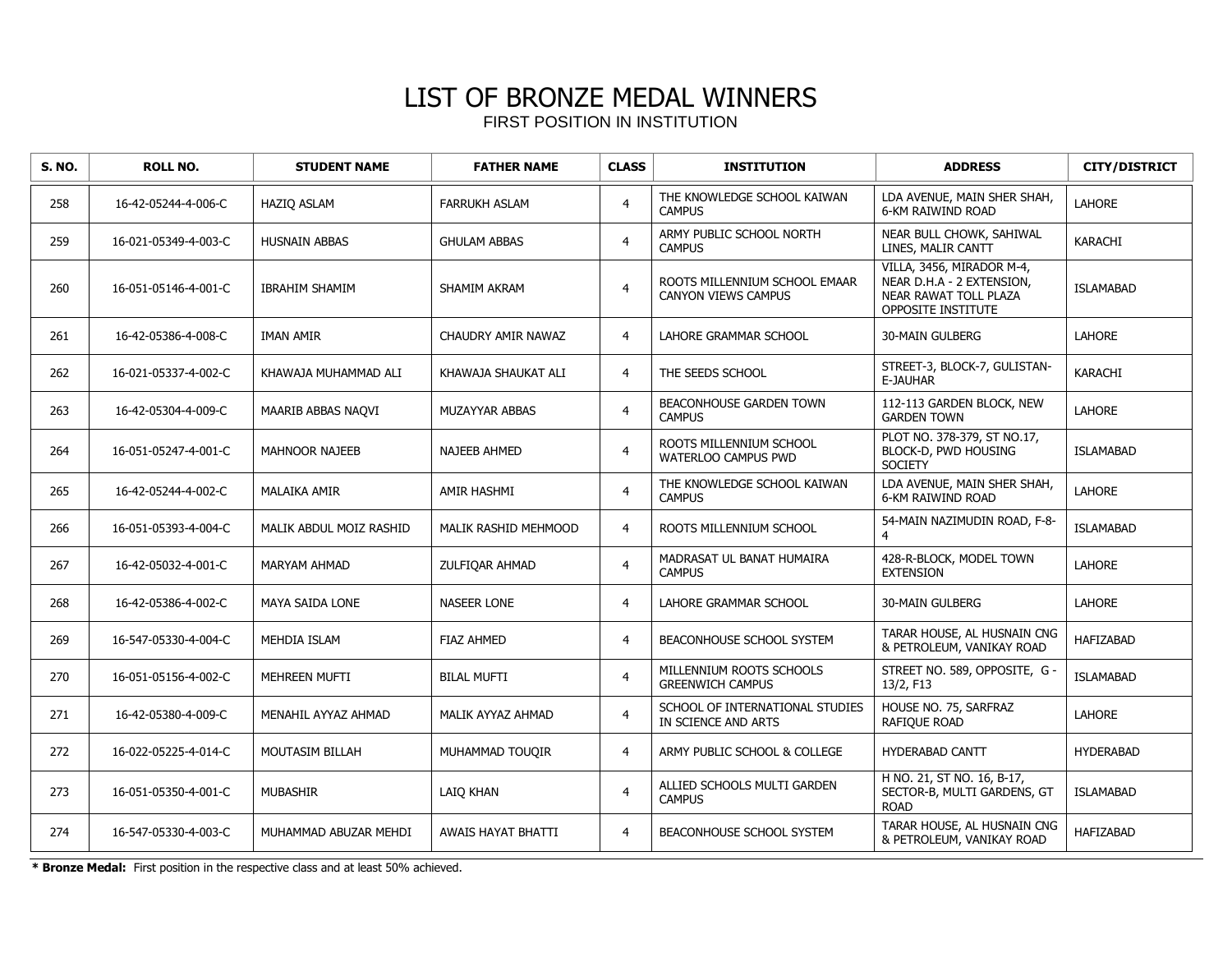| <b>S. NO.</b> | <b>ROLL NO.</b>      | <b>STUDENT NAME</b>                   | <b>FATHER NAME</b>               | <b>CLASS</b>   | <b>INSTITUTION</b>                                                            | <b>ADDRESS</b>                                          | <b>CITY/DISTRICT</b> |
|---------------|----------------------|---------------------------------------|----------------------------------|----------------|-------------------------------------------------------------------------------|---------------------------------------------------------|----------------------|
| 275           | 16-41-05236-4-005-C  | MUHAMMAD AHSAN                        | MUHAMMAD SHAHZAD<br><b>ANWAR</b> | $\overline{4}$ | THE LAHORE LYCEUM                                                             | P-133, KOHINOOR CITY                                    | <b>FAISALABAD</b>    |
| 276           | 16-51-05093-4-003-C  | MUHAMMAD AMMAR KAFEEL                 | MUHAMMAD KAFEEL AHMED            | $\overline{4}$ | ROOTS IVY INTERNATIONAL SCHOOL<br><b>IB CAMPUS</b>                            | WALAYAT HOMES, CHAKLALA<br>SCHEME-3                     | RAWALPINDI           |
| 277           | 16-55-05113-4-003-C  | MUHAMMAD BIN ASIF                     | MUHAMMAD ASIF                    | $\overline{4}$ | <b>GHAZALI MODEL HIGH SCHOOL</b>                                              | NEAR GRID STATION, GHAKHAR                              | <b>GUJRANWALA</b>    |
| 278           | 16-021-05376-4-001-C | MUHAMMAD HAADYNULLAH<br><b>ANSARI</b> | QAZI OBAIDULLAH ANSARI           | $\overline{4}$ | HABIB PUBLIC SCHOOL                                                           | MOLVI TAMIZUDDIN KHAN<br>ROAD, SULTANABAD               | KARACHI              |
| 279           | 16-051-05246-4-003-C | MUHAMMAD IBRAHIM AZIM                 | MUHAMMAD AZIM                    | $\overline{4}$ | ROOTS MILLENNIUM SCHOOL                                                       | HOUSE NO. 690, SECTOR I-8/4,<br><b>MAIN DOUBLE ROAD</b> | <b>ISLAMABAD</b>     |
| 280           | 16-42-05224-4-001-C  | MUHAMMAD JIBRAN                       | ANAYATULLAH                      | $\overline{4}$ | BEACONHOUSE SCHOOL SYSTEM<br>MODEL TOWN GIRLS BRANCH                          | 78-A1, TOWNSHIP                                         | <b>LAHORE</b>        |
| 281           | 16-55-05113-4-001-C  | MUHAMMAD KHUZAIM                      | <b>NAEEMULLAH</b>                | $\overline{4}$ | GHAZALI MODEL HIGH SCHOOL                                                     | NEAR GRID STATION, GHAKHAR                              | <b>GUJRANWALA</b>    |
| 282           | 16-051-05087-4-004-C | MUHAMMAD MOEEZ GUL                    | <b>GUL ZAIB</b>                  | $\overline{4}$ | LAHORE GRAMMAR SCHOOL                                                         | PLOT NO. 86, FAIZ AHMED FAIZ<br>ROAD, H-8/1             | <b>ISLAMABAD</b>     |
| 283           | 16-41-05058-4-002-C  | MUHAMMAD RIYAN                        | <b>NAVEED CHAUDRY</b>            | $\overline{4}$ | BEACONHOUSE SCHOOL SYSTEM BOYS<br>BRANCH CANAL CAMPUS PRIMARY<br><b>BLOCK</b> | 204-RB, EAST CANAL ROAD,<br>NEW GULSHAN-E-IQBAL         | <b>FAISALABAD</b>    |
| 284           | 16-42-05237-4-007-C  | MUHAMMAD UMAR                         | MASOOD AHMAD BILAL               | $\overline{4}$ | LAHORE GRAMMAR SCHOOL                                                         | 293-II-C-I, TOWNSHIP                                    | <b>LAHORE</b>        |
| 285           | 16-42-05073-4-001-C  | MUHAMMAD USMAN<br><b>MEHMOOD</b>      | MEHMOOD AKHTAR                   | $\overline{4}$ | <b>GARRISON ACADEMY JUNIOR TUFAIL</b><br>SHAHEED CAMPUS                       | CIVIL DEFENCE ROAD, NISHAT<br><b>COLONY</b>             | LAHORE               |
| 286           | 16-42-05339-4-003-C  | MUHAMMAD ZAIN SAADI                   | MUHAMMAD ZUBAIR                  | $\overline{4}$ | BEACONHOUSE SCHOOL SYSTEM<br><b>CANTT CAMPUS</b>                              | HOUSE NO. 1-2-3 & 4, TUFAIL<br><b>ROAD</b>              | <b>LAHORE</b>        |
| 287           | 16-021-05233-4-002-C | NABIHA NAEEM                          | NAEEM IOBAL                      | $\overline{4}$ | THE CITY SCHOOL                                                               | HOUSE NO. 32-C, BLOCK-8,<br>GULISTAN-E-JOHAR-II         | <b>KARACHI</b>       |
| 288           | 16-42-05396-4-001-C  | NIDA ALI                              | QALB-E-ALI                       | $\overline{4}$ | ROOTS INTERNATIONAL SCHOOL<br>CANAL VIEW CAMPUS MODEL TOWN                    | 75-H-1, MODEL TOWN                                      | LAHORE               |
| 289           | 16-51-05346-4-004-C  | RABIZA ASIF                           | <b>ASIF MAHMOOD</b>              | $\overline{4}$ | <b>FAZAIA PRIMARY SCHOOL</b>                                                  | PAF BASE NUR KHAN                                       | RAWALPINDI           |
| 290           | 16-42-05227-4-009-C  | <b>RAMSHA SOHAIL</b>                  | SOHAIL AKBAR RAO                 | $\overline{4}$ | LAHORE GRAMMAR SCHOOL CANTT<br><b>JUNIOR BRANCH</b>                           | 88-C-II, ARIF JAN ROAD                                  | <b>LAHORE</b>        |
| 291           | 16-051-05106-4-003-C | <b>RANIA AFFAN</b>                    | <b>AFFAN HAIDER</b>              | $\overline{4}$ | ROOTS MILLENNIUM SCHOOLS WAHID<br><b>CAMPUS</b>                               | 533-C, STREET NO. 8, F -10/2                            | <b>ISLAMABAD</b>     |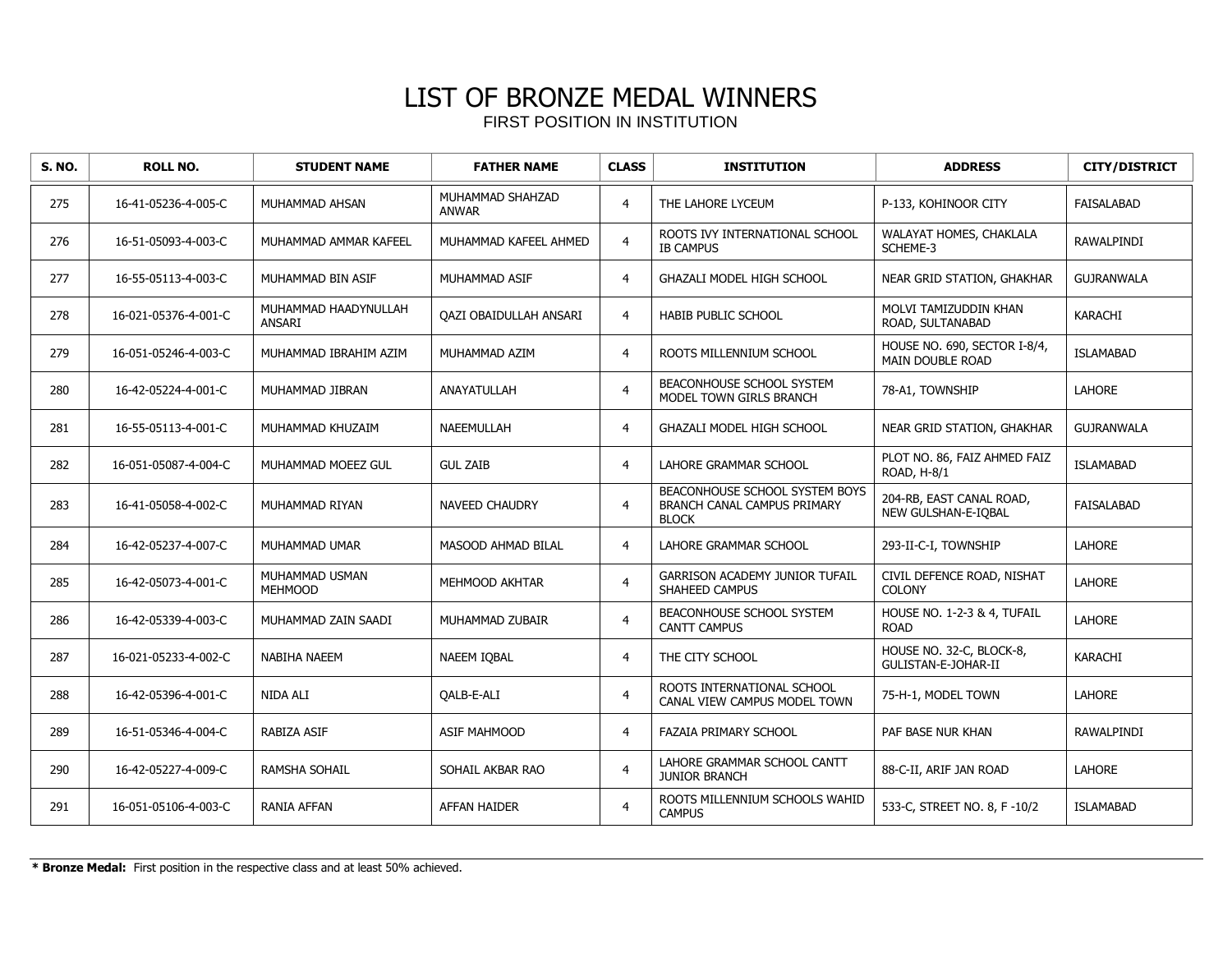| <b>S. NO.</b> | <b>ROLL NO.</b>      | <b>STUDENT NAME</b>          | <b>FATHER NAME</b>                 | <b>CLASS</b>   | <b>INSTITUTION</b>                                               | <b>ADDRESS</b>                                                                               | <b>CITY/DISTRICT</b> |
|---------------|----------------------|------------------------------|------------------------------------|----------------|------------------------------------------------------------------|----------------------------------------------------------------------------------------------|----------------------|
| 292           | 16-42-05051-4-003-C  | RAYYAN JAVAID                | MUHAMMAD JAVAID IQBAL              | $\overline{4}$ | THE TRUST SCHOOL BOYS WING                                       | NEAR TAJ BAGH, AMIR TOWN,<br><b>HARBANSPURA</b>                                              | <b>LAHORE</b>        |
| 293           | 16-051-05031-4-006-C | RIDA FATIMA                  | <b>FAISAL MASOOD</b>               | $\overline{4}$ | ISLAMABAD CONVENT SCHOOL F-8/4                                   | STREET NO.55, F - 8/4                                                                        | <b>ISLAMABAD</b>     |
| 294           | 16-051-05247-4-004-C | <b>SAFA SHAHID</b>           | SHAHID MANZOOR                     | $\overline{4}$ | ROOTS MILLENNIUM SCHOOL<br><b>WATERLOO CAMPUS PWD</b>            | PLOT NO. 378-379, ST NO.17,<br>BLOCK-D, PWD HOUSING<br><b>SOCIETY</b>                        | <b>ISLAMABAD</b>     |
| 295           | 16-42-05348-4-001-C  | <b>SALEENA NADEEM</b>        | MUHAMMAD NADEEM                    | $\overline{4}$ | GARRISON ACADEMY JUNIOR SARWAR<br>SHAHEED CAMPUS                 | NEAR CANTT GPO, SARFARAZ<br>RAFIQUE ROAD                                                     | LAHORE               |
| 296           | 16-051-05409-4-015-C | SAMAVIA ATIF                 | MUHAMMAD ATIF HAZARVI              | $\overline{4}$ | ROOTS MILLENNIUM SCHOOLS ONE<br><b>WORLD CAMPUS</b>              | NO. 80, STREET 01, E-11/4                                                                    | <b>ISLAMABAD</b>     |
| 297           | 16-051-05153-4-005-C | <b>SAMEER MALIK</b>          | AMJAD MAHMOOD MALIK                | $\overline{4}$ | ACE INTERNATIONAL ACADEMY                                        | PHASE - II, BAHRIA TOWN                                                                      | <b>ISLAMABAD</b>     |
| 298           | 16-021-05053-4-023-C | SAMI MASOOD                  | <b>ASJID MASOOD</b>                | $\overline{4}$ | THE CITY SCHOOL JUNIOR B                                         | F-82, BLOCK-B, NORTH<br>NAZIMABAD                                                            | <b>KARACHI</b>       |
| 299           | 16-42-05222-4-003-C  | <b>SANIA KHAN</b>            | <b>ABDUL ISLAM</b>                 | $\overline{4}$ | THE TRUST SCHOOL PRIMARY GIRLS<br>WING                           | AAMIR TOWN, HARBANSPURA                                                                      | <b>LAHORE</b>        |
| 300           | 16-62-05335-4-001-C  | SANNYA KAMRAN                | DR. KAMRAN NASIM                   | $\overline{4}$ | THE CITY SCHOOL BAHAWALPUR<br><b>CAMPUS</b>                      | YAZMAN ROAD                                                                                  | <b>BAHAWALPUR</b>    |
| 301           | 16-051-05343-4-001-C | SHAHEER KASHIF               | <b>KASHIF SHAHID</b>               | $\overline{4}$ | THE SMART SCHOOL G-9 CAMPUS                                      | 586 - MAIN DOUBLE ROAD, G -<br>9/1                                                           | <b>ISLAMABAD</b>     |
| 302           | 16-42-05051-4-005-C  | <b>SHAHRUKH</b>              | MUHAMMAD MOEEN                     | $\overline{4}$ | THE TRUST SCHOOL BOYS WING                                       | NEAR TAJ BAGH, AMIR TOWN,<br><b>HARBANSPURA</b>                                              | LAHORE               |
| 303           | 16-051-05328-4-003-C | SUMMAYA SALAM                | <b>ABDUS SALAM</b>                 | $\overline{4}$ | <b>BEACONHOUSE PRIMARY</b>                                       | HOUSE NO, 412, MAIN<br>NAZIMUDDIN ROAD F-11/1                                                | <b>ISLAMABAD</b>     |
| 304           | 16-992-05189-4-001-C | SUQAINA TAHIR                | <b>TAHIR MEHMOOD</b>               | $\overline{4}$ | HILLCREST SCHOOL AND COLLEGE                                     | THE MALL                                                                                     | ABBOTTABAD           |
| 305           | 16-051-05148-4-003-C | SYED HAIDER ALI HASHMI       | SYED FARHAN ALI HASHMI             | $\overline{4}$ | ROOTS MILLENNIUM SCHOOLS<br><b>CAPITAL CAMPUS</b>                | STREET NO. 100, SECTOR G -<br>11/3                                                           | <b>ISLAMABAD</b>     |
| 306           | 16-42-05319-4-005-C  | SYED MUHAMMAD SABIH<br>ZAIDI | SYED MUHAMMAD SHER<br><b>AFGAN</b> | $\overline{4}$ | <b>CRESCENT MODEL HIGHER</b><br>SECONDARY SCHOOL                 | 352-SHADMAN COLONY                                                                           | <b>LAHORE</b>        |
| 307           | 16-91-05300-4-001-C  | TABREEK NOWSHERWAN           | <b>NOWSHERWAN</b>                  | $\overline{4}$ | BEACONHOUSE SCHOOL SYSTEM<br>PRIMARY BRANCH                      | KHYBER HOUSE, JUSTICE<br>TALLAT QAYUM ROAD, WARSAK<br>CANAL, POLICE STATION,<br>MICHINI GATE | <b>PESHAWAR</b>      |
| 308           | 16-51-05092-4-001-C  | TEHREEM KHALID NIAZI         | KHALID PERVAIZ                     | $\overline{4}$ | ROOTS IVY INTERNATIONAL SCHOOLS<br>JUNIOR BRANCH NON (IB) CAMPUS | WALLAYAT HOMES, CHAKLALA<br><b>SCHEME III</b>                                                | RAWALPINDI           |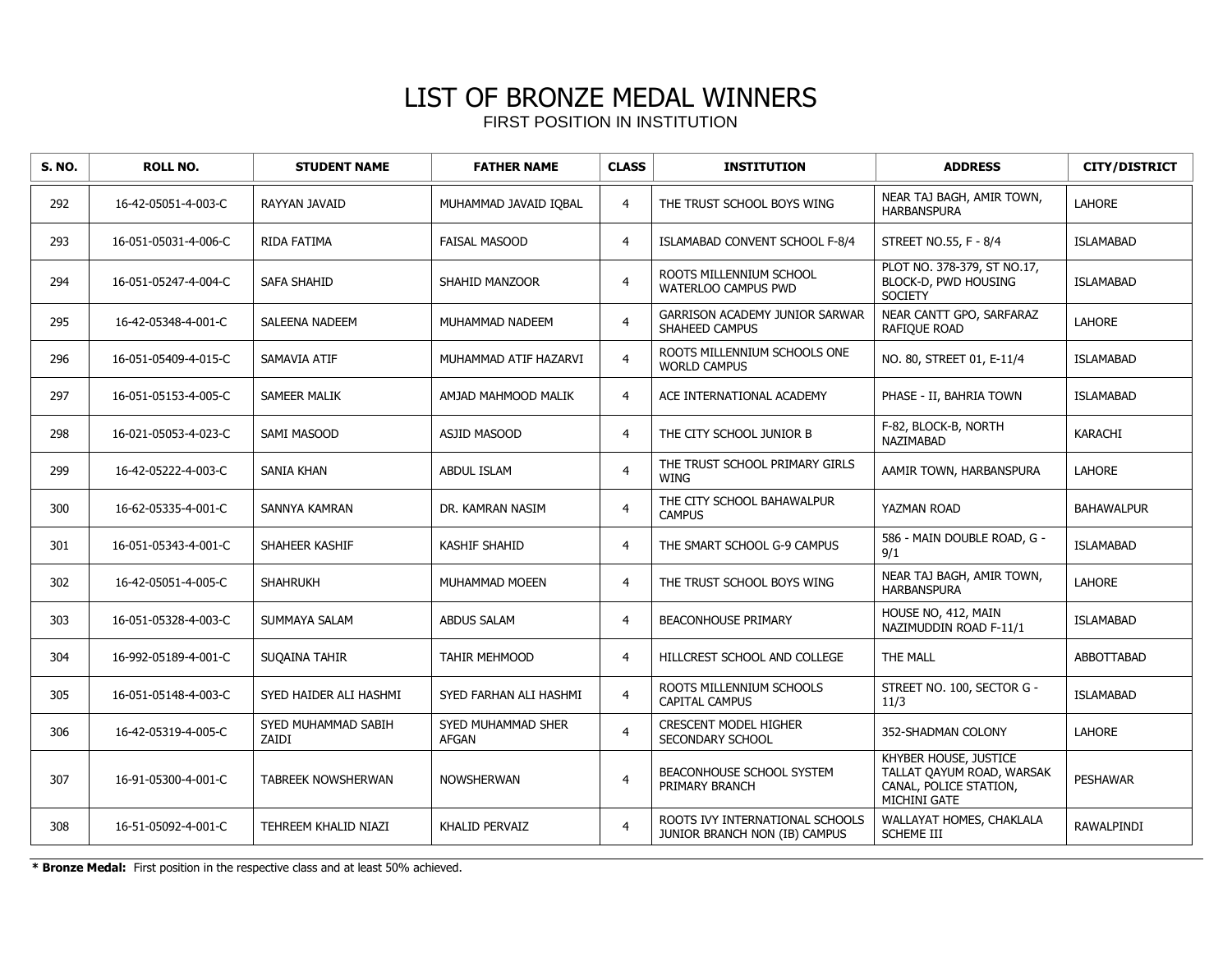| <b>S. NO.</b> | <b>ROLL NO.</b>      | <b>STUDENT NAME</b>   | <b>FATHER NAME</b>              | <b>CLASS</b>   | <b>INSTITUTION</b>                                               | <b>ADDRESS</b>                                                        | <b>CITY/DISTRICT</b> |
|---------------|----------------------|-----------------------|---------------------------------|----------------|------------------------------------------------------------------|-----------------------------------------------------------------------|----------------------|
| 309           | 16-51-05353-4-011-C  | <b>USMAN SHAH</b>     | <b>ARSHAD AHMED</b>             | $\overline{4}$ | VIOAR-UN-NISA NOON GIRLS HIGHER<br>SECONDARY INSTITUTE           | JEHANGIR ROAD                                                         | RAWALPINDI           |
| 310           | 16-021-05193-4-012-C | YOUSUF BIN AFAO       | AFAQ ZIA                        | $\overline{4}$ | <b>BEACON LIGHT ACADEMY</b>                                      | 24-E, BLOCK-07                                                        | <b>KARACHI</b>       |
| 311           | 16-547-05330-4-001-C | <b>ZAINAB HASSAN</b>  | <b>HAMMAD HASSAN</b>            | $\overline{4}$ | BEACONHOUSE SCHOOL SYSTEM                                        | TARAR HOUSE, AL HUSNAIN CNG<br>& PETROLEUM, VANIKAY ROAD              | <b>HAFIZABAD</b>     |
| 312           | 16-55-05141-4-001-C  | ZARA IFTKHAR          | <b>IFTKHAR ZAFFAR</b>           | $\overline{4}$ | ROOTS MILLENNIUM SCHOOLS CITY<br><b>CAMPUS</b>                   | 16-DC ROAD                                                            | <b>GUJRANWALA</b>    |
| 313           | 16-51-05178-4-004-C  | ZOHA NADEEM           | MUHAMMAD NADEEM                 | $\overline{4}$ | FAUJI FOUNDATION MODEL SCHOOL                                    | KAMALABAD                                                             | RAWALPINDI           |
| 314           | 16-42-05104-4-001-C  | ZUHAA FAROOQ          | DR. FAROOO NIAZI                | $\overline{4}$ | BEACONHOUSE SCHOOL SYSTEM<br><b>VALENCIA TOWN CAMPUS</b>         | 29-30, BLOCK - B, VALENCIA<br><b>TOWN</b>                             | <b>LAHORE</b>        |
| 315           | 16-051-05328-4-028-C | ZUHAIR AHMED          | WAZIR MUHAMMAD                  | $\overline{4}$ | <b>BEACONHOUSE PRIMARY</b>                                       | HOUSE NO, 412, MAIN<br>NAZIMUDDIN ROAD F-11/1                         | <b>ISLAMABAD</b>     |
| 316           | 16-51-05092-4-004-C  | ZUNAIRA SHAHZAD       | MUHMMAD SHAHZAD<br><b>ANWER</b> | $\overline{4}$ | ROOTS IVY INTERNATIONAL SCHOOLS<br>JUNIOR BRANCH NON (IB) CAMPUS | WALLAYAT HOMES, CHAKLALA<br><b>SCHEME III</b>                         | RAWALPINDI           |
| 317           | 16-021-05053-5-002-C | <b>AAILAH FASIH</b>   | MUHAMMAD FASIH JALAL            | 5              | THE CITY SCHOOL JUNIOR B                                         | F-82, BLOCK-B, NORTH<br>NAZIMABAD                                     | KARACHI              |
| 318           | 16-51-05020-5-025-C  | <b>AARISH KAMRAN</b>  | <b>KAMRAN SHAFI</b>             | 5              | THE SCIENCE SCHOOL                                               | T - CHOWK, 1-KM EAST OF<br>GATE-4, D.H.A PHASE-2                      | <b>RAWALPINDI</b>    |
| 319           | 16-53-05381-5-006-C  | <b>ABBAH FATIMA</b>   | SYED ALI MANSOOR                | 5              | THE EDUCATORS BARA DARI CAMPUS                                   | BEHIND ZAHOOR ELLAHI<br>STADIUM, JALAL PUR JATTAN<br><b>ROAD</b>      | <b>GUJRAT</b>        |
| 320           | 16-42-05237-5-001-C  | ABDULLAH NADEEM       | <b>NADEEM AKRAM</b>             | 5              | LAHORE GRAMMAR SCHOOL                                            | 293-II-C-I, TOWNSHIP                                                  | <b>LAHORE</b>        |
| 321           | 16-42-05091-5-011-C  | ABU BAKR CHEEMA       | TALHA AHMAD CHEEMA              | 5              | LAHORE GRAMMAR SCHOOL                                            | 136-H, DHA EME SECTOR,<br><b>MULTAN ROAD</b>                          | <b>LAHORE</b>        |
| 322           | 16-051-05247-5-005-C | AHMED ALI             | <b>RASHID ALI</b>               | 5              | ROOTS MILLENNIUM SCHOOL<br>WATERLOO CAMPUS PWD                   | PLOT NO. 378-379, ST NO.17,<br>BLOCK-D, PWD HOUSING<br><b>SOCIETY</b> | <b>ISLAMABAD</b>     |
| 323           | 16-992-05302-5-006-C | AHMED MUSTAJAB JADOON | <b>TARIO MEHMOOD</b>            | 5              | ARMY BURN HALL COLLEGE FOR BOYS                                  | MANSEHRA ROAD, MANDIAN                                                | <b>ABBOTTABAD</b>    |
| 324           | 16-021-05131-5-002-C | ALISHA SHAHNAWAZ      | MUHAMMAD SHAHNAWAZ              | 5              | ARMY PUBLICS SCHOOL - COD                                        | MAIN RASHID MINHAS ROAD,<br><b>GULSHAN IQBAL TOWN</b>                 | KARACHI              |
| 325           | 16-051-05108-5-004-C | <b>AWAIS HAMAYUN</b>  | MUHAMMAD FAYYAZ                 | 5              | ROOTS IVY INTERNATIONAL SCHOOLS<br><b>PWD CAMPUS</b>             | HOUSE NO. 764, BLOCK-B, MAIN<br>DOUBLE ROAD, PWD                      | <b>ISLAMABAD</b>     |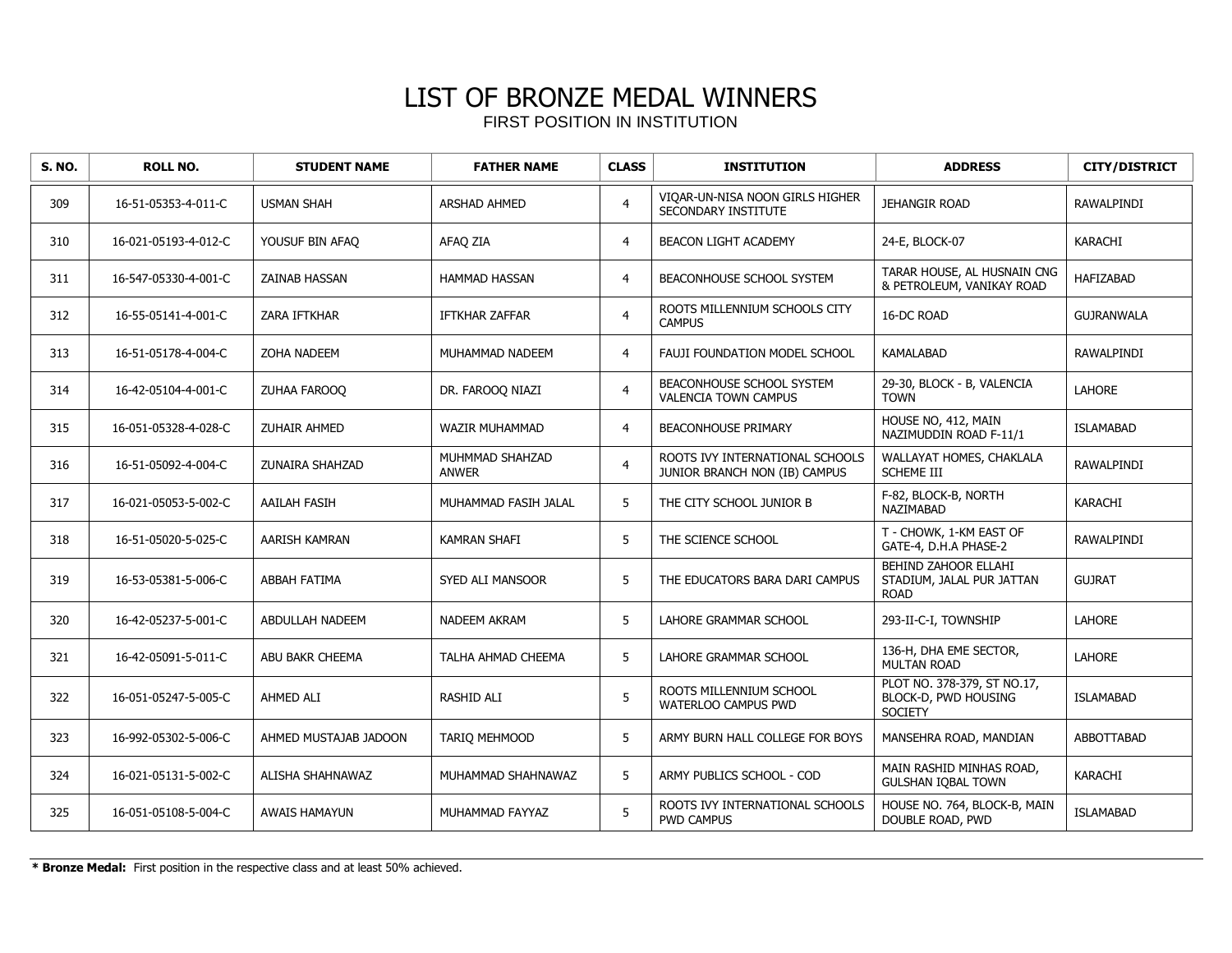| <b>S. NO.</b> | <b>ROLL NO.</b>      | <b>STUDENT NAME</b>         | <b>FATHER NAME</b>    | <b>CLASS</b> | <b>INSTITUTION</b>                                  | <b>ADDRESS</b>                                                                               | <b>CITY/DISTRICT</b> |
|---------------|----------------------|-----------------------------|-----------------------|--------------|-----------------------------------------------------|----------------------------------------------------------------------------------------------|----------------------|
| 326           | 16-51-05346-5-003-C  | AYESHA BAKHTAWAR            | NIAZ MUHAMMAD         | 5            | FAZAIA PRIMARY SCHOOL                               | PAF BASE NUR KHAN                                                                            | <b>RAWALPINDI</b>    |
| 327           | 16-021-05193-5-007-C | <b>BILAL ALI KHAN</b>       | FAHEEM AHMED KHAN     | 5            | <b>BEACON LIGHT ACADEMY</b>                         | 24-E, BLOCK-07                                                                               | <b>KARACHI</b>       |
| 328           | 16-56-05377-5-009-C  | <b>BISMA RIZWAN</b>         | M. RIZWAN AZAM        | 5            | BEACONHOUSE SCHOOL SYSTEM                           | DERA KHURSHID, HIRAN MINAR<br><b>ROAD</b>                                                    | <b>SHEIKHUPURA</b>   |
| 329           | 16-42-05032-5-002-C  | <b>EESHA AHMAD</b>          | MUDDASSAR AHMAD       | 5            | MADRASAT UL BANAT HUMAIRA<br><b>CAMPUS</b>          | 428-R-BLOCK, MODEL TOWN<br><b>EXTENSION</b>                                                  | <b>LAHORE</b>        |
| 330           | 16-42-05032-5-001-C  | FATIMA WAJIHA GILLANI       | SYED HAMMAD GILLANI   | 5            | MADRASAT UL BANAT HUMAIRA<br><b>CAMPUS</b>          | 428-R-BLOCK, MODEL TOWN<br><b>EXTENSION</b>                                                  | <b>LAHORE</b>        |
| 331           | 16-051-05134-5-006-C | <b>HADI ADNAN</b>           | <b>ADNAN SOHAIL</b>   | 5            | ROOTS SCHOOL SYSTEM DHA-I                           | 1ST AVENUE, SECTOR-A DHA-1                                                                   | <b>ISLAMABAD</b>     |
| 332           | 16-91-05300-5-006-C  | <b>HAMZA TARIO</b>          | <b>TARIQ SAEED</b>    | 5            | BEACONHOUSE SCHOOL SYSTEM<br>PRIMARY BRANCH         | KHYBER HOUSE, JUSTICE<br>TALLAT QAYUM ROAD, WARSAK<br>CANAL, POLICE STATION,<br>MICHINI GATE | <b>PESHAWAR</b>      |
| 333           | 16-923-05082-5-003-C | <b>HANIA ISLAM</b>          | SAIF UL ISLAM         | 5            | ROOTS MILLENNIUM SCHOOL RIVER<br><b>TREE CAMPUS</b> | NEAR SUI GAS LINES, MAIN G.T<br>ROAD, HAKIMABAD                                              | <b>NOWSHERA</b>      |
| 334           | 16-42-05089-5-003-C  | <b>HARIS WASEEM</b>         | SHEIKH WASEEM PERVAIZ | 5            | LAHORE GRAMMAR SCHOOL                               | 7-A, BLOCK-N, SAMANABAD                                                                      | <b>LAHORE</b>        |
| 335           | 16-42-05172-5-004-C  | <b>HUSSAIN ISMAIL</b>       | TARIO MAHMOOD         | 5            | THE CITY SCHOOL ALPHA DHA<br><b>CAMPUS</b>          | 296/1, SECTOR-B, PHASE VI,<br>DEFENCE HOUSING AUTHORITY                                      | <b>LAHORE</b>        |
| 336           | 16-51-05093-5-006-C  | <b>IBRAHEEM SALEEM</b>      | SALEEM SHAHZAD GONDAL | 5            | ROOTS IVY INTERNATIONAL SCHOOL<br><b>IB CAMPUS</b>  | WALAYAT HOMES, CHAKLALA<br>SCHEME-3                                                          | RAWALPINDI           |
| 337           | 16-051-05106-5-005-C | <b>JAWAD SHAHID</b>         | SHAHID MEHMOOD AKBAR  | 5            | ROOTS MILLENNIUM SCHOOLS WAHID<br><b>CAMPUS</b>     | 533-C, STREET NO. 8, F -10/2                                                                 | <b>ISLAMABAD</b>     |
| 338           | 16-41-05024-5-025-C  | <b>MAHEEN SHAHID</b>        | SHAHID PERVAIZ        | 5            | BEACONHOUSE SCHOOL SYSTEM<br>PREMIER CAMPUS         | 104-C, PEOPLE'S COLONY NO.1                                                                  | <b>FAISALABAD</b>    |
| 339           | 16-91-05115-5-002-C  | <b>MANAHAL FAIZ</b>         | <b>FAIZ UL HASSAN</b> | 5            | ROOTS MILLENNIUM SCHOOLS<br><b>KHYBER CAMPUS</b>    | PHASE-3, CHOWK GUL ABAD<br><b>JAMRUD ROAD</b>                                                | <b>PESHAWAR</b>      |
| 340           | 16-051-05155-5-002-C | MOEEZ ABID                  | <b>ABID HUSSAIN</b>   | 5            | ARMY PUBLIC SCHOOL AND COLLEGE<br><b>RAWAT</b>      | MAIN G.T ROAD, RAWAT                                                                         | <b>ISLAMABAD</b>     |
| 341           | 16-051-05221-5-012-C | MUHAMMAD ABDULLAH KHAN      | RANA ZAFARULLAH KHAN  | 5            | PAEC MODEL COLLEGE                                  | <b>NILORE</b>                                                                                | <b>ISLAMABAD</b>     |
| 342           | 16-42-05223-5-001-C  | MUHAMMAD ABDULLAH<br>SALEEM | SALEEM AKHTAR         | 5            | KIPS HIGH SCHOOL                                    | 140-RACHNA, IQBAL TOWN                                                                       | <b>LAHORE</b>        |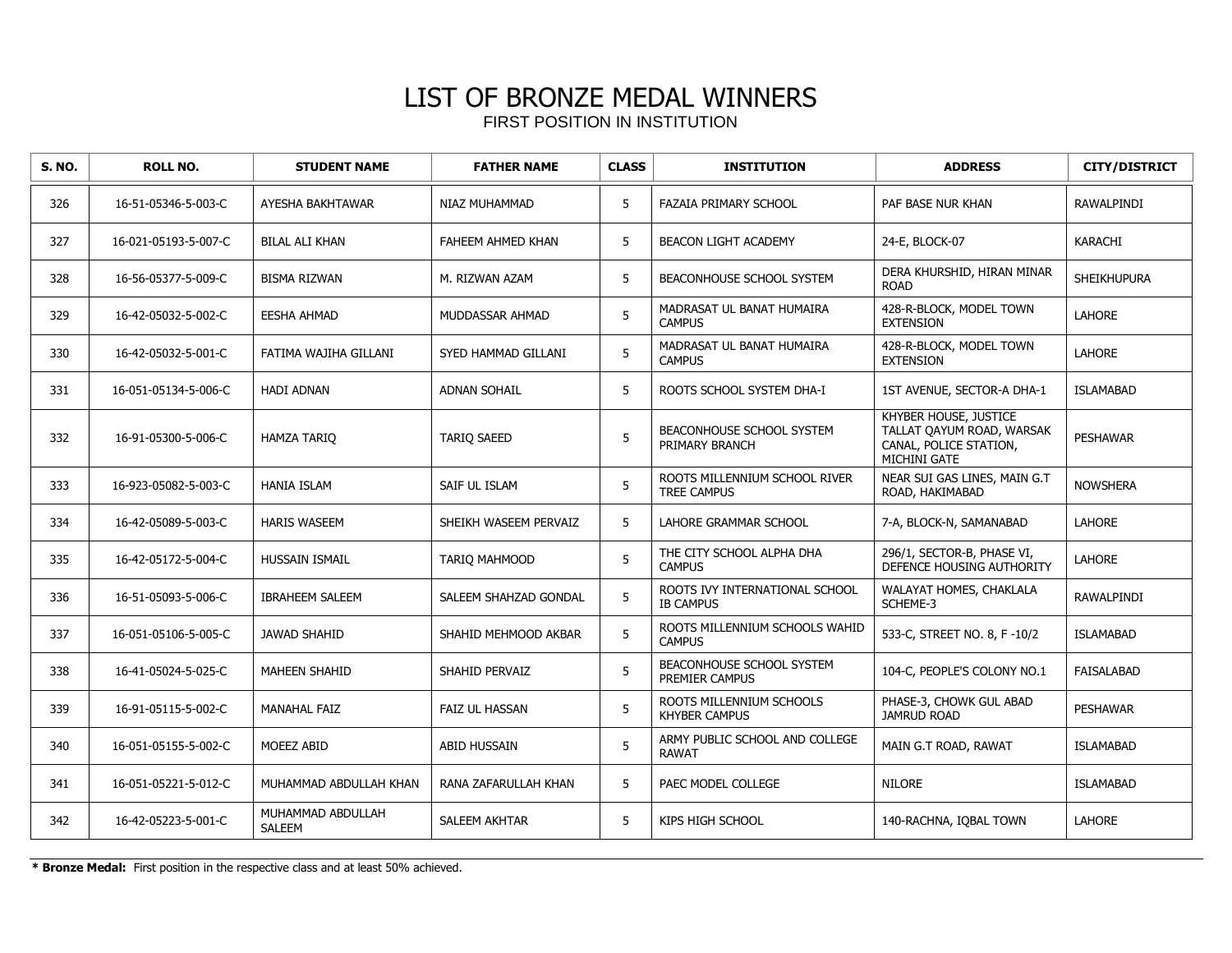| <b>S. NO.</b> | <b>ROLL NO.</b>      | <b>STUDENT NAME</b>           | <b>FATHER NAME</b>                     | <b>CLASS</b> | <b>INSTITUTION</b>                                                            | <b>ADDRESS</b>                                                              | <b>CITY/DISTRICT</b> |
|---------------|----------------------|-------------------------------|----------------------------------------|--------------|-------------------------------------------------------------------------------|-----------------------------------------------------------------------------|----------------------|
| 343           | 16-051-05031-5-003-C | MUHAMMAD FAIQ KHAN            | MUHAMMAD YOUSAF KHAN                   | 5            | ISLAMABAD CONVENT SCHOOL F-8/4                                                | STREET NO.55, F - 8/4                                                       | <b>ISLAMABAD</b>     |
| 344           | 16-051-05023-5-019-C | MUHAMMAD MUHIB E ALI<br>NAQVI | NAJAM ABBAS NAQVI                      | 5            | THE SCIENCE SCHOOL                                                            | PLOT NO. 26, STREET NO. 6<br>SECTOR H - 9/1                                 | <b>ISLAMABAD</b>     |
| 345           | 16-41-05058-5-004-C  | MUHAMMAD SHEHRYAR ALAM        | MEHBOOB ALAM                           | 5            | BEACONHOUSE SCHOOL SYSTEM BOYS<br>BRANCH CANAL CAMPUS PRIMARY<br><b>BLOCK</b> | 204-RB, EAST CANAL ROAD,<br>NEW GULSHAN-E-IQBAL                             | <b>FAISALABAD</b>    |
| 346           | 16-56-05377-5-015-C  | MUHAMMAD TALHA                | ZULQARNAIN ALI                         | 5            | BEACONHOUSE SCHOOL SYSTEM                                                     | DERA KHURSHID, HIRAN MINAR<br><b>ROAD</b>                                   | <b>SHEIKHUPURA</b>   |
| 347           | 16-42-05005-5-001-C  | MUHAMMAD WAHAJ NAUMAN         | MUHAMMAD NAUMAN<br>KHALIQ              | 5            | <b>LAHORE GRAMMAR SCHOOL</b>                                                  | <b>39-MAIN GULBERG</b>                                                      | <b>LAHORE</b>        |
| 348           | 16-051-05087-5-009-C | RAUDZAH RAZA BANGASH          | MAHAR RAZA BANGASH                     | 5            | LAHORE GRAMMAR SCHOOL                                                         | PLOT NO. 86, FAIZ AHMED FAIZ<br>ROAD, H-8/1                                 | <b>ISLAMABAD</b>     |
| 349           | 16-42-05084-5-002-C  | <b>REHAN AZIZ</b>             | MUHAMMAD QASIM AZIZ                    | 5            | KIPS SCHOOL MUGHALPURA CAMPUS                                                 | NEAR LALPUL ADJACENT TO<br>PUNJAB COLLEGE, CANAL ROAD,<br><b>MUGHALPURA</b> | LAHORE               |
| 350           | 16-42-05239-5-005-C  | <b>SAMREEN ABID</b>           | ABID HUSSAIN                           | 5            | ARMY PUBLIC SCHOOL                                                            | MAHFOOZ SHAHEED GARRISON                                                    | LAHORE               |
| 351           | 16-992-05302-5-018-C | SARDAR ABDUR RAFEY            | MUHAMMAD SHAUKAT<br>ABBASI             | 5            | ARMY BURN HALL COLLEGE FOR BOYS                                               | MANSEHRA ROAD, MANDIAN                                                      | ABBOTTABAD           |
| 352           | 16-42-05222-5-006-C  | <b>SUMAN FAHAD</b>            | FAHAD MEHBOOB                          | 5            | THE TRUST SCHOOL PRIMARY GIRLS<br><b>WING</b>                                 | AAMIR TOWN, HARBANSPURA                                                     | LAHORE               |
| 353           | 16-992-05127-5-004-C | SYED ABBAS ALI                | SYED GOHAR ALI                         | 5            | THE CITY SCHOOL JUNIOR BRANCH                                                 | HOUSE NO. 233 - A, STREET NO.<br>1, JINNAH ABAD                             | <b>ABBOTTABAD</b>    |
| 354           | 16-051-05247-5-004-C | SYED RAFAY-UL-MUSTAFA         | SYED IRFAN AMIR SHAH<br><b>BUKHARI</b> | 5            | ROOTS MILLENNIUM SCHOOL<br>WATERLOO CAMPUS PWD                                | PLOT NO. 378-379, ST NO.17,<br>BLOCK-D, PWD HOUSING<br><b>SOCIETY</b>       | <b>ISLAMABAD</b>     |
| 355           | 16-42-05374-5-007-C  | YUMNA MUKHTAR                 | MUKHTAR AHMED                          | 5            | <b>GARRISON ACADEMY FOR GIRLS</b>                                             | 80-SARFRAZ RAFIQUE ROAD                                                     | <b>LAHORE</b>        |
| 356           | 16-42-05356-5-002-C  | <b>ZAIN ALI</b>               | ZAHID MAHMOOD                          | 5            | LAHORE GRAMMAR SCHOOL                                                         | 103-A, NEW MUSLIM TOWN,<br>MAIN WAHDAT ROAD                                 | <b>LAHORE</b>        |
| 357           | 16-051-05079-6-008-C | AALYA YASSER TOOR             | DR. YASSER SARFARAZ<br><b>TOOR</b>     | 6            | SHEIKH ZAYED INTERNATIONAL<br><b>ACADEMY</b>                                  | STREET NO. 08, SECTOR H-8/4                                                 | <b>ISLAMABAD</b>     |
| 358           | 16-91-05170-6-001-C  | <b>ABDUL RAFY</b>             | WAQAR AHMED                            | 6            | ARMY PUBLIC SCHOOL AND COLLEGE<br><b>BOYS</b>                                 | WARSAK ROAD, PESHAWAR<br><b>CANTT</b>                                       | <b>PESHAWAR</b>      |
| 359           | 16-42-05385-6-005-C  | ABDUL REHMAN ISLAM            | MUHAMMED ISLAM                         | 6            | THE GATEWAY INTERNATIONAL<br><b>SCHOOL</b>                                    | 0-KM, LAHORE ROAD, RAIWIND                                                  | <b>LAHORE</b>        |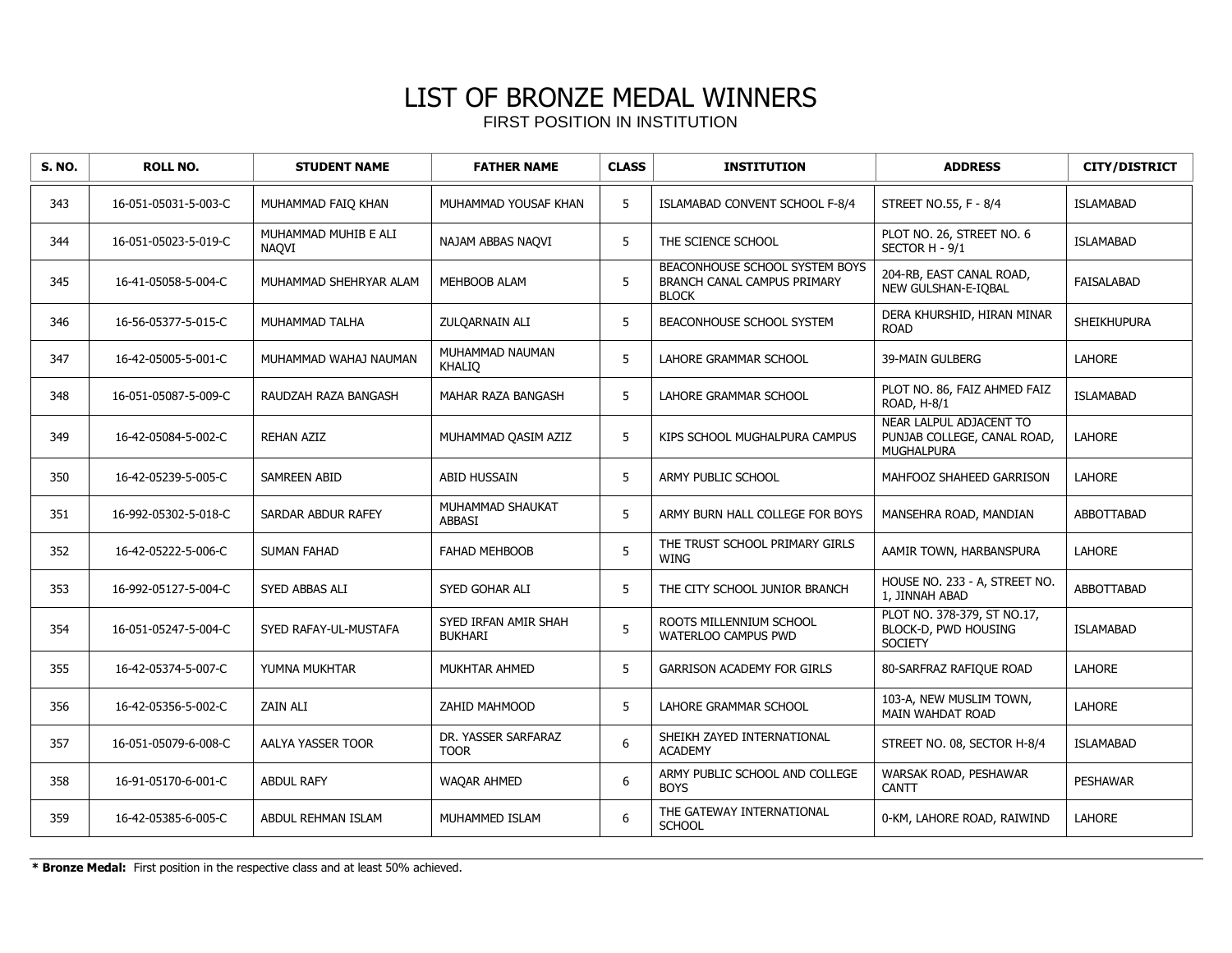| <b>S. NO.</b> | <b>ROLL NO.</b>        | <b>STUDENT NAME</b>   | <b>FATHER NAME</b>   | <b>CLASS</b> | <b>INSTITUTION</b>                                        | <b>ADDRESS</b>                                                   | <b>CITY/DISTRICT</b> |
|---------------|------------------------|-----------------------|----------------------|--------------|-----------------------------------------------------------|------------------------------------------------------------------|----------------------|
| 360           | 16-53-05164-6-002-C    | <b>ABDUL WAHAB</b>    | SABIR ALI CHEEMA     | 6            | ROOTS MILLENNIUM SCHOOLS<br><b>JINNAH CAMPUS</b>          | OPPOSITE TO THE MODEL<br>TOWN, BHIMBER ROAD                      | <b>GUJRAT</b>        |
| 361           | 16-47-05372-6-007-C    | <b>ABEEHA RAHEEN</b>  | DR. BASHIR AHMAD     | 6            | <b>CHENAB COLLEGE JHANG</b>                               | 12-KM, CHINIOT ROAD                                              | <b>JHANG</b>         |
| 362           | 16-42-05388-6-001-C    | <b>AFAN AHMED</b>     | ASHFAQ AHMED         | 6            | THE LORDS INTERNATIONAL SCHOOL<br><b>SYSTEM</b>           | 84-B-III, GULBERG III                                            | <b>LAHORE</b>        |
| 363           | 16-068-05371-6-002-C   | AHMAD MURSILIN KHAN   | AZHAR NADEEM BUZDAR  | 6            | ARMY PUBLIC SCHOOL AND COLLEGE                            | SATELLITE TOWN                                                   | RAHIM YAR KHAN       |
| 364           | 16-41-05236-6-003-C    | <b>AHMAD TARIO</b>    | RANA TARIO MAJEED    | 6            | THE LAHORE LYCEUM                                         | P-133, KOHINOOR CITY                                             | <b>FAISALABAD</b>    |
| 365           | 16-05811-05359-6-001-C | AHSAN NADIR           | NADIR HUSSAIN        | 6            | ARMY PUBLIC SCHOOL AND COLLEGE                            | <b>JUTIAL</b>                                                    | <b>GILGIT</b>        |
| 366           | 16-051-05022-6-003-C   | ALI HADI ABBAS        | <b>NADEEM ABBAS</b>  | 6            | BEACONHOUSE EDUCATIONAL<br><b>COMPLEX</b>                 | STREET NO. 3, G-15/3,<br>KHAYABAN-E-KASHMIR                      | <b>ISLAMABAD</b>     |
| 367           | 16-051-05155-6-002-C   | <b>ALI HUSSAN</b>     | TASADUQ NAEEM        | 6            | ARMY PUBLIC SCHOOL AND COLLEGE<br><b>RAWAT</b>            | MAIN G.T ROAD, RAWAT                                             | <b>ISLAMABAD</b>     |
| 368           | 16-42-05385-6-004-C    | <b>ALI MUSTAF</b>     |                      | 6            | THE GATEWAY INTERNATIONAL<br><b>SCHOOL</b>                | 0-KM, LAHORE ROAD, RAIWIND                                       | LAHORE               |
| 369           | 16-051-05087-6-004-C   | AMINAH UMAR JANJUA    | <b>HUSNAIN ALAM</b>  | 6            | LAHORE GRAMMAR SCHOOL                                     | PLOT NO. 86, FAIZ AHMED FAIZ<br>ROAD, H-8/1                      | <b>ISLAMABAD</b>     |
| 370           | 16-53-05381-6-008-C    | <b>ASHIR IMTIAZ</b>   | <b>IMTIAZ AHMED</b>  | 6            | THE EDUCATORS BARA DARI CAMPUS                            | BEHIND ZAHOOR ELLAHI<br>STADIUM, JALAL PUR JATTAN<br><b>ROAD</b> | <b>GUJRAT</b>        |
| 371           | 16-51-05096-6-002-C    | AZFAAR SALAHUDDIN     | SALAHUDDIN QURESHI   | 6            | ROOTS IVY INTERNATIONAL SCHOOL<br><b>WESTRIDGE CAMPUS</b> | ADJACENT NISAR HOSPITAL,<br>MAIN PESHAWAR ROAD                   | RAWALPINDI           |
| 372           | 16-021-05373-6-002-C   | AZKA NAJEEB           | MUHAMMAD NAJEEB      | 6            | <b>FAZAIA INTER COLLEGE</b>                               | <b>MALIR CANT</b>                                                | <b>KARACHI</b>       |
| 373           | 16-42-05080-6-008-C    | <b>BAYYENA KAMRAN</b> | SHEIKH KAMRAN YOUSAF | 6            | LAHORE GRAMMAR SCHOOL                                     | 55-MAIN GULBERG                                                  | <b>LAHORE</b>        |
| 374           | 16-55-05234-6-001-C    | <b>HAADIA BABAR</b>   | <b>BABAR WAHEED</b>  | 6            | BEACONHOUSE SCHOOL SYSTEM CITI<br><b>HOUSING CAMPUS</b>   | DD BLOCK, CANAL BANK ROAD,<br>CITI HOUSING SOCIETY               | <b>GUJRANWALA</b>    |
| 375           | 16-021-05069-6-004-C   | <b>HAIDER</b>         | MUHAMMAD HUSSAIN     | 6            | KARACHI HIGH SCHOOL                                       | 3-MC IVER ROAD, BEHIND<br>KARACHI CLUB, CIVIL LINES              | <b>KARACHI</b>       |
| 376           | 16-42-05149-6-004-C    | <b>HAMZA SAEED</b>    | <b>HAMAYUN SAEED</b> | 6            | KIPS SCHOOL BOYS MIDDLE CAMPUS                            | 30-31, R BLOCK, JOHAR TOWN                                       | LAHORE               |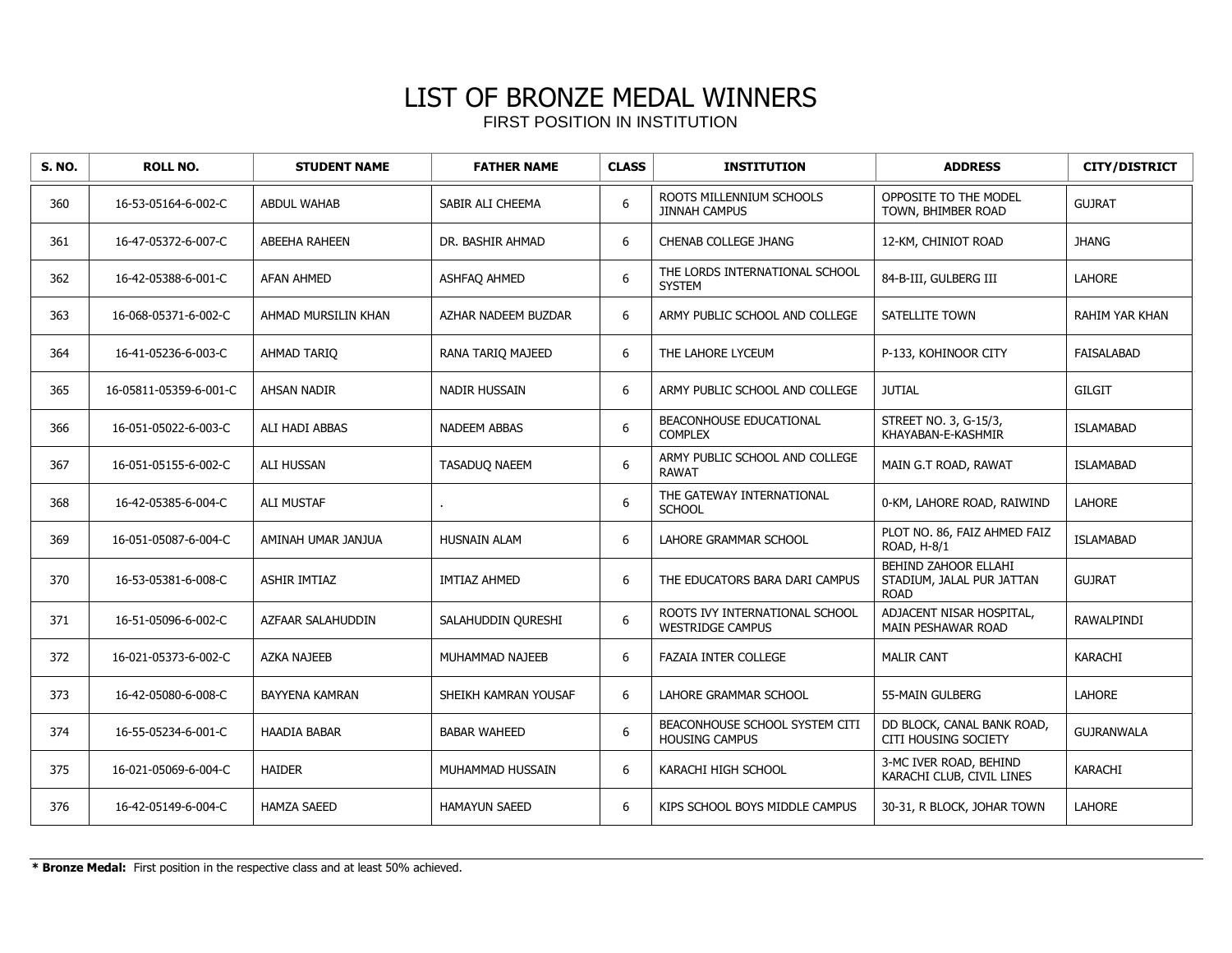| S. NO. | <b>ROLL NO.</b>      | <b>STUDENT NAME</b>       | <b>FATHER NAME</b>                | <b>CLASS</b>     | <b>INSTITUTION</b>                                        | <b>ADDRESS</b>                                          | <b>CITY/DISTRICT</b> |
|--------|----------------------|---------------------------|-----------------------------------|------------------|-----------------------------------------------------------|---------------------------------------------------------|----------------------|
| 377    | 16-42-05374-6-006-C  | <b>IMAN OWAIS</b>         | <b>OWAIS MASOOD SHAH</b>          | 6                | <b>GARRISON ACADEMY FOR GIRLS</b>                         | 80-SARFRAZ RAFIQUE ROAD                                 | <b>LAHORE</b>        |
| 378    | 16-051-05148-6-002-C | KASHF ALI                 | SYED GHAZANFAR ALI                | 6                | ROOTS MILLENNIUM SCHOOLS<br><b>CAPITAL CAMPUS</b>         | STREET NO. 100, SECTOR G -<br>11/3                      | <b>ISLAMABAD</b>     |
| 379    | 16-42-05009-6-004-C  | KHIZAR MARAJ              | MARAJ MAHMOOD                     | $\boldsymbol{6}$ | LAHORE GRAMMAR SCHOOL MIDDLE<br>FOR BOYS                  | 42-B-III, GULBERG III                                   | <b>LAHORE</b>        |
| 380    | 16-51-05001-6-003-C  | M. ALI ZAIN UL ABIDEEN    | <b>NOSHEEN SAFDAR</b>             | 6                | BEACONHOUSE SCHOOL SYSTEM<br>HARLEY STREET BRANCH         | HOUSE NO. 61, STREET NO. 03,<br>HARLEY STREET, CANTT    | <b>RAWALPINDI</b>    |
| 381    | 16-051-05208-6-010-C | M. OMER KHALID            | M. KHALID IDREES RANA             | 6                | BEACON HOUSE SCHOOL SYSTEM<br>MARGALLA CAMPUS BOYS BRANCH | PITRUS BOKHARI ROAD, H-8/4                              | <b>ISLAMABAD</b>     |
| 382    | 16-91-05115-6-003-C  | <b>MAAZ ARSHAD AKHUND</b> | <b>ARSHAD MAHMOOD</b>             | 6                | ROOTS MILLENNIUM SCHOOLS<br><b>KHYBER CAMPUS</b>          | PHASE-3, CHOWK GUL ABAD<br><b>JAMRUD ROAD</b>           | <b>PESHAWAR</b>      |
| 383    | 16-51-05354-6-010-C  | <b>MAHA DANISH</b>        | MOHAMMAD DANISH<br><b>MAJEED</b>  | 6                | BEACONHOUSE SCHOOL SYSTEM<br><b>SENIOR BRANCH</b>         | 400-A, PESHAWAR ROAD                                    | RAWALPINDI           |
| 384    | 16-91-05115-6-006-C  | MAHNOOR ZAMAN KHAN        | SHAHID ZAMAN KHAN                 | 6                | ROOTS MILLENNIUM SCHOOLS<br><b>KHYBER CAMPUS</b>          | PHASE-3, CHOWK GUL ABAD<br><b>JAMRUD ROAD</b>           | <b>PESHAWAR</b>      |
| 385    | 16-42-05385-6-002-C  | MARIYAM ABDUL SATTAR      | <b>ABDUL SATTAR</b>               | 6                | THE GATEWAY INTERNATIONAL<br><b>SCHOOL</b>                | 0-KM, LAHORE ROAD, RAIWIND                              | <b>LAHORE</b>        |
| 386    | 16-42-05172-6-003-C  | <b>MASHAL ISMAIL</b>      | MOHAMMAD ISMAIL                   | 6                | THE CITY SCHOOL ALPHA DHA<br><b>CAMPUS</b>                | 296/1, SECTOR-B, PHASE VI,<br>DEFENCE HOUSING AUTHORITY | LAHORE               |
| 387    | 16-42-05089-6-001-C  | <b>MEERAL FATIMA</b>      | MUHAMMAD ASHIO                    | 6                | <b>LAHORE GRAMMAR SCHOOL</b>                              | 7-A, BLOCK-N, SAMANABAD                                 | <b>LAHORE</b>        |
| 388    | 16-051-05106-6-006-C | MINHAL HASSAN CHAUDHRY    | ALI HASSAN CHAUDHRY               | 6                | ROOTS MILLENNIUM SCHOOLS WAHID<br><b>CAMPUS</b>           | 533-C, STREET NO. 8, F-10/2                             | <b>ISLAMABAD</b>     |
| 389    | 16-051-05023-6-021-C | MUHAMMAD ALI              | MUHAMMAD NAVEED                   | 6                | THE SCIENCE SCHOOL                                        | PLOT NO. 26, STREET NO. 6<br>SECTOR H - 9/1             | <b>ISLAMABAD</b>     |
| 390    | 16-021-05306-6-006-C | MUHAMMAD JAZIL MUBASHIR   | MUBASHIR IOBAL                    | 6                | ARMY PUBLICE SCHOOL                                       | SOUTH MALIR CANTT                                       | <b>KARACHI</b>       |
| 391    | 16-051-05031-6-008-C | MUHAMMAD MEKKIAL BILAL    | <b>BILAL AHMAD</b>                | 6                | ISLAMABAD CONVENT SCHOOL F-8/4                            | STREET NO.55, F - 8/4                                   | <b>ISLAMABAD</b>     |
| 392    | 16-021-05070-6-001-C | MUHAMMAD TAHA PASHA       | MUHAMMAD KASHIF PASHA             | 6                | TRUEMAN SCHOOL SYSTEM                                     | A - 965, SECTOR II - A                                  | <b>KARACHI</b>       |
| 393    | 16-027-05351-6-001-C | MUHAMMAD YAHYA KHAN       | MUHAMMAD ZAFRULLAH<br><b>KHAN</b> | $\boldsymbol{6}$ | CENTER OF EXCELLENCE<br>GOVERNMENT HIGH SCHOOL            | <b>MUZAFFARGARH</b>                                     | MUZAFFARGARH         |
| 394    | 16-42-05083-6-003-C  | MUHAMMAD ZAIR KHAN        | <b>HASEEB ULLAH KHAN</b>          | 6                | LAHORE GRAMMAR SCHOOL                                     | PARAGON CITY, BURKI ROAD                                | <b>LAHORE</b>        |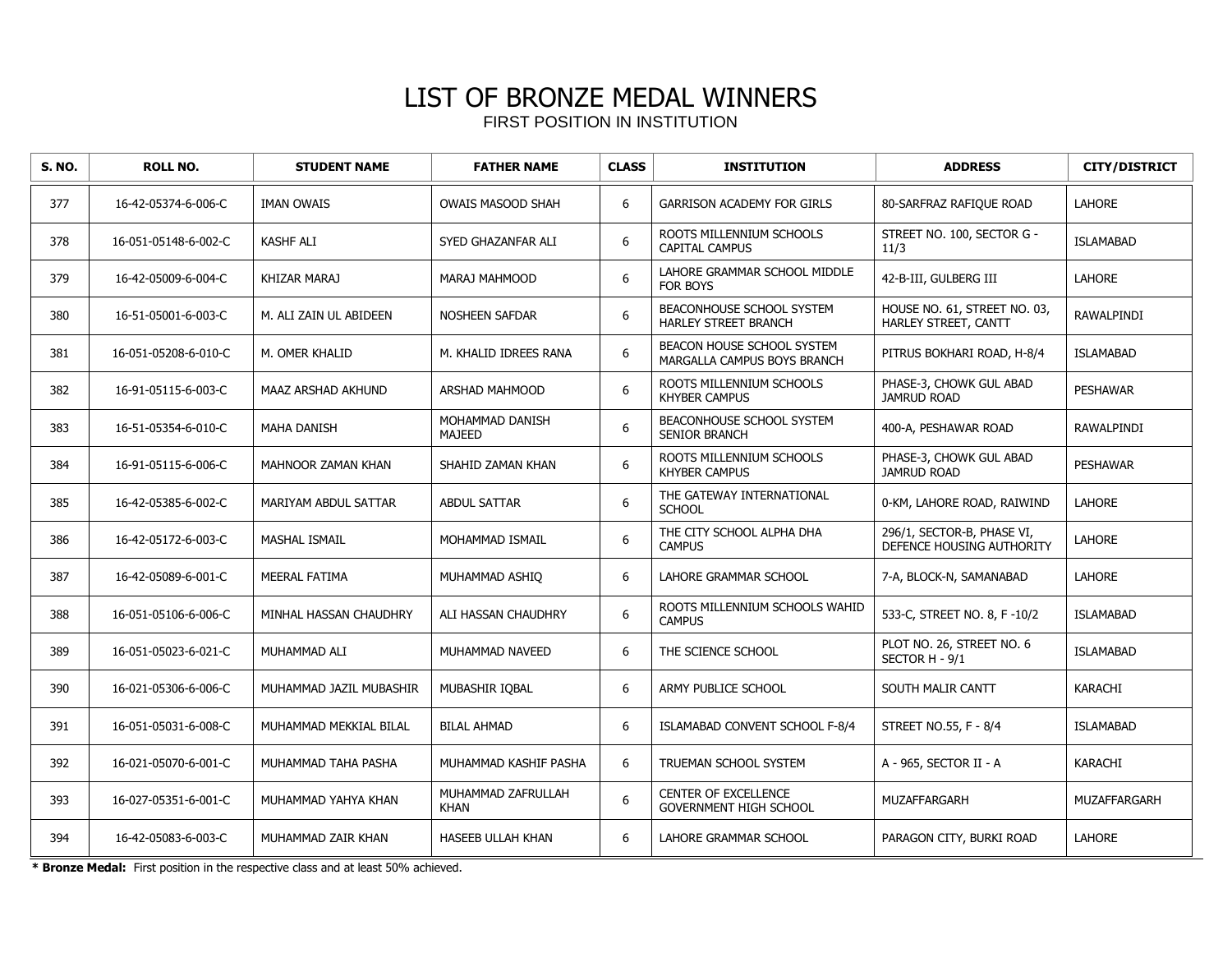| <b>S. NO.</b> | <b>ROLL NO.</b>      | <b>STUDENT NAME</b>     | <b>FATHER NAME</b>     | <b>CLASS</b>     | <b>INSTITUTION</b>                                         | <b>ADDRESS</b>                                                           | <b>CITY/DISTRICT</b> |
|---------------|----------------------|-------------------------|------------------------|------------------|------------------------------------------------------------|--------------------------------------------------------------------------|----------------------|
| 395           | 16-42-05356-6-009-C  | NAFAY HUSSAIN           | MUMTAZ HUSSAIN         | 6                | LAHORE GRAMMAR SCHOOL                                      | 103-A, NEW MUSLIM TOWN,<br>MAIN WAHDAT ROAD                              | LAHORE               |
| 396           | 16-42-05237-6-003-C  | RAYYAN RAZZAQ           | ABDUL RAZZAQ           | 6                | LAHORE GRAMMAR SCHOOL                                      | 293-II-C-I, TOWNSHIP                                                     | LAHORE               |
| 397           | 16-42-05396-6-002-C  | RIDA FATIMA             | <b>OALB-E-ALI</b>      | 6                | ROOTS INTERNATIONAL SCHOOL<br>CANAL VIEW CAMPUS MODEL TOWN | 75-H-1, MODEL TOWN                                                       | LAHORE               |
| 398           | 16-42-05339-6-004-C  | RIMAL AHMAD             | <b>MASROOR AHMAD</b>   | 6                | BEACONHOUSE SCHOOL SYSTEM<br><b>CANTT CAMPUS</b>           | HOUSE NO. 1-2-3 & 4, TUFAIL<br><b>ROAD</b>                               | <b>LAHORE</b>        |
| 399           | 16-51-05030-6-006-C  | SAAD BIN AAMIR          | MUHAMMAD AAMIR         | 6                | ARMY PUBLIC SCHOOL AND COLLEGE<br>FOR BOYS                 | RANGE ROAD, WESTRIDGE III                                                | RAWALPINDI           |
| 400           | 16-051-05226-6-001-C | <b>SAMEEN SHAHZAD</b>   | SHAHZAD WASEEM         | 6                | <b>BEACONHOUSE SCHOOL SYSTEM</b><br><b>MARGALLA CAMPUS</b> | PITRAS BUKHARI ROAD, H-8/4                                               | <b>ISLAMABAD</b>     |
| 401           | 16-51-05391-6-003-C  | SOHA ISHAO              | MALIK MOHAMMAD ISHAO   | 6                | ARMY PUBLIC SCHOOL COLLEGE FOR<br><b>GIRLS</b>             | <b>WESTRIDGE III</b>                                                     | <b>RAWALPINDI</b>    |
| 402           | 16-051-05350-6-004-C | <b>SUMBAL</b>           | LAIQ KHAN              | 6                | ALLIED SCHOOLS MULTI GARDEN<br><b>CAMPUS</b>               | H NO. 21, ST NO. 16, B-17,<br>SECTOR-B, MULTI GARDENS, GT<br><b>ROAD</b> | <b>ISLAMABAD</b>     |
| 403           | 16-582-05163-6-004-C | SYED MUHAMMAD ALI NAQVI | <b>AQEEL ABBAS</b>     | 6                | ROOTS MILLENNIUM SCHOOLS HILL<br><b>VIEW CAMPUS</b>        | PLOT NO. 2-B-6 TO 2-B-9,<br><b>SECTOR F-2</b>                            | <b>MIRPUR</b>        |
| 404           | 16-923-05082-6-001-C | <b>TABISH KHAN</b>      | ISHTIAQ ALI            | 6                | ROOTS MILLENNIUM SCHOOL RIVER<br><b>TREE CAMPUS</b>        | NEAR SUI GAS LINES, MAIN G.T<br>ROAD, HAKIMABAD                          | <b>NOWSHERA</b>      |
| 405           | 16-91-05115-6-001-C  | TALAH SHINWARI          | <b>FAISAL SHINWARI</b> | 6                | ROOTS MILLENNIUM SCHOOLS<br><b>KHYBER CAMPUS</b>           | PHASE-3, CHOWK GUL ABAD<br><b>JAMRUD ROAD</b>                            | <b>PESHAWAR</b>      |
| 406           | 16-42-05323-6-002-C  | <b>TAYYAB WASEEM</b>    | <b>WASEEM AZIZ</b>     | 6                | ROOTS IVY INTERNATIONAL SCHOOL<br>& COLLEGE                | PLOT NO. 550/1, SECTOR G, DHA<br>PHASE V                                 | <b>LAHORE</b>        |
| 407           | 16-051-05023-6-003-C | <b>UMAIS AKMAL BUTT</b> | MUHAMMAD AKMAL BUTT    | 6                | THE SCIENCE SCHOOL                                         | PLOT NO. 26, STREET NO. 6<br>SECTOR H - 9/1                              | <b>ISLAMABAD</b>     |
| 408           | 16-051-05108-6-001-C | <b>UMAR SAEED</b>       | MUHAMMAD SAEED         | 6                | ROOTS IVY INTERNATIONAL SCHOOLS<br><b>PWD CAMPUS</b>       | HOUSE NO. 764, BLOCK-B, MAIN<br>DOUBLE ROAD, PWD                         | <b>ISLAMABAD</b>     |
| 409           | 16-051-05123-6-002-C | <b>USWA ISHTIAQ</b>     | ISHTIAQ AHMED          | 6                | ISLAMABAD CONVENT SCHOOL H-8/4<br><b>CAMPUS</b>            | PLOT NO. 08, STREET NO. 09, H<br>$-8/4$                                  | <b>ISLAMABAD</b>     |
| 410           | 16-021-05173-6-001-C | <b>UZALFA ASLAM</b>     | MUHAMMAD ASLAM         | 6                | THE CITY SCHOOL PREP GIRLS                                 | 126-F, BLOCK-F, ALLAMA<br>RASHEED TURABI ROAD, NORTH<br>NAZIMABAD        | KARACHI              |
| 411           | 16-051-05247-6-001-C | <b>ZAINAB AMIR</b>      | AMIR IJAZ              | $\boldsymbol{6}$ | ROOTS MILLENNIUM SCHOOL<br>WATERLOO CAMPUS PWD             | PLOT NO. 378-379, ST NO.17,<br>BLOCK-D, PWD HOUSING<br><b>SOCIETY</b>    | <b>ISLAMABAD</b>     |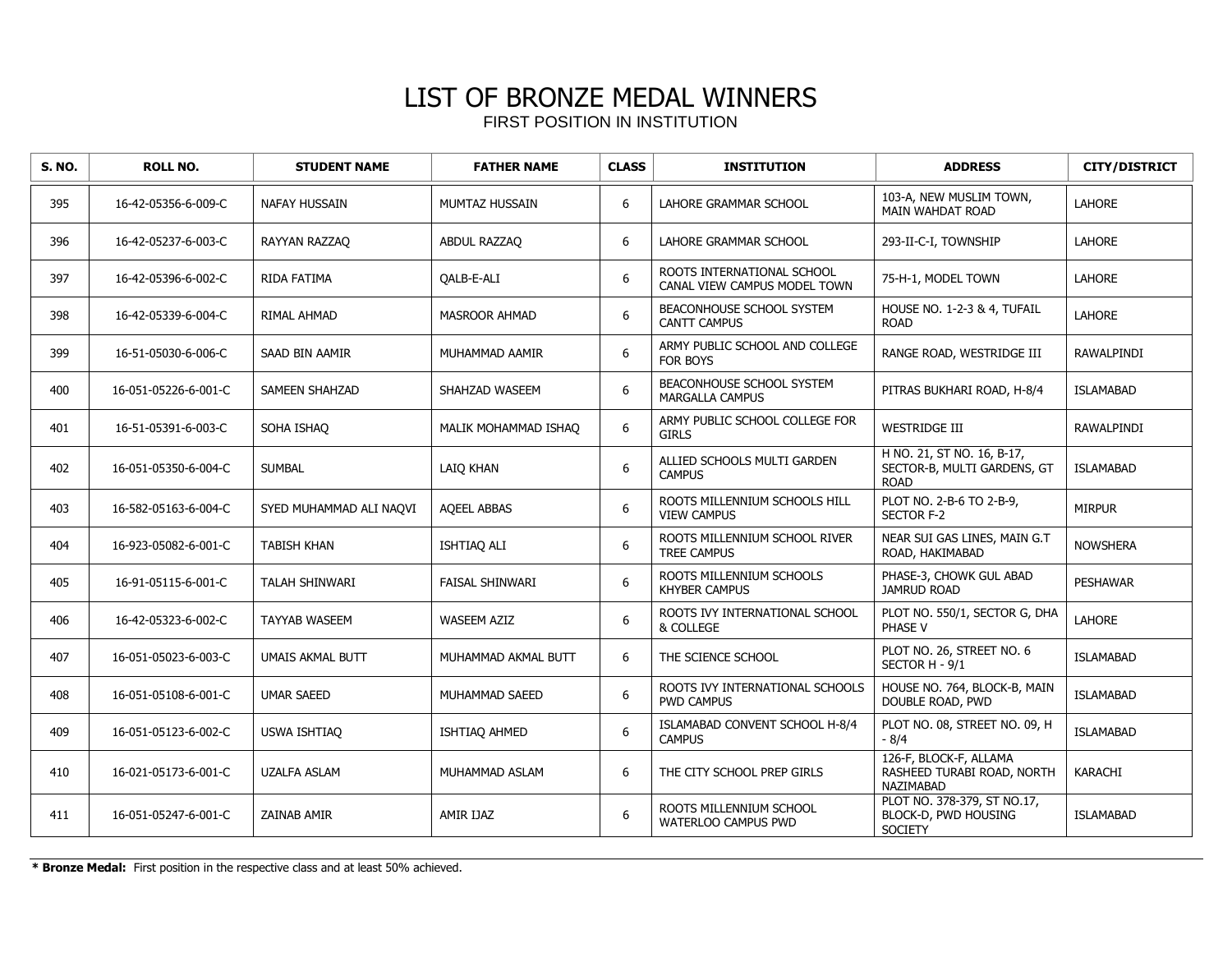| <b>S. NO.</b> | <b>ROLL NO.</b>      | <b>STUDENT NAME</b>   | <b>FATHER NAME</b>               | <b>CLASS</b>   | <b>INSTITUTION</b>                                                                | <b>ADDRESS</b>                                      | <b>CITY/DISTRICT</b> |
|---------------|----------------------|-----------------------|----------------------------------|----------------|-----------------------------------------------------------------------------------|-----------------------------------------------------|----------------------|
| 412           | 16-992-05097-7-001-C | ABDULLAH NAEEM        | <b>NAEEM GUL</b>                 | $\overline{7}$ | PAKISTAN INTERNATIONAL PUBLIC<br><b>SCHOOL &amp; BOYS COLLEGE</b>                 | JANGI KHOJA, MANDIAN                                | <b>ABBOTTABAD</b>    |
| 413           | 16-051-05123-7-005-C | <b>ADEEN ILYAS</b>    | MOHAMMAD ILYAS SARWAR            | $\overline{7}$ | ISLAMABAD CONVENT SCHOOL H-8/4<br><b>CAMPUS</b>                                   | PLOT NO. 08, STREET NO. 09, H<br>$-8/4$             | <b>ISLAMABAD</b>     |
| 414           | 16-42-05304-7-001-C  | AHMED BIN TAHIR       | MIAN TAHIR MEHMOOD               | $\overline{7}$ | BEACONHOUSE GARDEN TOWN<br><b>CAMPUS</b>                                          | 112-113 GARDEN BLOCK, NEW<br><b>GARDEN TOWN</b>     | LAHORE               |
| 415           | 16-42-05356-7-002-C  | <b>AIMAN MALIK</b>    | MUHAMMAD RAZA MALIK              | $\overline{7}$ | <b>LAHORE GRAMMAR SCHOOL</b>                                                      | 103-A, NEW MUSLIM TOWN,<br>MAIN WAHDAT ROAD         | <b>LAHORE</b>        |
| 416           | 16-459-05206-7-002-C | <b>ALIZA INAYAT</b>   | <b>INAYAT MUHAMMAD</b>           | $\overline{7}$ | PUNJAB DAANISH SCHOOL GIRLS<br><b>CAMPUS</b>                                      | <b>HARNOLI</b>                                      | MIANWALI             |
| 417           | 16-42-05169-7-009-C  | <b>ALWAZ AHMED</b>    | MUHAMMAD MUSHTAQ<br><b>AHMAD</b> | $\overline{7}$ | BEACONHOUSE SCHOOL SYSTEM<br><b>CANAL BOYS CAMPUS</b>                             | 1.5 KM, RAIWIND ROAD,<br>THOKAR NIAZ BAIG           | LAHORE               |
| 418           | 16-022-05065-7-003-C | ANAS AHMED SHAIKH     | AYAZ AHMED SHAIKH                | $\overline{7}$ | THE CITY SCHOOL JINNAH CAMPUS                                                     | PLOT NO. 201, SEHRISH NAGAR                         | <b>HYDERABAD</b>     |
| 419           | 16-022-05225-7-006-C | <b>AQEEL AHMED</b>    | MUHAMMAD SIDDIQUE                | $\overline{7}$ | ARMY PUBLIC SCHOOL & COLLEGE                                                      | <b>HYDERABAD CANTT</b>                              | <b>HYDERABAD</b>     |
| 420           | 16-051-05134-7-016-C | AREEBA ALMAS          | <b>OASIM NADEEM</b>              | $\overline{7}$ | ROOTS SCHOOL SYSTEM DHA-I                                                         | 1ST AVENUE, SECTOR-A DHA-1                          | <b>ISLAMABAD</b>     |
| 421           | 16-42-05374-7-004-C  | <b>AROUSH AWAN</b>    | <b>TANVEER MASOOD</b>            | $\overline{7}$ | <b>GARRISON ACADEMY FOR GIRLS</b>                                                 | 80-SARFRAZ RAFIQUE ROAD                             | <b>LAHORE</b>        |
| 422           | 16-547-05347-7-001-C | AYESHA NAEEM UL HAO   | MUHAMMAD NAEEM                   | $\overline{7}$ | <b>GOVT GIRLS HIGHER SECONDARY</b><br>SCHOOL NO. 1 CENTER OF<br><b>EXCELLENCE</b> | MUH: USMAN GUNJ STREET NO.<br>4, OATAL GARAH CHOWK  | <b>HAFIZABAD</b>     |
| 423           | 16-42-05385-7-001-C  | <b>AYESHA NAVEED</b>  | NAVEED AHMED JAWA                | $\overline{7}$ | THE GATEWAY INTERNATIONAL<br><b>SCHOOL</b>                                        | 0-KM, LAHORE ROAD, RAIWIND                          | <b>LAHORE</b>        |
| 424           | 16-51-05341-7-002-C  | <b>FARRUKH YOUSAF</b> | <b>TANVEER AHMAD</b>             | $\overline{7}$ | SIR SYED SCHOOL & COLLEGE<br>CAMPUS <sub>9</sub>                                  | BENAZIR COLONY, WAH CANTT                           | <b>RAWALPINDI</b>    |
| 425           | 16-62-05216-7-001-C  | <b>IORA FATIMA</b>    | MUHAMMAD YASEEN                  | $\overline{7}$ | PUNJAB DAANISH SCHOOL GIRLS<br><b>CAMPUS</b>                                      | 7-KM BAHAWALPUR ROAD                                | <b>BAHAWALPUR</b>    |
| 426           | 16-051-05012-7-007-C | <b>IRTAZA ABBAS</b>   | ATHAR JAFFRI                     | $\overline{7}$ | BEACONHOUSE SCHOOL SYSTEM BOYS<br><b>BRANCH</b>                                   | HOUSE NO. 07, MAIN NAZIM-UD-<br>DIN ROAD, F-11/4    | <b>ISLAMABAD</b>     |
| 427           | 16-67-05334-7-009-C  | <b>JUNITA AZHAR</b>   | <b>AZHAR MUMTAZ</b>              | 7              | THE CITY SCHOOL VEHARI BRANCH                                                     | IKRAM BUILDING NEAR MADINA<br>PETROLEUM MULTAN ROAD | VEHARI               |
| 428           | 16-051-05208-7-008-C | M. HASHIM RAB NAWAZ   | <b>RAB NAWAZ</b>                 | $\overline{7}$ | BEACON HOUSE SCHOOL SYSTEM<br><b>MARGALLA CAMPUS BOYS BRANCH</b>                  | PITRUS BOKHARI ROAD, H-8/4                          | <b>ISLAMABAD</b>     |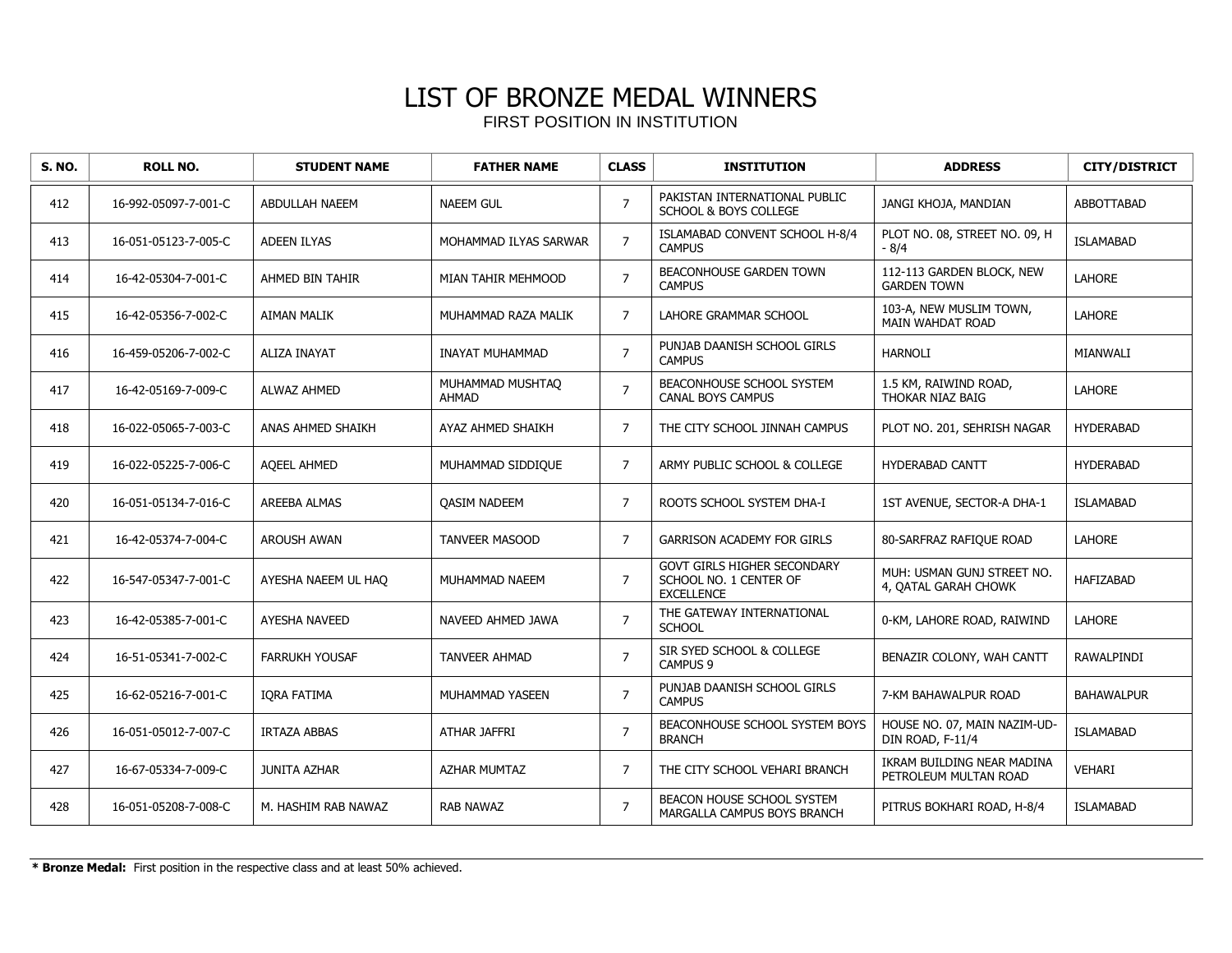| <b>S. NO.</b> | <b>ROLL NO.</b>      | <b>STUDENT NAME</b>                    | <b>FATHER NAME</b>                   | <b>CLASS</b>   | <b>INSTITUTION</b>                                                    | <b>ADDRESS</b>                                   | <b>CITY/DISTRICT</b> |
|---------------|----------------------|----------------------------------------|--------------------------------------|----------------|-----------------------------------------------------------------------|--------------------------------------------------|----------------------|
| 429           | 16-42-05352-7-001-C  | MUHAMMAD ABDULLAH<br><b>SHEIKH</b>     | MUHAMMAD EHSANULLAH<br><b>SHEIKH</b> | $\overline{7}$ | <b>GARRISON BOYS HIGH SCHOOL &amp;</b><br><b>INTERMEDIATE COLLEGE</b> | SARFRAZ RAFIQUI ROAD                             | <b>LAHORE</b>        |
| 430           | 16-52-05175-7-001-C  | MUHAMMAD HASHIM HUSSAIN<br><b>WYNE</b> | HAMID HUSSAIN WYNE                   | $\overline{7}$ | THE CITY SCHOOL IQBAL CAMPUS                                          | FARAZ SHAHEED ROAD                               | <b>SIALKOT</b>       |
| 431           | 16-53-05164-7-006-C  | MUHAMMAD JAZAL                         | MUHAMMAD AFZAL                       | $\overline{7}$ | ROOTS MILLENNIUM SCHOOLS<br><b>JINNAH CAMPUS</b>                      | OPPOSITE TO THE MODEL<br>TOWN, BHIMBER ROAD      | <b>GUJRAT</b>        |
| 432           | 16-62-05400-7-009-C  | MUHAMMAD MUQEET KASHIF                 | MR. KASHIF TASLEEM                   | $\overline{7}$ | SADIQ PUBLIC SCHOOL                                                   | AHMAD PUR ROAD                                   | <b>BAHAWALPUR</b>    |
| 433           | 16-42-05394-7-002-C  | MUHAMMAD MUZZAMIL                      | <b>WAZIR KHAN</b>                    | $\overline{7}$ | <b>GARRISON ACADEMY FOR BOYS</b>                                      | <b>TUFAIL ROAD</b>                               | <b>LAHORE</b>        |
| 434           | 16-582-05163-7-001-C | MUHAMMAD SAAD TARIO                    | MUHAMMAD TARIO<br><b>OURESHI</b>     | $\overline{7}$ | ROOTS MILLENNIUM SCHOOLS HILL<br><b>VIEW CAMPUS</b>                   | PLOT NO. 2-B-6 TO 2-B-9,<br><b>SECTOR F-2</b>    | <b>MIRPUR</b>        |
| 435           | 16-923-05235-7-001-C | MUJAHID NIZAM                          | SAHIB NIZAM                          | $\overline{7}$ | <b>FAZAIA DEGREE COLLEGE</b>                                          | <b>RISALPUR</b>                                  | <b>NOWSHERA</b>      |
| 436           | 16-42-05089-7-003-C  | <b>RAMEEN ZEESHAN</b>                  | <b>ZEESHAN HAMEED</b>                | $\overline{7}$ | LAHORE GRAMMAR SCHOOL                                                 | 7-A, BLOCK-N, SAMANABAD                          | <b>LAHORE</b>        |
| 437           | 16-42-05083-7-005-C  | ROSHAAN AHMED                          | KHAWVER HUSSAIN                      | $\overline{7}$ | LAHORE GRAMMAR SCHOOL                                                 | PARAGON CITY, BURKI ROAD                         | <b>LAHORE</b>        |
| 438           | 16-62-05400-7-031-C  | <b>SAAD NADEEM</b>                     | MUHAMMAD NADEEM                      | $\overline{7}$ | SADIQ PUBLIC SCHOOL                                                   | AHMAD PUR ROAD                                   | <b>BAHAWALPUR</b>    |
| 439           | 16-42-05009-7-009-C  | SHAMMAS AHMED                          | <b>AIJAZ AHMED</b>                   | $\overline{7}$ | LAHORE GRAMMAR SCHOOL MIDDLE<br>FOR BOYS                              | 42-B-III, GULBERG III                            | <b>LAHORE</b>        |
| 440           | 16-42-05223-7-002-C  | SHAYAN HUSSAIN                         | SARFARAZ HUSSAIN                     | $\overline{7}$ | KIPS HIGH SCHOOL                                                      | 140-RACHNA, IQBAL TOWN                           | <b>LAHORE</b>        |
| 441           | 16-42-05244-7-001-C  | SYED M ALI                             | <b>FAREED ANWAR</b>                  | $\overline{7}$ | THE KNOWLEDGE SCHOOL KAIWAN<br><b>CAMPUS</b>                          | LDA AVENUE, MAIN SHER SHAH,<br>6-KM RAIWIND ROAD | <b>LAHORE</b>        |
| 442           | 16-51-05362-7-009-C  | TAIMOOR AAMIR                          | MUHAMMAD AAMIR<br><b>IFTIKHAR</b>    | $\overline{7}$ | ROOTS GARDEN SCHOOLS                                                  | 03-HARLEY                                        | RAWALPINDI           |
| 443           | 16-42-05149-7-006-C  | WALEED AHMAD KHAN                      | MUHAMMAD ATIULLAH<br><b>KHAN</b>     | $\overline{7}$ | KIPS SCHOOL BOYS MIDDLE CAMPUS                                        | 30-31, R BLOCK, JOHAR TOWN                       | <b>LAHORE</b>        |
| 444           | 16-41-05117-7-003-C  | <b>WARISHA FATIMA</b>                  | MUHAMMAD FAROOO                      | $\overline{7}$ | THE CITY SCHOOL CHENAB CAMPUS                                         | EAST CANAL ROAD, NEAR RAZA<br><b>GARDEN</b>      | <b>FAISALABAD</b>    |
| 445           | 16-61-05365-7-002-C  | ZOHA TARIQ                             | MUHAMMAD TARIO SIAL                  | $\overline{7}$ | BEACONHOUSE SCHOOL SYSTEM<br>EARLY YEARS AND GIRLS CAMPUS             | HOUSE NO. 24-A, OFFICERS<br><b>COLONY</b>        | <b>MULTAN</b>        |
| 446           | 16-42-05385-8-001-C  | ABDULLAH JAWA                          | NAVEED AHMED JAWA                    | 8              | THE GATEWAY INTERNATIONAL<br><b>SCHOOL</b>                            | 0-KM, LAHORE ROAD, RAIWIND                       | <b>LAHORE</b>        |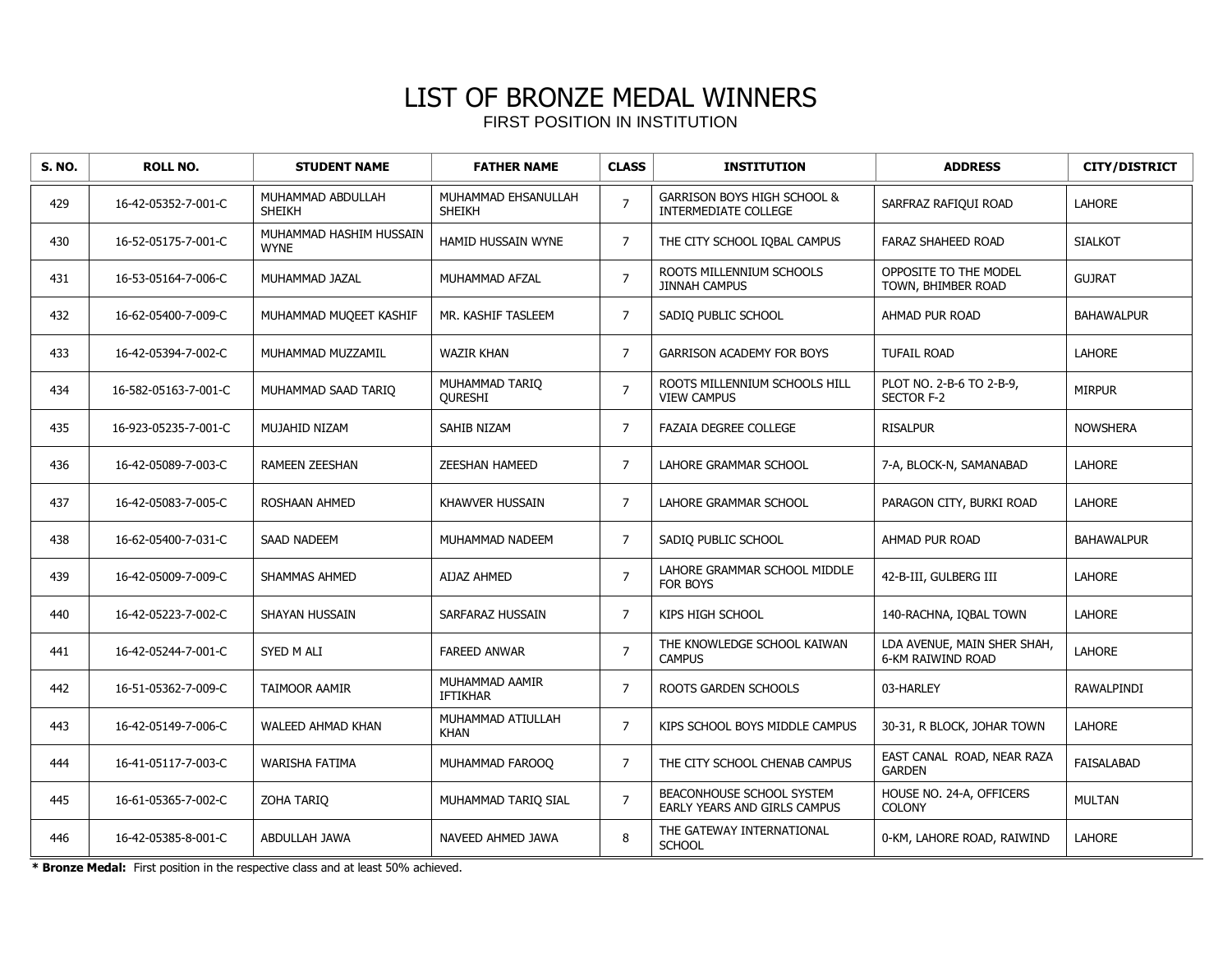| <b>S. NO.</b> | <b>ROLL NO.</b>      | <b>STUDENT NAME</b>  | <b>FATHER NAME</b>                 | <b>CLASS</b> | <b>INSTITUTION</b>                                                         | <b>ADDRESS</b>                                                  | <b>CITY/DISTRICT</b>   |
|---------------|----------------------|----------------------|------------------------------------|--------------|----------------------------------------------------------------------------|-----------------------------------------------------------------|------------------------|
| 447           | 16-021-05398-8-003-C | ABDULLAH WAHAB       | <b>ABDUL WAHAB</b>                 | 8            | ARMY PUBLIC SCHOOL & COLLEGE<br><b>SYSTEMS</b>                             | 158-IOBAL SHAHEED ROAD,<br><b>SADDAR</b>                        | <b>KARACHI</b>         |
| 448           | 16-47-05372-8-004-C  | ABEEHA FATIMA        | MUHAMMAD AZHAR KHAN                | 8            | CHENAB COLLEGE JHANG                                                       | 12-KM, CHINIOT ROAD                                             | <b>JHANG</b>           |
| 449           | 16-943-05177-8-017-C | ADNAN ALI SYED       | SYED MUHAMMAD KARIM<br><b>SHAH</b> | 8            | AGA KHAN HIGHER SECONDARY<br><b>SCHOOL</b>                                 | SEENLASHT, GARUM CHASHMA<br><b>ROAD</b>                         | <b>CHITRAL</b>         |
| 450           | 16-242-05332-8-002-C | <b>AMAR LAL</b>      | SANTOSH KUMAR DOLANI               | 8            | <b>IBA COMMUNITY COLLEGE</b>                                               | OLD GOVERNMENT MONO<br>TECHNIC INSTITUE, MITHANI<br><b>ROAD</b> | <b>NAUSHERO FEROZE</b> |
| 451           | 16-021-05122-8-009-C | AQSA                 | MUHAMMAD SIRAJ                     | 8            | <b>FAZAIA INTERMEDIATE COLLEGE</b>                                         | IBRAHIM HYDERI ROAD, P.A.F<br>BASE, KORANGI CREEK               | KARACHI                |
| 452           | 16-547-05347-8-001-C | ARSHIYA KHALID       | <b>KHALID MEHMOOD</b>              | 8            | GOVT GIRLS HIGHER SECONDARY<br>SCHOOL NO. 1 CENTER OF<br><b>EXCELLENCE</b> | MUH: USMAN GUNJ STREET NO.<br>4, OATAL GARAH CHOWK              | <b>HAFIZABAD</b>       |
| 453           | 16-42-05374-8-002-C  | AYESHA ULFAT         | MUHAMMAD IMRAN ULFAT               | 8            | <b>GARRISON ACADEMY FOR GIRLS</b>                                          | 80-SARFRAZ RAFIOUE ROAD                                         | <b>LAHORE</b>          |
| 454           | 16-582-05163-8-002-C | AYSHA MUKHTAR        | MUKHTAR AHMED                      | 8            | ROOTS MILLENNIUM SCHOOLS HILL<br><b>VIEW CAMPUS</b>                        | PLOT NO. 2-B-6 TO 2-B-9,<br>SECTOR F-2                          | <b>MIRPUR</b>          |
| 455           | 16-242-05332-8-003-C | <b>BENISH AZIZ</b>   | ABDUL AZIZ ANSARI                  | 8            | <b>IBA COMMUNITY COLLEGE</b>                                               | OLD GOVERNMENT MONO<br>TECHNIC INSTITUE, MITHANI<br><b>ROAD</b> | <b>NAUSHERO FEROZE</b> |
| 456           | 16-51-05001-8-001-C  | DANIYAL AHSAN        | AHSAN MAHMOOD                      | 8            | BEACONHOUSE SCHOOL SYSTEM<br><b>HARLEY STREET BRANCH</b>                   | HOUSE NO. 61, STREET NO. 03,<br>HARLEY STREET, CANTT            | RAWALPINDI             |
| 457           | 16-42-05394-8-002-C  | <b>FAHAD IMRAN</b>   | MUHAMMAD IMRAN ASLAM               | 8            | <b>GARRISON ACADEMY FOR BOYS</b>                                           | <b>TUFAIL ROAD</b>                                              | <b>LAHORE</b>          |
| 458           | 16-91-05115-8-003-C  | <b>FAISAL KHAN</b>   | <b>BEHROZ KHAN</b>                 | 8            | ROOTS MILLENNIUM SCHOOLS<br><b>KHYBER CAMPUS</b>                           | PHASE-3, CHOWK GUL ABAD<br><b>JAMRUD ROAD</b>                   | <b>PESHAWAR</b>        |
| 459           | 16-42-05394-8-007-C  | FAIZAN SARDAR GONDAL | ARIF GONDAL                        | 8            | <b>GARRISON ACADEMY FOR BOYS</b>                                           | <b>TUFAIL ROAD</b>                                              | LAHORE                 |
| 460           | 16-63-05196-8-001-C  | <b>FIZZA SAGHEER</b> | SAGHEER AHMAD                      | 8            | DAANISH GIRLS SCHOOL                                                       | 12-KM, 9-G ROAD, CHISHTIAN                                      | <b>BAHAWALNAGAR</b>    |
| 461           | 16-051-05012-8-004-C | HAAD AHMED CHEEMA    | <b>FAISAL IRSHAD</b>               | 8            | BEACONHOUSE SCHOOL SYSTEM BOYS<br><b>BRANCH</b>                            | HOUSE NO. 07, MAIN NAZIM-UD-<br>DIN ROAD, F-11/4                | <b>ISLAMABAD</b>       |
| 462           | 16-42-05237-8-002-C  | <b>HAMMAD RIZWAN</b> | MUHAMMAD RIZWAN<br><b>SALEEM</b>   | 8            | LAHORE GRAMMAR SCHOOL                                                      | 293-II-C-I, TOWNSHIP                                            | LAHORE                 |
| 463           | 16-42-05083-8-011-C  | <b>HAZIO IMRAN</b>   | <b>IMRAN SAEED</b>                 | 8            | LAHORE GRAMMAR SCHOOL                                                      | PARAGON CITY, BURKI ROAD                                        | <b>LAHORE</b>          |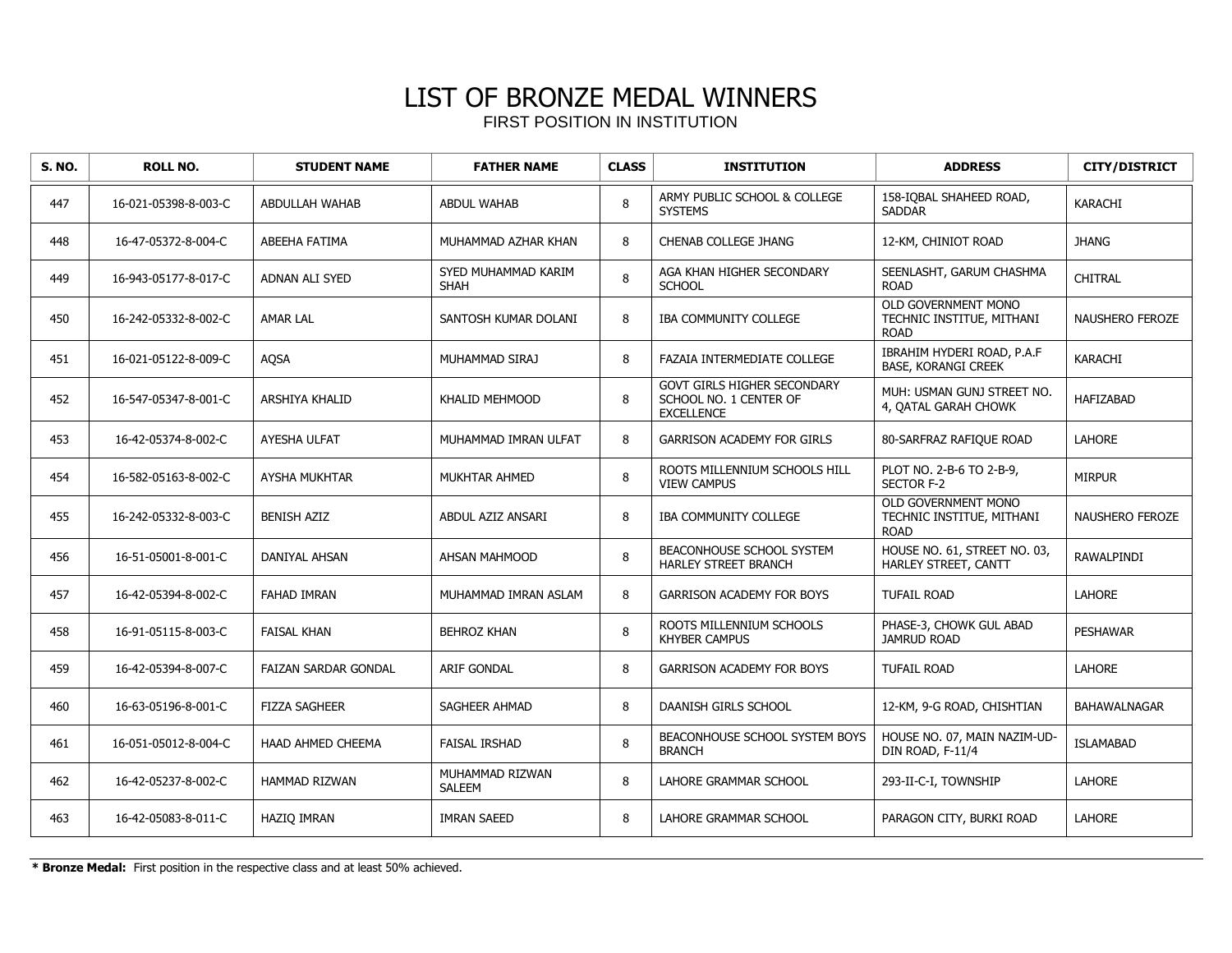| <b>S. NO.</b> | <b>ROLL NO.</b>      | <b>STUDENT NAME</b>                     | <b>FATHER NAME</b>                      | <b>CLASS</b> | <b>INSTITUTION</b>                                            | <b>ADDRESS</b>                                                      | <b>CITY/DISTRICT</b> |
|---------------|----------------------|-----------------------------------------|-----------------------------------------|--------------|---------------------------------------------------------------|---------------------------------------------------------------------|----------------------|
| 464           | 16-42-05091-8-003-C  | HUZAIFA IJAZ                            | MUHAMMAD IJAZ                           | 8            | LAHORE GRAMMAR SCHOOL                                         | 136-H, DHA EME SECTOR,<br><b>MULTAN ROAD</b>                        | <b>LAHORE</b>        |
| 465           | 16-62-05216-8-001-C  | <b>KANWAL AKRAM</b>                     | MUHAMMAD AKRAM                          | 8            | PUNJAB DAANISH SCHOOL GIRLS<br><b>CAMPUS</b>                  | 7-KM BAHAWALPUR ROAD                                                | <b>BAHAWALPUR</b>    |
| 466           | 16-51-05093-8-006-C  | KUSHI AZIZ                              | SAQIB AZIZ                              | 8            | ROOTS IVY INTERNATIONAL SCHOOL<br><b>IB CAMPUS</b>            | WALAYAT HOMES, CHAKLALA<br>SCHEME-3                                 | RAWALPINDI           |
| 467           | 16-923-05235-8-002-C | M. TALHA ZAHID                          | ZAHID MASOOD                            | 8            | <b>FAZAIA DEGREE COLLEGE</b>                                  | <b>RISALPUR</b>                                                     | <b>NOWSHERA</b>      |
| 468           | 16-51-05111-8-001-C  | <b>MAHAM ZAFRAN</b>                     | <b>ZAFRAN ALI</b>                       | 8            | ARMY PUBLIC SCHOOL & COLLEGE<br><b>EME COLLEGE</b>            | PESHAWAR ROAD                                                       | RAWALPINDI           |
| 469           | 16-42-05091-8-006-C  | <b>MUAAZ SAEED</b>                      | MUHAMMAD SAEED                          | 8            | LAHORE GRAMMAR SCHOOL                                         | 136-H, DHA EME SECTOR,<br><b>MULTAN ROAD</b>                        | <b>LAHORE</b>        |
| 470           | 16-62-05207-8-002-C  | MUHAMMAD SALMAN                         | <b>BASHIR AHMAD</b>                     | 8            | DAANISH SCHOOL BOYS                                           | 7- KM BAHAWALPUR ROAD                                               | <b>BAHAWALPUR</b>    |
| 471           | 16-42-05394-8-009-C  | <b>MUSSAWAR IBRAR</b>                   | <b>IBRAR RANA</b>                       | 8            | <b>GARRISON ACADEMY FOR BOYS</b>                              | <b>TUFAIL ROAD</b>                                                  | LAHORE               |
| 472           | 16-42-05244-8-001-C  | <b>NOOR FATIMA</b>                      | AMIR HASHMI                             | 8            | THE KNOWLEDGE SCHOOL KAIWAN<br><b>CAMPUS</b>                  | LDA AVENUE, MAIN SHER SHAH,<br><b>6-KM RAIWIND ROAD</b>             | <b>LAHORE</b>        |
| 473           | 16-66-05060-8-003-C  | <b>RAMEEZ REHAN</b>                     | <b>REHAN SIRAJ</b>                      | 8            | THE CITY SCHOOL PARCO CHAPTER                                 | PARCO HOUSING COMPLEX KOT<br>ADHU ROAD, QASBA GUJRAT,<br>MEHMOODKOT | MUZAFFARGARH         |
| 474           | 16-42-05080-8-004-C  | SAMEEN ZAHRA BASHIR                     | HUMAYUN BASHIR TARAR                    | 8            | LAHORE GRAMMAR SCHOOL                                         | 55-MAIN GULBERG                                                     | LAHORE               |
| 475           | 16-42-05305-8-005-C  | SYED AHSAN HUSSAIN SHAH<br><b>NAOVI</b> | SYED NASIR HUSSAIN SHAH<br><b>NAOVI</b> | 8            | <b>FAZAIA INTERMEDIATE COLLEGE</b>                            | 01-MUNIR ROAD                                                       | LAHORE               |
| 476           | 16-051-05395-8-003-C | SYED SHAHMIR SHAH                       | SYED WAHEED SHAH                        | 8            | PAKTURK INTERNATIONAL SCHOOLS &<br><b>COLLEGE BOYS CAMPUS</b> | 3-PARK ROAD, CHAK SHAHZAD<br><b>NEAR COMSATS</b>                    | <b>ISLAMABAD</b>     |
| 477           | 16-42-05356-8-015-C  | SYED ZUHAIR HAIDER                      | ZAFAR HAIDER                            | 8            | LAHORE GRAMMAR SCHOOL                                         | 103-A, NEW MUSLIM TOWN,<br>MAIN WAHDAT ROAD                         | <b>LAHORE</b>        |
| 478           | 16-051-05079-8-003-C | TAHA TALHA                              | <b>TALHA GHAFOOR</b>                    | 8            | SHEIKH ZAYED INTERNATIONAL<br><b>ACADEMY</b>                  | STREET NO. 08, SECTOR H-8/4                                         | <b>ISLAMABAD</b>     |
| 479           | 16-051-05123-8-001-C | TAYYAB AZHAR SHAH                       | AZHAR NAVEED SHAH                       | 8            | ISLAMABAD CONVENT SCHOOL H-8/4<br><b>CAMPUS</b>               | PLOT NO. 08, STREET NO. 09, H<br>$-8/4$                             | <b>ISLAMABAD</b>     |
| 480           | 16-051-05409-8-001-C | YALMAZ ZEESHAN                          | ZEESHAN FAZLI                           | 8            | ROOTS MILLENNIUM SCHOOLS ONE<br><b>WORLD CAMPUS</b>           | NO. 80, STREET 01, E-11/4                                           | <b>ISLAMABAD</b>     |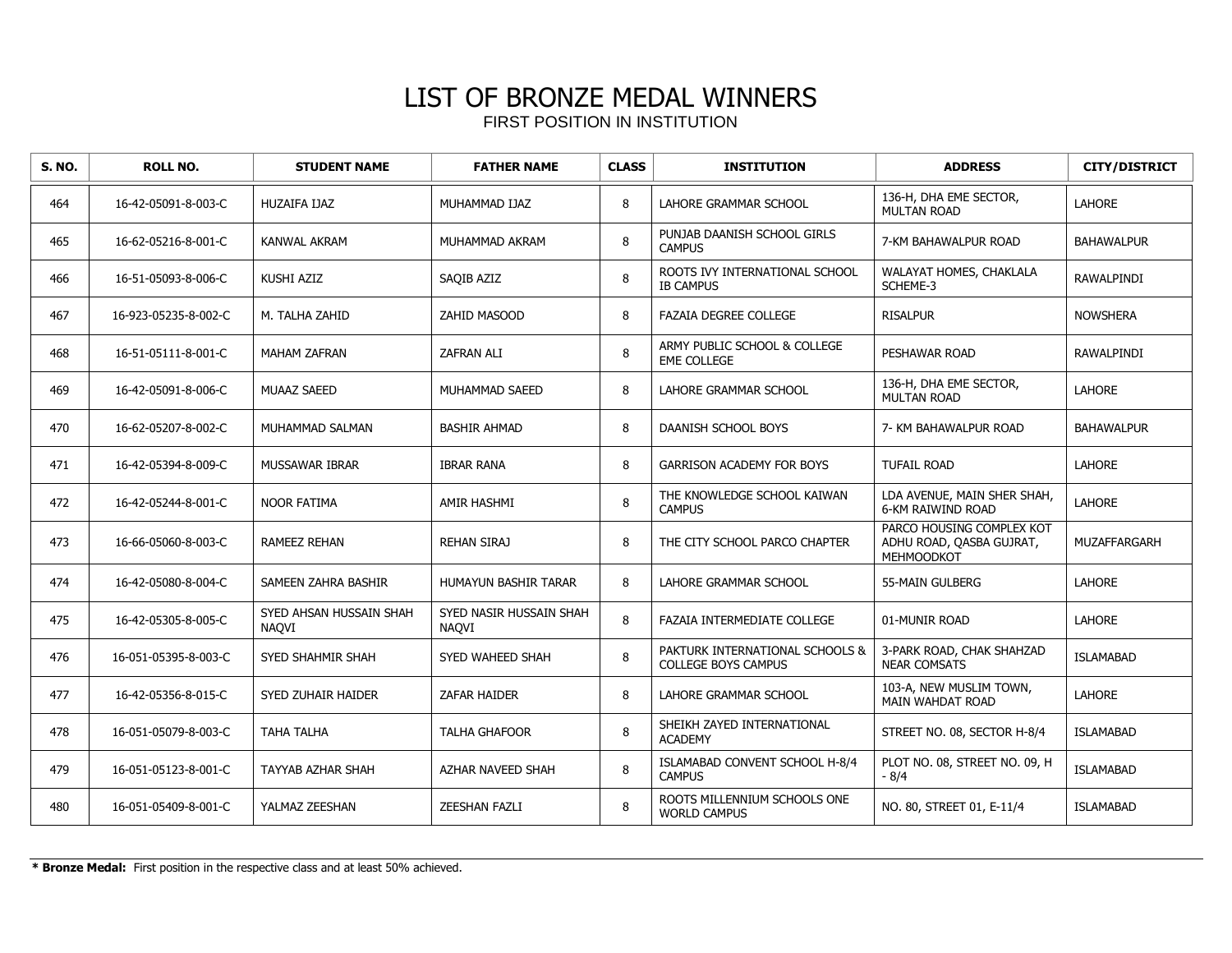| <b>S. NO.</b> | <b>ROLL NO.</b>      | <b>STUDENT NAME</b>   | <b>FATHER NAME</b>                 | <b>CLASS</b>   | <b>INSTITUTION</b>                                          | <b>ADDRESS</b>                                                                                        | <b>CITY/DISTRICT</b> |
|---------------|----------------------|-----------------------|------------------------------------|----------------|-------------------------------------------------------------|-------------------------------------------------------------------------------------------------------|----------------------|
| 481           | 16-943-05177-8-001-C | YAZDAN ALI KHAN       | ZAR NABI KHAN                      | 8              | AGA KHAN HIGHER SECONDARY<br><b>SCHOOL</b>                  | SEENLASHT, GARUM CHASHMA<br><b>ROAD</b>                                                               | CHITRAL              |
| 482           | 16-91-05115-8-006-C  | YOUSAF ASGHAR         | <b>ASGHAR</b>                      | 8              | ROOTS MILLENNIUM SCHOOLS<br><b>KHYBER CAMPUS</b>            | PHASE-3, CHOWK GUL ABAD<br><b>JAMRUD ROAD</b>                                                         | <b>PESHAWAR</b>      |
| 483           | 16-021-05116-8-017-C | <b>ZAINAB HASSAN</b>  | <b>HASSAN KASHIF</b>               | 8              | FAZAIA DEGREE COLLEGE FAISAL                                | PAF BASE FAISAL, SHAHRAH-E-<br><b>FAISAL</b>                                                          | KARACHI              |
| 484           | 16-021-05387-9-001-C | AAYAN MASOOD PATHAN   | SALAHUDDIN MASOOD<br><b>PATHAN</b> | 9              | THE CITY SCHOOL NORTH NAZIMABAD<br><b>BOYS CAMPUS</b>       | D-28/29, BLOCK-D, NORTH<br>NAZIMABAD                                                                  | KARACHI              |
| 485           | 16-021-05122-9-003-C | <b>ABDULLAH NISAR</b> | NISAR AHMED                        | 9              | <b>FAZAIA INTERMEDIATE COLLEGE</b>                          | IBRAHIM HYDERI ROAD, P.A.F<br><b>BASE, KORANGI CREEK</b>                                              | <b>KARACHI</b>       |
| 486           | 16-42-05194-9-002-C  | ABEEHA MASOOD         | KHALID MASOOD ALAM                 | 9              | LAHORE GRAMMAR SCHOOL MODEL<br><b>TOWN BRANCH</b>           | 137-E, MODEL TOWN                                                                                     | LAHORE               |
| 487           | 16-42-05244-9-006-C  | <b>AIMUN AHMER</b>    | AHMER SHEHZAD                      | 9              | THE KNOWLEDGE SCHOOL KAIWAN<br><b>CAMPUS</b>                | LDA AVENUE, MAIN SHER SHAH,<br><b>6-KM RAIWIND ROAD</b>                                               | <b>LAHORE</b>        |
| 488           | 16-56-05321-9-003-C  | <b>AMNA ILYAS</b>     | <b>ILYAS ALI SUMRA</b>             | 9              | BLOOMFIELD HALL SCHOOL                                      | 42-SARWAR SHAHEED ROAD,<br><b>CIVIL LINES</b>                                                         | <b>SHEIKHUPURA</b>   |
| 489           | 16-051-05146-9-001-C | <b>ATTA UL SABOOR</b> | ATTA UL NOOR SAQUIB                | $\overline{9}$ | ROOTS MILLENNIUM SCHOOL EMAAR<br><b>CANYON VIEWS CAMPUS</b> | VILLA, 3456, MIRADOR M-4,<br>NEAR D.H.A - 2 EXTENSION.<br>NEAR RAWAT TOLL PLAZA<br>OPPOSITE INSTITUTE | <b>ISLAMABAD</b>     |
| 490           | 16-992-05157-9-003-C | <b>AYAAN BHATTI</b>   | NADEEM AKHTAR BHATTI               | 9              | ROOTS MILLENNIUM SCHOOLS PINE<br><b>CAMPUS</b>              | 101/1, RAH-E-SAKOON, HABIB<br><b>ULLAH COLONY</b>                                                     | <b>ABBOTTABAD</b>    |
| 491           | 16-943-05177-9-004-C | <b>BASIT ALI</b>      | <b>RAHMAT KHAN</b>                 | 9              | AGA KHAN HIGHER SECONDARY<br><b>SCHOOL</b>                  | SEENLASHT, GARUM CHASHMA<br><b>ROAD</b>                                                               | <b>CHITRAL</b>       |
| 492           | 16-42-05244-9-008-C  | <b>FATIMA FAREED</b>  | <b>FAREED ANWAR</b>                | 9              | THE KNOWLEDGE SCHOOL KAIWAN<br><b>CAMPUS</b>                | LDA AVENUE, MAIN SHER SHAH,<br><b>6-KM RAIWIND ROAD</b>                                               | LAHORE               |
| 493           | 16-021-05131-9-001-C | <b>FATIMA OBAID</b>   | <b>OBAID UR REHMAN</b>             | 9              | ARMY PUBLICS SCHOOL - COD                                   | MAIN RASHID MINHAS ROAD.<br><b>GULSHAN IQBAL TOWN</b>                                                 | <b>KARACHI</b>       |
| 494           | 16-051-05158-9-002-C | <b>HAFSA AKBAR</b>    | <b>FAZLE AKBAR</b>                 | 9              | BEACONHOUSE SCHOOL SYSTEM<br>POTOHAR CAMPUS GIRLS BRANCH    | OPPOSITE OF BAHRIA TOWN<br>PHASE NO. 1-6, MAIN G.T ROAD                                               | <b>ISLAMABAD</b>     |
| 495           | 16-051-05409-9-002-C | <b>HISHAM HASAN</b>   | <b>HAMID HASAN</b>                 | 9              | ROOTS MILLENNIUM SCHOOLS ONE<br><b>WORLD CAMPUS</b>         | NO. 80, STREET 01, E-11/4                                                                             | <b>ISLAMABAD</b>     |
| 496           | 16-42-05172-9-001-C  | KHADIJA SHABBIR       | SABOOR SHABBIR                     | 9              | THE CITY SCHOOL ALPHA DHA<br><b>CAMPUS</b>                  | 296/1, SECTOR-B, PHASE VI,<br>DEFENCE HOUSING AUTHORITY                                               | LAHORE               |
| 497           | 16-051-05134-9-013-C | <b>MAHAD AHMED</b>    | WAQAS AHMED                        | 9              | ROOTS SCHOOL SYSTEM DHA-I                                   | 1ST AVENUE, SECTOR-A DHA-1                                                                            | <b>ISLAMABAD</b>     |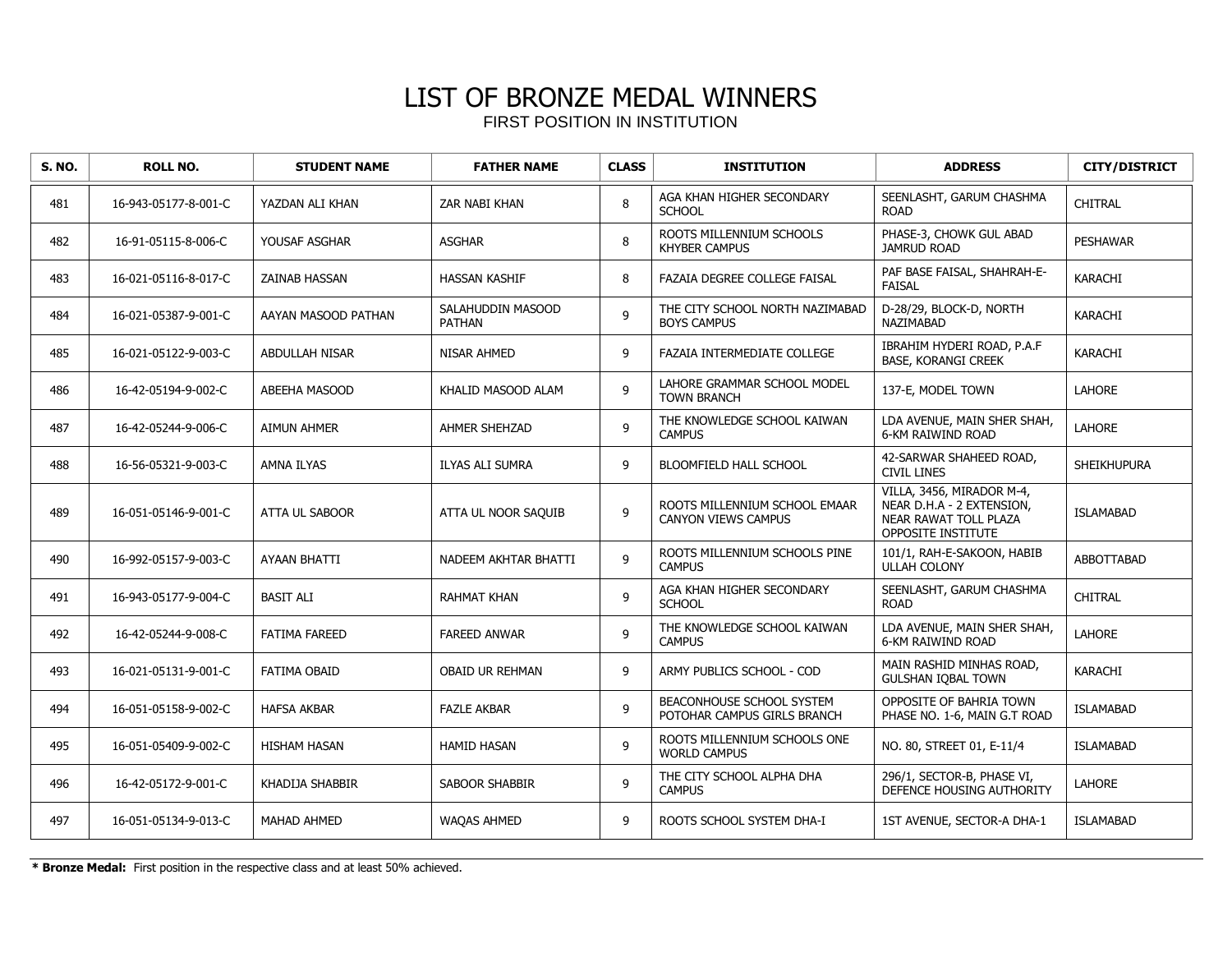| <b>S. NO.</b> | <b>ROLL NO.</b>       | <b>STUDENT NAME</b>              | <b>FATHER NAME</b>                     | <b>CLASS</b> | <b>INSTITUTION</b>                                                | <b>ADDRESS</b>                                                              | <b>CITY/DISTRICT</b> |
|---------------|-----------------------|----------------------------------|----------------------------------------|--------------|-------------------------------------------------------------------|-----------------------------------------------------------------------------|----------------------|
| 498           | 16-42-05319-9-004-C   | MUHAMMAD ABDULLAH                | <b>ILYAS AHMED</b>                     | 9            | <b>CRESCENT MODEL HIGHER</b><br>SECONDARY SCHOOL                  | 352-SHADMAN COLONY                                                          | <b>LAHORE</b>        |
| 499           | 16-64-05229-9-001-C   | MUHAMMAD AQRAB                   | <b>HABIB ULLAH</b>                     | 9            | CENTER OF EXCELLENCE GOVT. BOYS<br>HIGH SCHOOL NO. 1              | <b>JAIL ROAD</b>                                                            | DERA GHAZI KHAN      |
| 500           | 16-454-05090-9-001-C  | MUHAMMAD MUNEEB                  | ZULFIOAR ALI                           | 9            | KCP MODEL H/S SCHOOL                                              | KCP COLONY CHOWK GIROTE,<br><b>JAUHAR ABAD</b>                              | <b>KHUSHAB</b>       |
| 501           | 16-42-05091-9-001-C   | MUHAMMAD NAFEES HASSAN           | <b>MUREED HUSSAIN</b>                  | 9            | LAHORE GRAMMAR SCHOOL                                             | 136-H, DHA EME SECTOR,<br><b>MULTAN ROAD</b>                                | <b>LAHORE</b>        |
| 502           | 16-051-05154-9-001-C  | MUHAMMAD SALLAR BIN<br>AAMIR     | MUHAMMAD AAMIR<br><b>GHAFOOR</b>       | 9            | ALLIED SCHOOLS AL-SALAAM JHANGI<br><b>SYEDAN CAMPUS</b>           | FATIMA PLAZA, SHER SHAH SURI<br>ROAD, JHANGI SYEDAN                         | <b>ISLAMABAD</b>     |
| 503           | 16-051-05221-9-012-C  | MUHAMMAD USMAN                   | <b>ABDUS SALAM</b>                     | 9            | PAEC MODEL COLLEGE                                                | <b>NILORE</b>                                                               | <b>ISLAMABAD</b>     |
| 504           | 16-992-05097-9-010-C  | <b>MUSTAFA ARIF</b>              | <b>ARIF KHAN</b>                       | 9            | PAKISTAN INTERNATIONAL PUBLIC<br><b>SCHOOL &amp; BOYS COLLEGE</b> | JANGI KHOJA, MANDIAN                                                        | ABBOTTABAD           |
| 505           | 16-021-05398-9-002-C  | QAZI SYED MUHAMMAD<br>YOUSUFAZAM | <b>QAZI SYED MUHAMMAD</b><br>IMRANAZAM | 9            | ARMY PUBLIC SCHOOL & COLLEGE<br><b>SYSTEMS</b>                    | 158-IQBAL SHAHEED ROAD,<br><b>SADDAR</b>                                    | <b>KARACHI</b>       |
| 506           | 16-42-05312-9-007-C   | SHAHRUKH MUJAHID KHAN            | MUJAHID ASHRAF KHAN                    | 9            | KIPS SCHOOL MATRIC BOYS CAMPUS                                    | 210-F, JOHAR TOWN                                                           | <b>LAHORE</b>        |
| 507           | 16-051-05081-9-007-C  | SHIZA BASIT RAFIQUE              | <b>ABDUL BASIT</b>                     | 9            | <b>BAHRIA COLLEGE</b>                                             | SECTOR E-8, NAVAL COMPLEX                                                   | <b>ISLAMABAD</b>     |
| 508           | 16-021-05389-9-001-C  | SYED AHSAN IQBAL                 | MUHAMMAD IOBAL                         | 9            | AZEEMI PUBLIC HIGHER SECONDARY<br><b>SCHOOL</b>                   | ST-5, SECTOR, 4C, NEAR<br>MARKAZI MURAQBAH HALL,<br><b>SURJANI TOWN</b>     | KARACHI              |
| 509           | 16-51-05111-9-001-C   | <b>WAJEEHA TAHIR</b>             | TAHIR EJAZ                             | 9            | ARMY PUBLIC SCHOOL & COLLEGE<br><b>EME COLLEGE</b>                | PESHAWAR ROAD                                                               | RAWALPINDI           |
| 510           | 16-62-05400-10-020-C  | ALI HASSAN HAFEEZ                | <b>HAFEEZ UR REHMAN</b>                | 10           | SADIO PUBLIC SCHOOL                                               | AHMAD PUR ROAD                                                              | <b>BAHAWALPUR</b>    |
| 511           | 16-51-05137-10-025-C  | FUROAN AHMED                     | MUHAMMAD EJAZ                          | 10           | PUNJAB COLLEGE OF COMMERCE                                        | PLOT NO. 661, PESHAWAR<br>ROAD, NEAR GOLRA MORR,<br><b>RAWALPINDI CANTT</b> | RAWALPINDI           |
| 512           | 16-51-05137-10-021-C  | <b>HARIS ABDULLAH</b>            | <b>CHOUDRY MUKHTAR</b>                 | 10           | PUNJAB COLLEGE OF COMMERCE                                        | PLOT NO. 661, PESHAWAR<br>ROAD, NEAR GOLRA MORR,<br>RAWALPINDI CANTT        | RAWALPINDI           |
| 513           | 16-51-05353-10-010-C  | <b>KANWAL ZEB</b>                | MUHAMMAD AURANGZEB<br><b>KHAN</b>      | 10           | VIOAR-UN-NISA NOON GIRLS HIGHER<br>SECONDARY INSTITUTE            | <b>JEHANGIR ROAD</b>                                                        | RAWALPINDI           |
| 514           | 16-022-05065-10-005-C | KUMAIL MURTAZA JAMALI            | MURTAZA MOHSIN JAMALI                  | 10           | THE CITY SCHOOL JINNAH CAMPUS                                     | PLOT NO. 201, SEHRISH NAGAR                                                 | <b>HYDERABAD</b>     |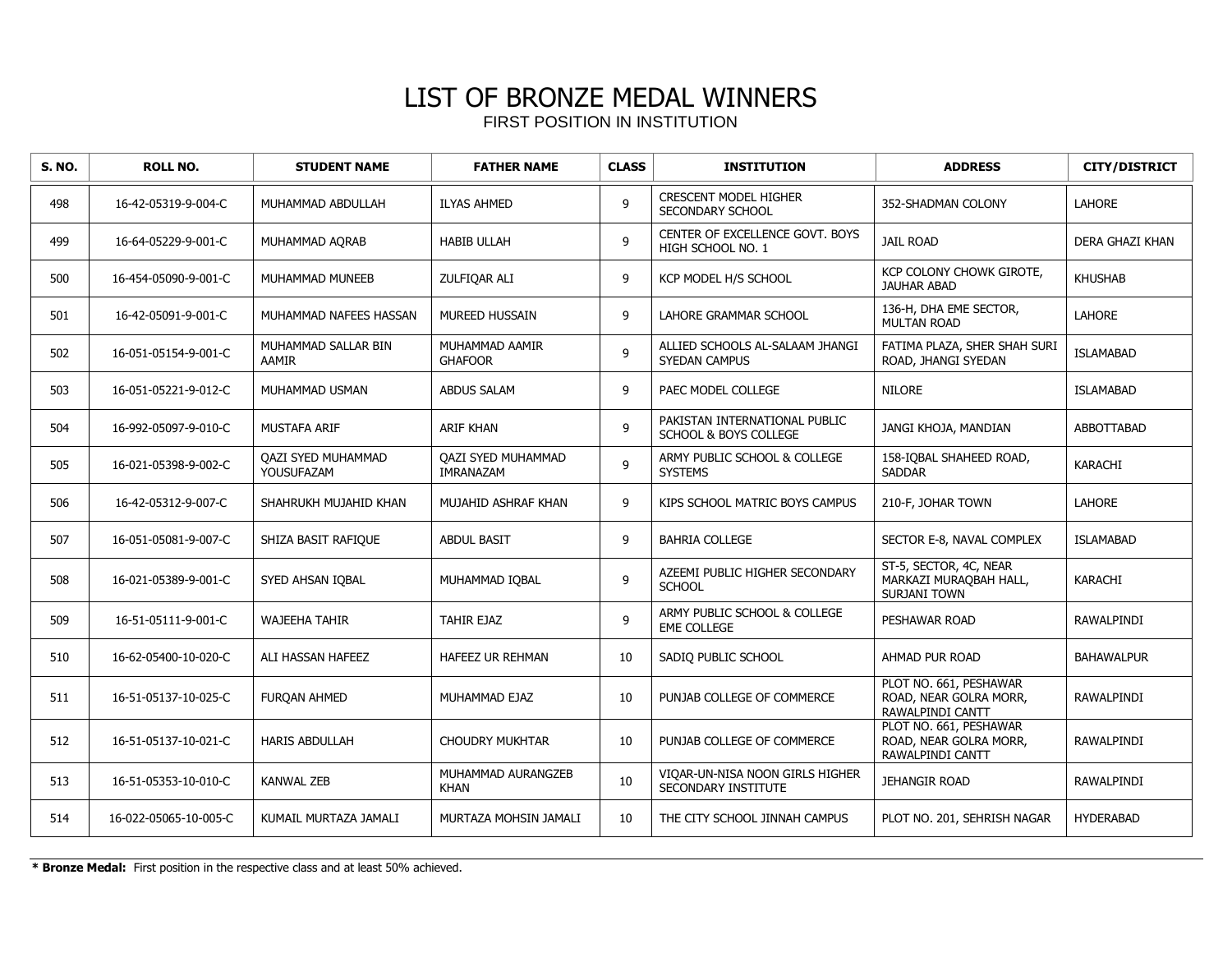| S. NO. | <b>ROLL NO.</b>       | <b>STUDENT NAME</b>                | <b>FATHER NAME</b>                | <b>CLASS</b> | <b>INSTITUTION</b>                                 | <b>ADDRESS</b>                                           | <b>CITY/DISTRICT</b> |
|--------|-----------------------|------------------------------------|-----------------------------------|--------------|----------------------------------------------------|----------------------------------------------------------|----------------------|
| 515    | 16-42-05103-10-001-C  | <b>MAHAM USMAN</b>                 | MUHAMMAD USMAN TARIO              | 10           | <b>BEACONHOUSE LIBERTY CAMPUS</b><br>MIDDLE SCHOOL | 47-A-C-II, GULBERG - III                                 | <b>LAHORE</b>        |
| 516    | 16-51-05111-10-003-C  | <b>MAHNOOR SHAFIQUE</b>            | MUHAMMAD SHAFIQUE                 | 10           | ARMY PUBLIC SCHOOL & COLLEGE<br><b>EME COLLEGE</b> | PESHAWAR ROAD                                            | RAWALPINDI           |
| 517    | 16-42-05401-10-012-C  | <b>MARYAM KHAN</b>                 | MEHBOOB UR REHMAN                 | 10           | KIPS SCHOOL GIRLS CAMPUS                           | 8-RACHNA BLOCK, ALLMA IQBAL<br><b>TOWN</b>               | <b>LAHORE</b>        |
| 518    | 16-62-05400-10-002-C  | MOHAMMAD ASFAND YAR<br><b>KHAN</b> | USMAN ALI KHAN KHURRAM            | 10           | SADIQ PUBLIC SCHOOL                                | AHMAD PUR ROAD                                           | <b>BAHAWALPUR</b>    |
| 519    | 16-051-05303-10-001-C | MOHAMMAD HAMZA ALI                 | SHAUZAB ALI                       | 10           | SUPER NOVA SCHOOL                                  | 16-NAZIMUDDIN ROAD, F-8/1                                | <b>ISLAMABAD</b>     |
| 520    | 16-051-05153-10-001-C | MOHAMMAD SAAIM QURESHI             | MOHAMMAD ARIF OURESHI             | 10           | ACE INTERNATIONAL ACADEMY                          | PHASE - II, BAHRIA TOWN                                  | <b>ISLAMABAD</b>     |
| 521    | 16-723-05232-10-001-C | MUHAMMAD ABDULLAH MALIK            | MUHAMMAD AZHAR MALIK              | 10           | <b>ENGRO GRAMMAR SCHOOL</b>                        | MANAGEMENT COLONY ENGRO<br>EFERT, DAHARKI                | <b>GHOTKI</b>        |
| 522    | 16-051-05079-10-001-C | MUHAMMAD HAMZA SOHAIL              | MUHAMMAD SOHAIL                   | 10           | SHEIKH ZAYED INTERNATIONAL<br><b>ACADEMY</b>       | STREET NO. 08, SECTOR H-8/4                              | <b>ISLAMABAD</b>     |
| 523    | 16-021-05070-10-002-C | MUHAMMAD SAAD SALEEM               | MUHAMMAD RASHEED<br><b>SALEEM</b> | 10           | TRUEMAN SCHOOL SYSTEM                              | A - 965, SECTOR II - A                                   | <b>KARACHI</b>       |
| 524    | 16-53-05164-10-001-C  | MUHAMMAD UZAIR AMANAT              | AMANAT ALI RAZA                   | 10           | ROOTS MILLENNIUM SCHOOLS<br><b>JINNAH CAMPUS</b>   | OPPOSITE TO THE MODEL<br>TOWN, BHIMBER ROAD              | <b>GUJRAT</b>        |
| 525    | 16-62-05400-10-022-C  | MUHAMMAD ZEESHAN ASIF              | MUHAMMAD ASIF                     | 10           | SADIQ PUBLIC SCHOOL                                | AHMAD PUR ROAD                                           | <b>BAHAWALPUR</b>    |
| 526    | 16-64-05184-10-001-C  | MUKEET UR REHMAN                   | <b>KALEEM ULLAH</b>               | 10           | DAANISH SCHOOL BOYS                                | NEAR BY PASS, 3-KM TOUNSA<br><b>ROAD</b>                 | DERA GHAZI KHAN      |
| 527    | 16-52-05176-10-003-C  | <b>NOOR FATIMA</b>                 | MUHAMMAD AMJAD                    | 10           | CENTER OF EXCELLENCE GOVT. LADY<br>ANDERSON, GHSS  | NEAR JAMAT KHANA, ISMALIA                                | <b>SIALKOT</b>       |
| 528    | 16-51-05336-10-003-C  | <b>RIDA KHURRAM</b>                | KHURRAM SHAHZAD<br><b>MUGHAL</b>  | 10           | <b>BEACONHOUSE SENIOR GIRLS</b><br><b>BRANCH</b>   | 52-A, SATELLITE TOWN                                     | RAWALPINDI           |
| 529    | 16-051-05022-10-003-C | SARIM AEYZAZ                       | AEYZAZ RAZA HAIDER                | 10           | BEACONHOUSE EDUCATIONAL<br><b>COMPLEX</b>          | STREET NO. 3, G-15/3,<br>KHAYABAN-E-KASHMIR              | <b>ISLAMABAD</b>     |
| 530    | 16-021-05238-10-005-C | SHAHMEER AHSAN JAWAD               | MUHAMMAD AHSAN JAWAD              | 10           | KARACHI GRAMMAR SCHOOL                             | ST-19, KHAYABAN-E-SAADI,<br><b>CLIFTON-5</b>             | <b>KARACHI</b>       |
| 531    | 16-021-05122-10-004-C | SHAYAN ALI SHAHID                  | SHAHID HABIB                      | 10           | FAZAIA INTERMEDIATE COLLEGE                        | IBRAHIM HYDERI ROAD, P.A.F<br><b>BASE, KORANGI CREEK</b> | <b>KARACHI</b>       |
| 532    | 16-51-05137-10-026-C  | <b>USMAN ALI</b>                   | <b>MANSOOR HUSSAIN</b>            | 10           | PUNJAB COLLEGE OF COMMERCE                         | PLOT NO. 661, PESHAWAR<br>ROAD, NEAR GOLRA MORR,         | <b>RAWALPINDI</b>    |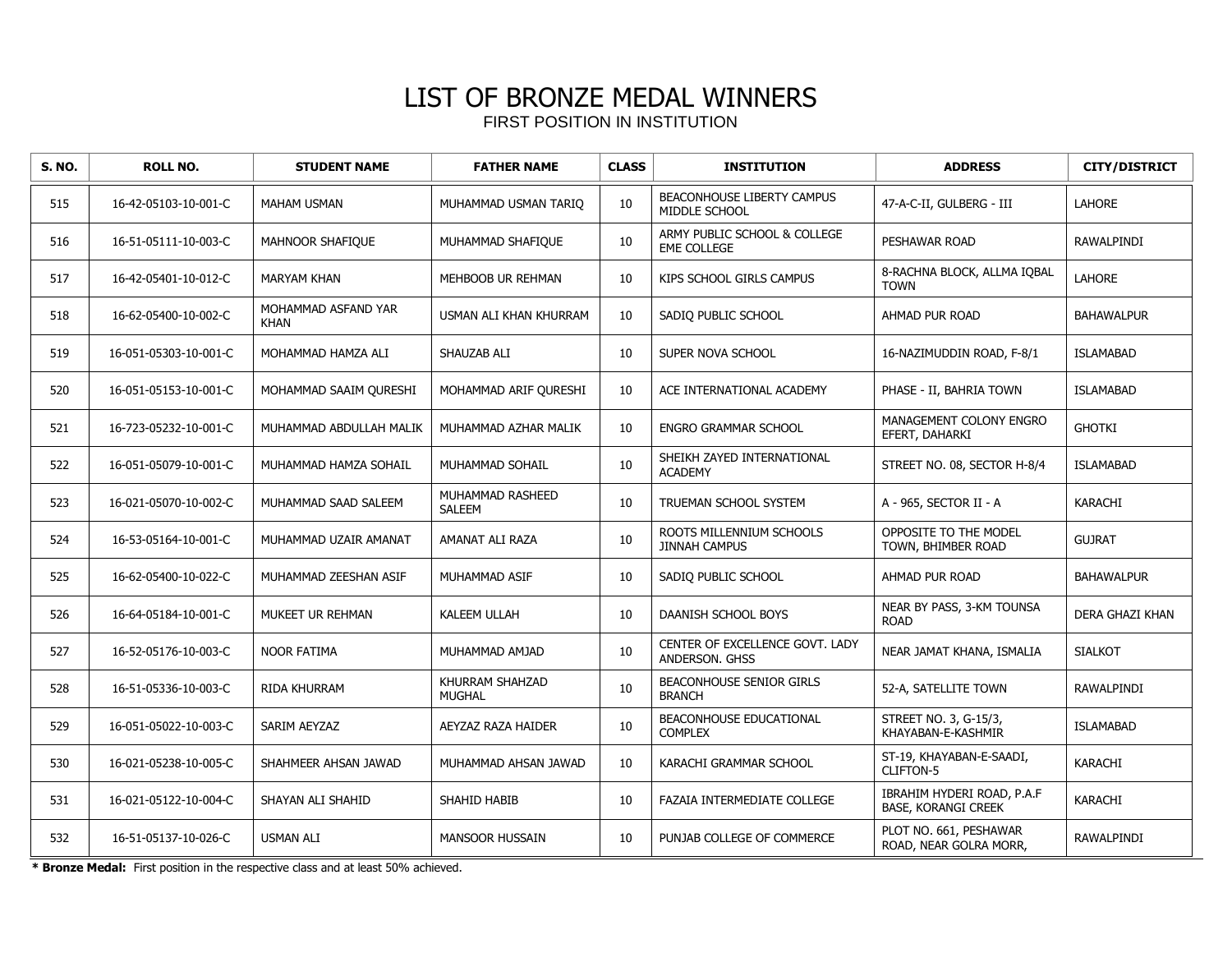| <b>S. NO.</b> | <b>ROLL NO.</b>       | <b>STUDENT NAME</b>     | <b>FATHER NAME</b>                | <b>CLASS</b> | <b>INSTITUTION</b>                                                | <b>ADDRESS</b>                                  | <b>CITY/DISTRICT</b> |
|---------------|-----------------------|-------------------------|-----------------------------------|--------------|-------------------------------------------------------------------|-------------------------------------------------|----------------------|
|               |                       |                         |                                   |              |                                                                   | RAWALPINDI CANTT                                |                      |
| 533           | 16-42-05080-10-002-C  | ZAINAB AAMIR            | AAMIR KAMIL                       | 10           | LAHORE GRAMMAR SCHOOL                                             | 55-MAIN GULBERG                                 | <b>LAHORE</b>        |
| 534           | 16-021-05398-11-006-C | <b>ABDUL BASIT</b>      | MUHAMMAD SAEED                    | 11           | ARMY PUBLIC SCHOOL & COLLEGE<br><b>SYSTEMS</b>                    | 158-IOBAL SHAHEED ROAD,<br><b>SADDAR</b>        | KARACHI              |
| 535           | 16-42-05314-11-032-C  | <b>FOUZI IRFAN</b>      | <b>IRFAN SHAFI</b>                | 11           | PUNJAB COLLEGE OF SCIENCE<br>CAMPUS NO. 8                         | 151-FEROZPUR ROAD                               | <b>LAHORE</b>        |
| 536           | 16-051-05303-11-002-C | HAMNA SHAMIM            | SHAMIM AKHTER                     | 11           | SUPER NOVA SCHOOL                                                 | 16-NAZIMUDDIN ROAD, F-8/1                       | <b>ISLAMABAD</b>     |
| 537           | 16-42-05190-11-004-C  | <b>HOORAIN CHUGHTAI</b> | MUHAMMAD REHAN<br><b>CHUGHTAI</b> | 11           | CONCORDIA COLLEGE GIRLS CAMPUS                                    | 131-132, RACHNA BLOCK,<br>ALLAMA IOBAL TOWN     | <b>LAHORE</b>        |
| 538           | 16-42-05304-11-001-C  | HUNAIN KHAN             | MUHAMMAD IRSHAD KHAN              | 11           | BEACONHOUSE GARDEN TOWN<br><b>CAMPUS</b>                          | 112-113 GARDEN BLOCK, NEW<br><b>GARDEN TOWN</b> | LAHORE               |
| 539           | 16-021-05398-11-008-C | M. MUSTAFA BAWANY       | LATIF BAWANY                      | 11           | ARMY PUBLIC SCHOOL & COLLEGE<br><b>SYSTEMS</b>                    | 158-IOBAL SHAHEED ROAD,<br><b>SADDAR</b>        | KARACHI              |
| 540           | 16-62-05207-11-002-C  | MUHAMMAD ASAD ULLAH     | MUHAMAD TARIO                     | 11           | DAANISH SCHOOL BOYS                                               | 7- KM BAHAWALPUR ROAD                           | <b>BAHAWALPUR</b>    |
| 541           | 16-992-05097-11-006-C | MUHAMMAD QATAADA        | MUHAMMAD ATHAR                    | 11           | PAKISTAN INTERNATIONAL PUBLIC<br><b>SCHOOL &amp; BOYS COLLEGE</b> | JANGI KHOJA, MANDIAN                            | ABBOTTABAD           |
| 542           | 16-42-05103-11-002-C  | SARA ALI                | ARJUMAND ALI                      | 11           | <b>BEACONHOUSE LIBERTY CAMPUS</b><br>MIDDLE SCHOOL                | 47-A-C-II, GULBERG - III                        | <b>LAHORE</b>        |
| 543           | 16-051-05081-11-003-C | SARAL GILANI SHAH       | MASOOD HUSSAIN SHAH               | 11           | <b>BAHRIA COLLEGE</b>                                             | SECTOR E-8, NAVAL COMPLEX                       | ISLAMABAD            |
| 544           | 16-42-05314-11-001-C  | SHEIKH AMAAZ AHMED      | SHEIKH ATIQUE AHMED               | 11           | PUNJAB COLLEGE OF SCIENCE<br>CAMPUS NO. 8                         | 151-FEROZPUR ROAD                               | <b>LAHORE</b>        |
| 545           | 16-051-05338-11-006-C | USMAN AHMED SIDDIQUI    | JAHANGIR AHMED SIDDIQUI           | 11           | ROOTS IVY UNIVERSITY COLLEGE                                      | 18-B, KAGHAN ROAD, F-8/4                        | <b>ISLAMABAD</b>     |
| 546           | 16-021-05398-11-009-C | ZAINAB NOOR MUSHTAO     | MUSHTAQ ALI                       | 11           | ARMY PUBLIC SCHOOL & COLLEGE<br><b>SYSTEMS</b>                    | 158-IOBAL SHAHEED ROAD,<br><b>SADDAR</b>        | <b>KARACHI</b>       |
| 547           | 16-42-05314-11-025-C  | <b>ZOHAA ALI</b>        | <b>ABBAS ALI</b>                  | 11           | PUNJAB COLLEGE OF SCIENCE<br>CAMPUS NO. 8                         | 151-FEROZPUR ROAD                               | <b>LAHORE</b>        |
| 548           | 16-021-05068-12-008-C | EDWHA KHAN              | TARIQ AHMED KHAN                  | $12\,$       | AGA KHAN HIGHER SECONDARY<br><b>SCHOOL</b>                        | 1-5/B - VII, KARIMABAD<br>FEDERAL 'B' AREA      | KARACHI              |
| 549           | 16-62-05400-12-014-C  | <b>FATIMA SABIR</b>     | <b>MASOOD SABIR</b>               | 12           | SADIO PUBLIC SCHOOL                                               | AHMAD PUR ROAD                                  | <b>BAHAWALPUR</b>    |